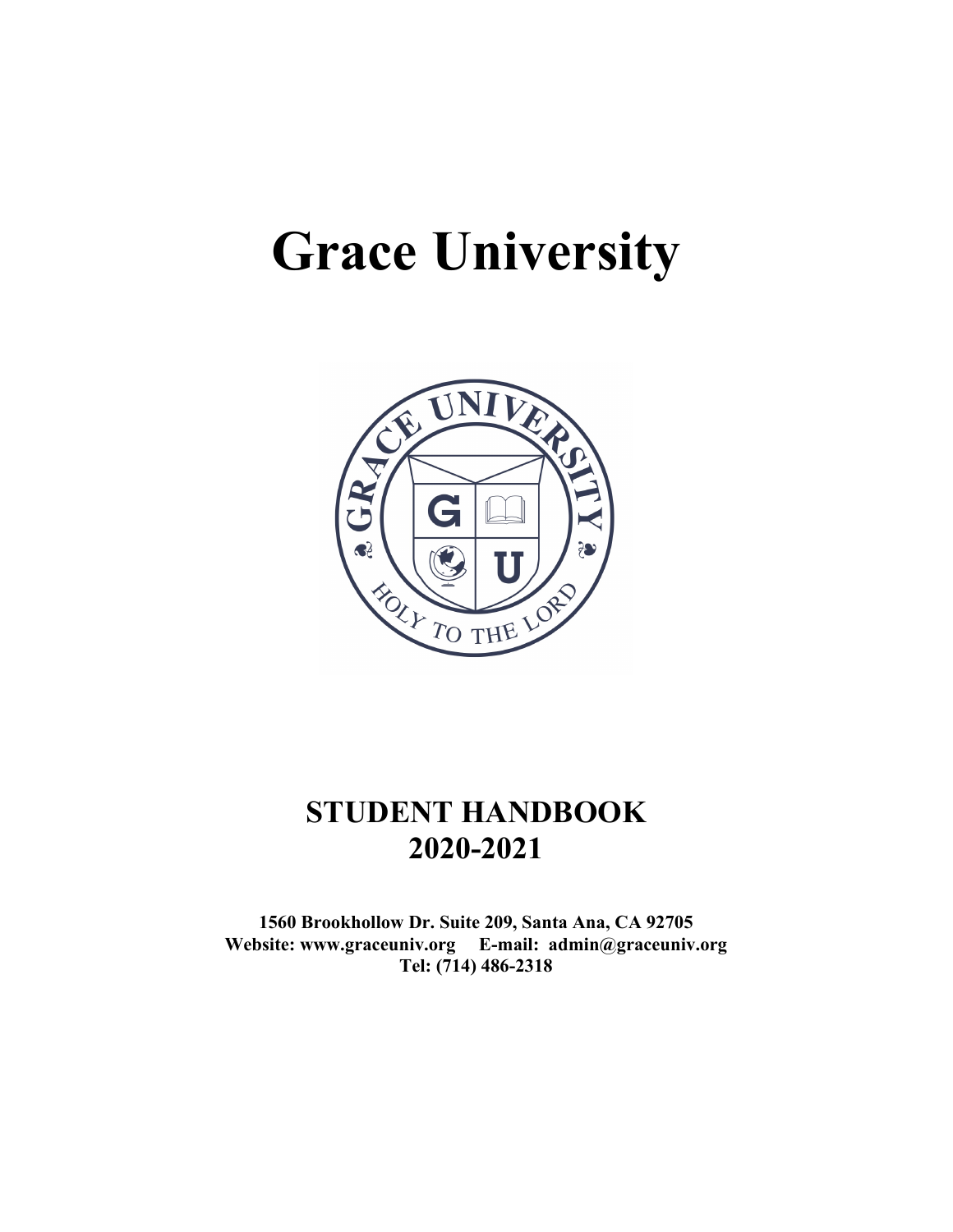## **TABLE OF CONTENT**

| Student Records Policy - Family Educational Rights and Privacy Act 17 |      |
|-----------------------------------------------------------------------|------|
|                                                                       |      |
|                                                                       |      |
|                                                                       |      |
|                                                                       |      |
|                                                                       |      |
|                                                                       |      |
|                                                                       | . 25 |
|                                                                       |      |
|                                                                       |      |
|                                                                       |      |
|                                                                       |      |
|                                                                       |      |
|                                                                       |      |
|                                                                       |      |
|                                                                       |      |
|                                                                       |      |
|                                                                       |      |
|                                                                       |      |
|                                                                       |      |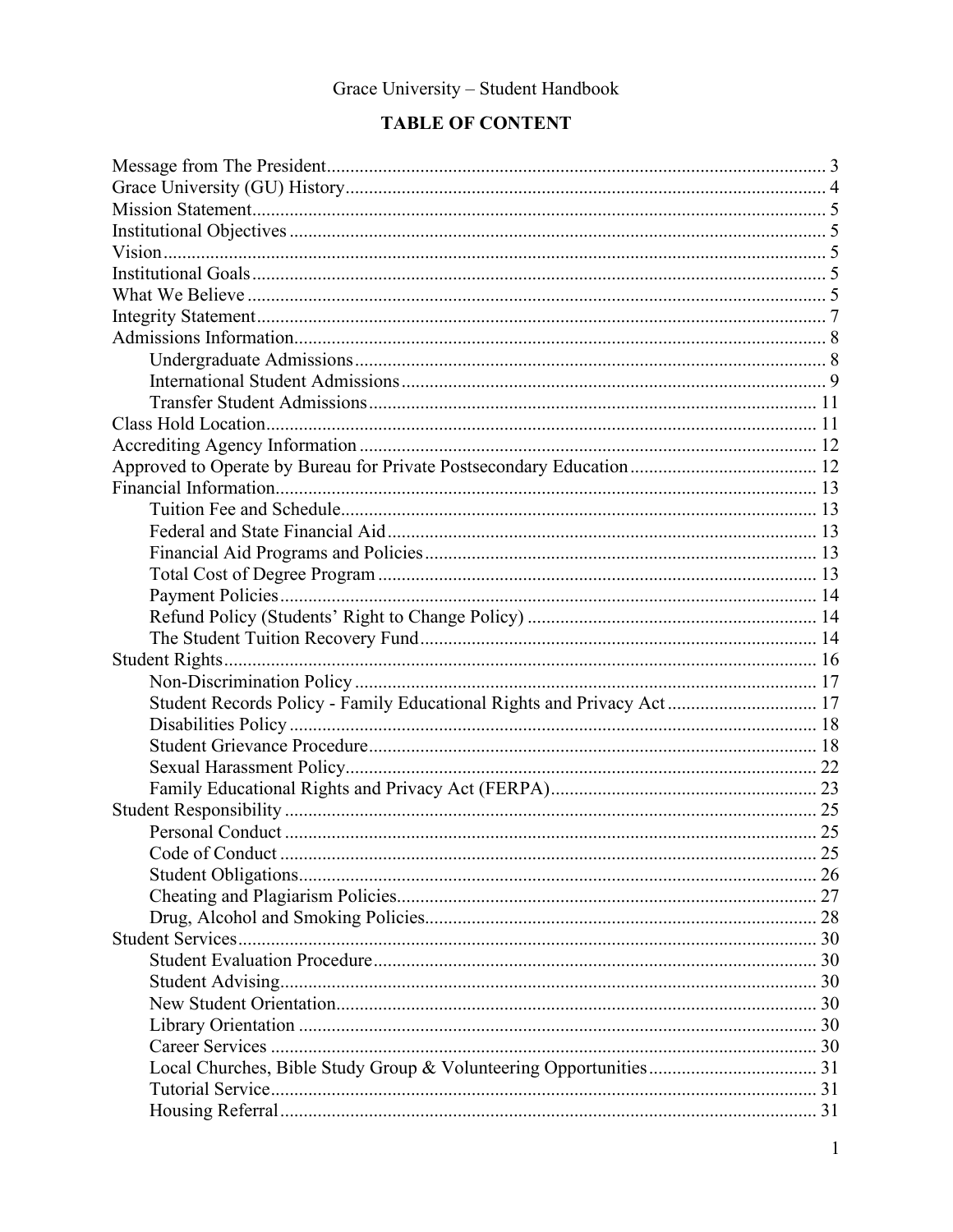| Notice Concerning Transferability of Credits and Credentials Earned at Grace University 45 |  |
|--------------------------------------------------------------------------------------------|--|
|                                                                                            |  |
|                                                                                            |  |
|                                                                                            |  |
|                                                                                            |  |
|                                                                                            |  |
|                                                                                            |  |
|                                                                                            |  |
|                                                                                            |  |
|                                                                                            |  |
|                                                                                            |  |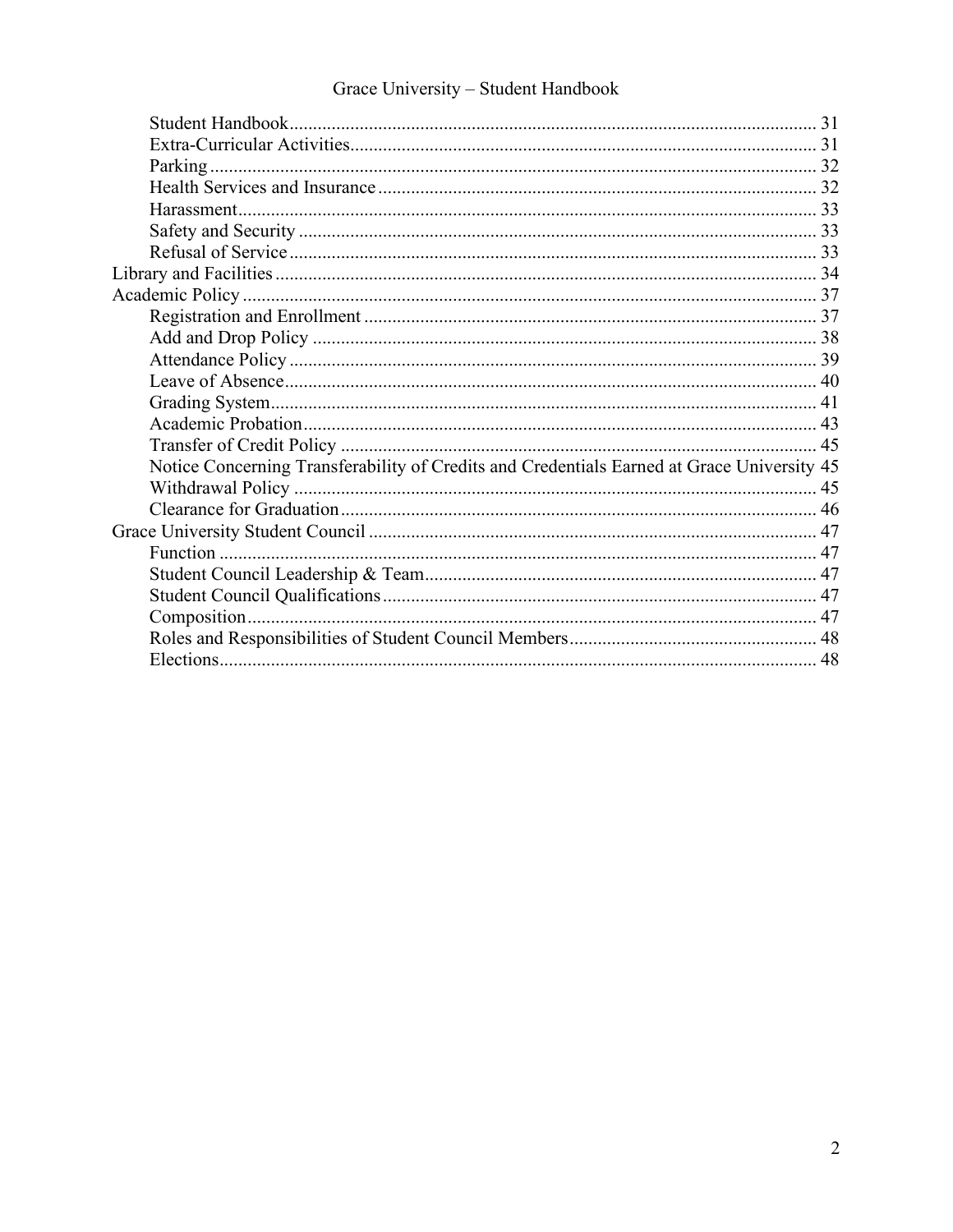## <span id="page-3-0"></span>**Message from The President**

This is the most exciting time I have experienced in many years career as a teacher and administrator in higher education. The world is experiencing exponential growth in education and training in all forms and modalities.

Globalization and the increasing importance of technology in the work place have placed an increasing set of requirements on students and universities to renew knowledge not only in their functional specialties, but in the changing applications of these specialties. This has spurred the growth of programs that enable the working professional to return to the classroom.

This exponential growth is partly fueled by the return to traditional values and respect for education in most of the countries of the world. Is this "Old Wine in a New Bottle" or "New Wine in an Old Bottle"? As an educator, I care about the answer, because the approach taken in our educational programs will differ depending upon which of the above orientations is chosen.

I personally believe that this is "New Wine" and we must structure our courses and programs accordingly. I believe that business and government leaders are being tested on a daily basis with problems and issues unknown and unanticipated a mere five years ago. These leaders cannot know everything they need to know in order to respond to these challenges. Instead, they must utilize their ability to think creatively, make decisions, and communicate to solve problems. Education that enhances these abilities is required by present and future business and government leaders in order to succeed.

Grace University's BBA program is structured and designed to emphasize and enhance these abilities. Grace University has always provided multi-disciplinary, multi-dimensional education to multi-ethnic, multi-national, multi-cultural students, with the objective of making them multitalented and valuable contributors to their organizations and society. The complete education of the international, adult, and managerial/executive learner is our focus.

Grace University offers education built upon the pursuit of excellence, integrity, and service. Grace University believes that all education must promote personal and collective responsibility, social justice, respect for all life, and the interdependency of all people.

Grace University is dedicated to the student's complete education. Our program emphasizes the dissemination of knowledge, the requirement of critical thinking, the necessity of ethical values, and the need for exercise of individual and collective responsibility.

Grace University welcomes you on our mutual quest of personal, academic, and professional excellence.

John Charity President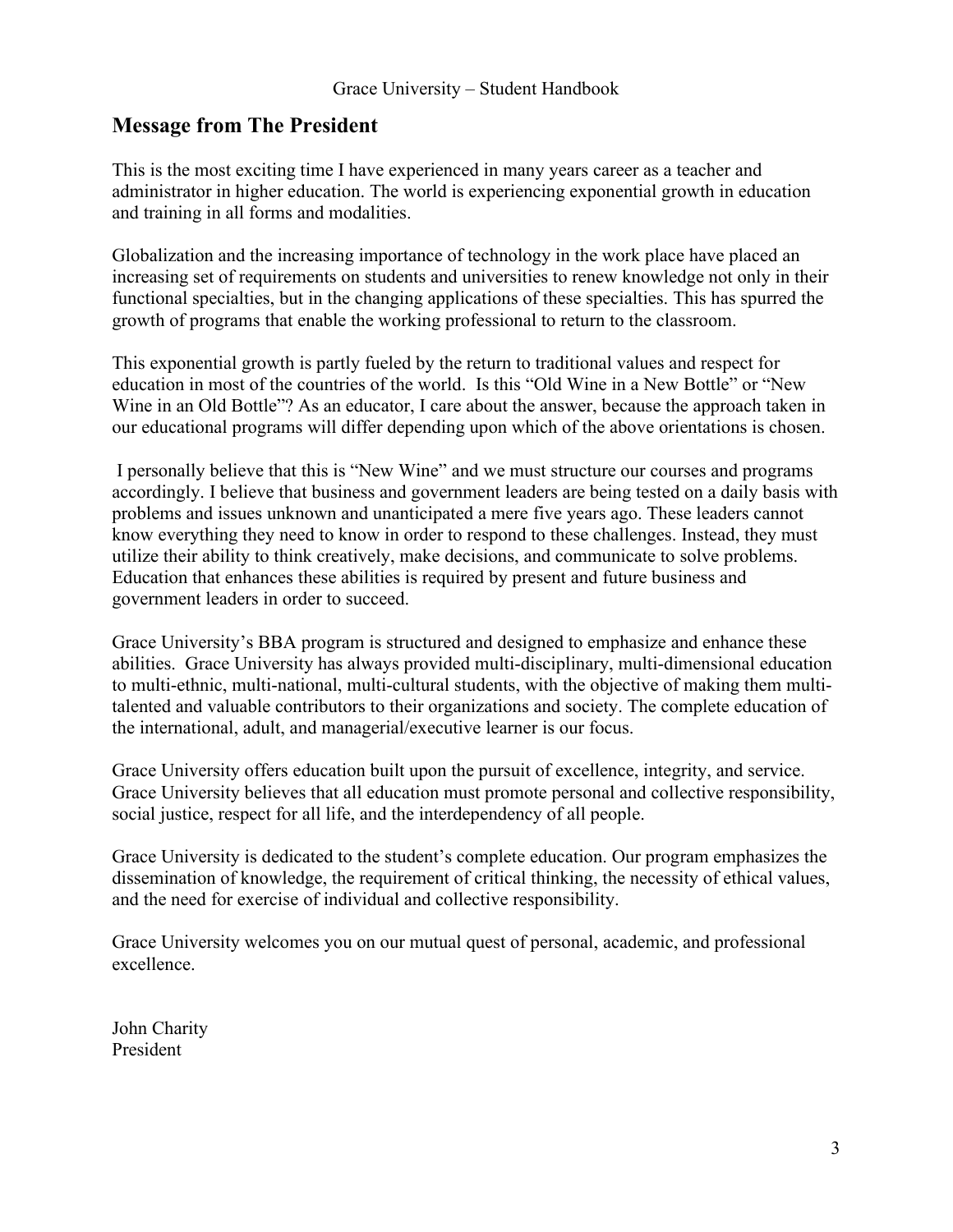## <span id="page-4-0"></span>**Grace University (GU) History**

Grace University emerged from two conceptions; first, in 1994, as Ivy University, then in 2001 as California American University. Heeding a call to serve, and motivated by his passion and commitment to excellence in education, John Charity founded the institutions to prepare young leaders to address the needs of society, energized and empowered by the Word of God. Ivy University was located in Norwalk, California and offered degrees in Associate of Business Administration (ABA), Bachelor of Business Administration (BBA) and Master of Business Administration (MBA). During 1994-1997, Ivy University served 80 full time students in day classes.

In 1997, to accommodate growing student enrollment, Ivy University moved to a larger, beautiful campus in Alhambra California. In 2001, Ivy University became California American University (CAU). During the fall of 2001, 32% of students enrolled in the BBA and 68% in the MBA. Ethnic Chinese students comprised 67% of students taking courses and approximately 48% of those students were female. In 2017, to attract and recruit more students in Orange County, CAU moved to Irvine, a blue-ribbon city known for its high quality of life and topranked schools and colleges. During 2017-2018, the number of students increased from 34 to 45 in the BBA program and 42 to 55 in the MBA program. With each transition God guided, met our needs abundantly, and led us to the next phase.

Grace University was born out of the desire and calling to declare our mission to provide college education in a Christ-centered community, preparing students for the demands of a changing, challenging world. In 2018 Grace University added a community service component to its BBA program to help students explore their academic interests through a real-world lens. Students engage in their community and develop a richer perspective of the world they live in by volunteering in local organizations. The average age of a Grace University student is 23. The University has over 1020 alumni. Today, Grace University is located in Santa Ana, a major city in the state of California and the financial and governmental center of Orange County. In 2019, Grace University was granted nonprofit status by the California Secretary of State.

In November 2019 the Board of Directors approved John Charity as President of the University. The same year, the Board voted to submit application for TRACS accreditation.

Expansion plans to add Certificate in Biblical Studies and Master's in Biblical Studies programs were underway when the COVID-19 pandemic hit. Government directives affected all business, including educational institutions. With borders closed and immigration processing tightened, returning and new Grace University students had no choice but to cancel their travel plans. Grace University's winter quarter enrollment dropped to 32. To ensure the institution's survival, the Board of Directors voted to suspend expansion plans, and to eliminate the MBA program, retaining the BBA program only.

Downsizing our program offerings allows us to preserve our financial resources and direct our energies into strengthening the BBA program.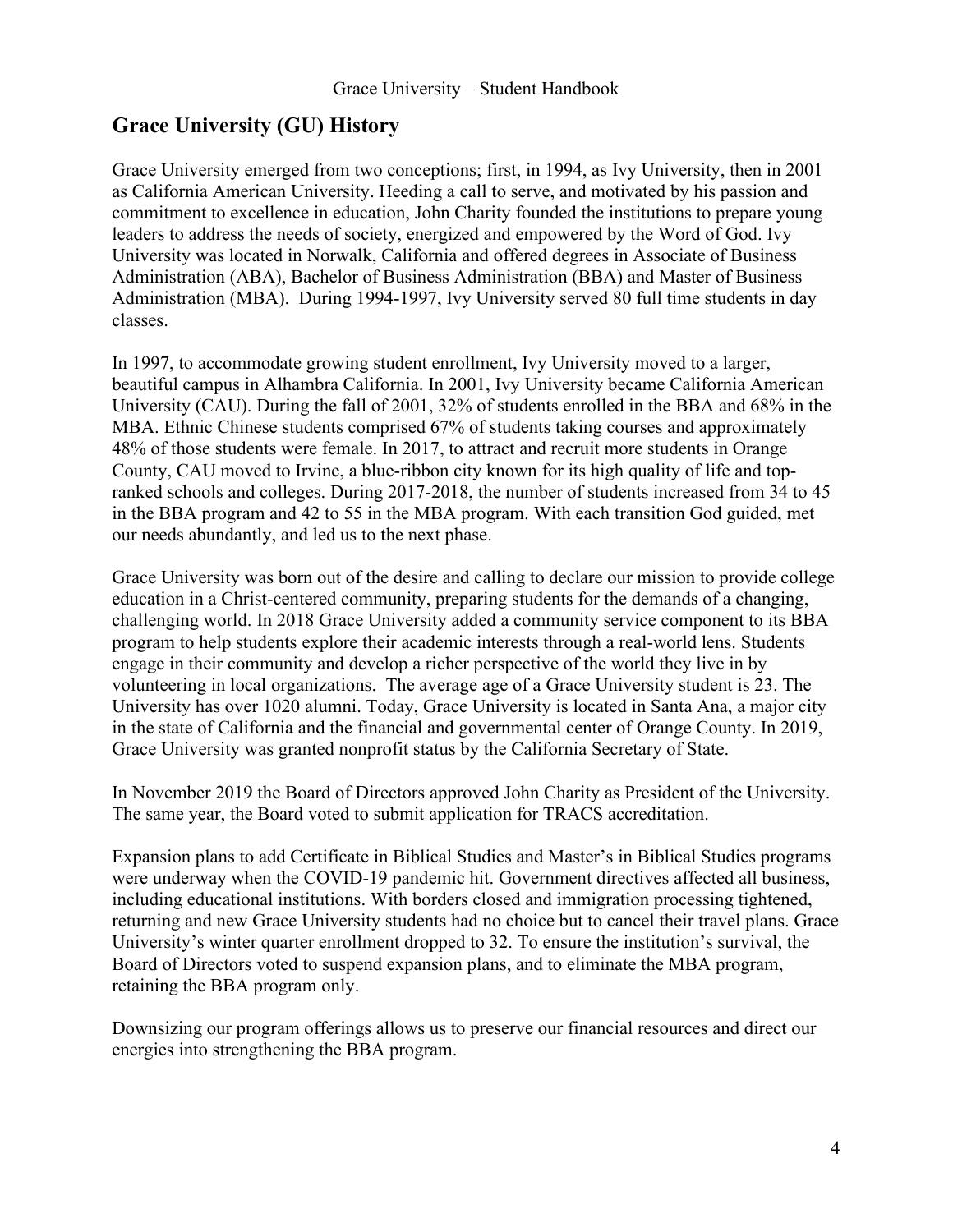## <span id="page-5-0"></span>**Mission Statement**

Grace University exists to integrate Christian values in all academic experiences thereby creating an educational community where its students learn to think and act as ethical leaders and responsible world citizens.

## <span id="page-5-1"></span>**Institutional Objectives**

- 1. Grace University students will understand the principles of business and how to apply them in real world situations.
- 2. Grace University will provide the whole student's academic, spiritual, emotional and social needs in a multicultural learning environment.
- 3. Grace University will enhance students' Christian ethics, business skills and management knowledge for future career endeavors.

## <span id="page-5-2"></span>**Vision**

Grace University supports environmental awareness and preservation, social justice, respect for diversity, personal and corporate integrity, and the recognition of the interdependency of all peoples. GU advocates intellectual honesty, open communication and the free interchange of ideas.

## <span id="page-5-3"></span>**Institutional Goals**

The goals of Grace University, based on our Mission and Statements, are to:

- 1. Help students integrate biblical principles into the personal, social and professional areas of their lives.
- 2. Train students to communicate effectively to impact their world with their Christian values.
- 3. Equip students for successful employment while maintaining their values.
- 4. Identify fundamental concepts of business and to understand the ethical and behavioral concerns.
- 5. Demonstrate the skills needed to utilize and leverage technology relevant to the community they live and work in.
- 6. Stimulate within students a spirit of inquiry, investigation, and critical thinking to promote lifelong learners.

## <span id="page-5-4"></span>**What We Believe**

Grace University is a non-denominational Christian Institute that holds a charismatic-evangelical theology. Our beliefs are firmly rooted in the theology of the Reformation, while fully embracing contemporary ministry of the Holy Spirit and all His gifts.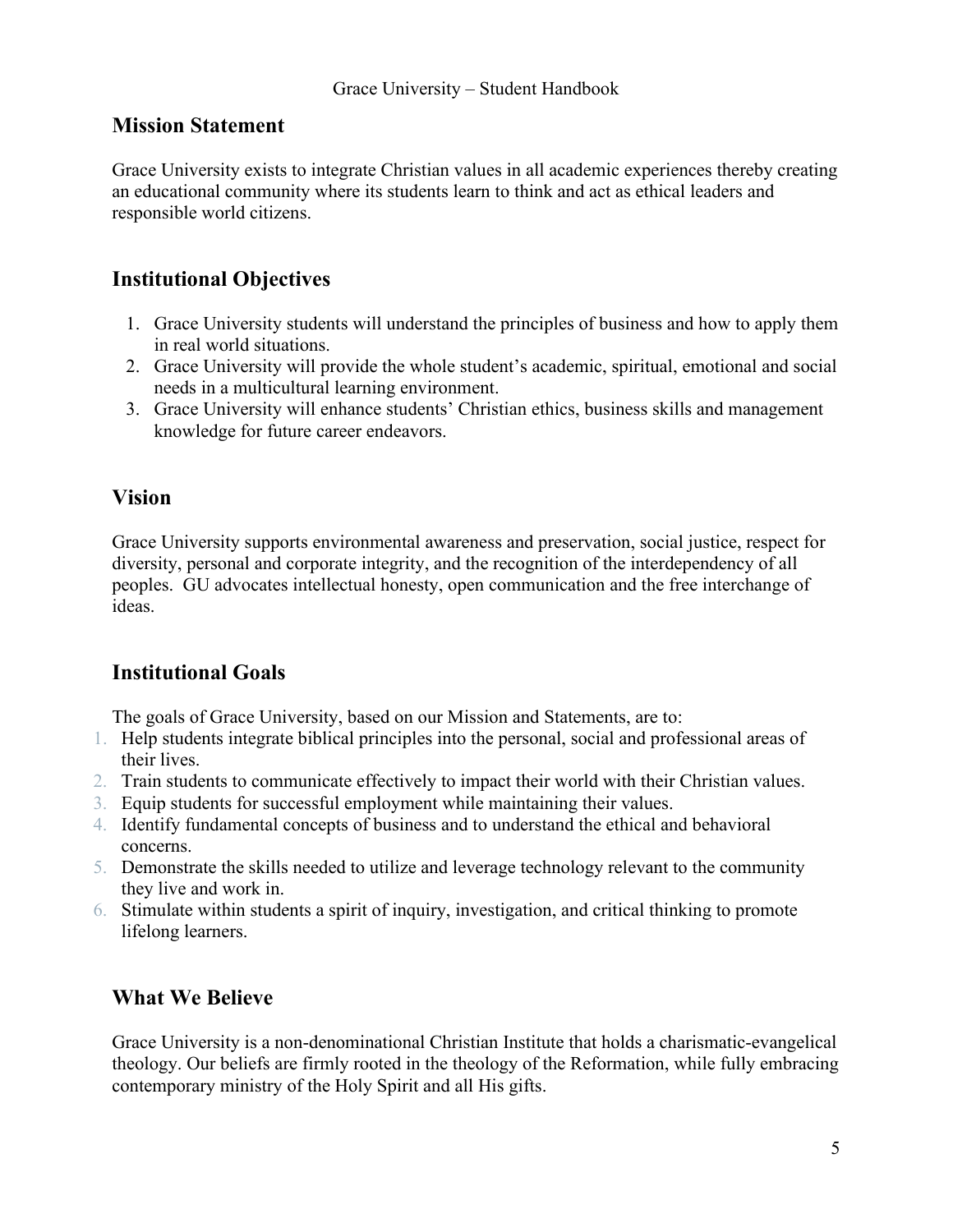1, The Bible: We believe that the Bible is the Word of God, divinely inspired; that it contains no errors in the original manuscripts and was preserved by God for us.

2, The Trinity: We believe that God exists eternally in three persons: Father, Son and Holy Spirit. These three are one God.

3, God: We believe God created the universe by His Power and Word. We believe that God is all-knowing, all-powerful and ever present.

4, Jesus Christ: We believe Jesus Christ was sent by God the Father into the world to save sinners.

5, The Holy Spirit: We believe the Holy Spirit is a person, is God, and has all the divine characteristics.

6, Creation: We believe in the Biblical six literal day account of the creation of the physical universe and man. This account is a literal, historical account of the direct, immediate creative acts of God without any evolutionary process.

7, Human Beings: We believe human was originally created by a direct work of God and not from previously existing forms of life. Man was created perfect and made in the spiritual image of God, to be like Him in character.

8, Redemption: We believe that the saved have been redeemed, in that the price that our sin demanded has been paid. It means that not only did Christ pay the price for our sin but also removed us from the marketplace of sin.

9, Salvation: Salvation is God's free gift to all. We receive this gift through repentance and faith in Jesus Christ alone.

10, Eternal Life: We believe in the resurrection of both the saved and the lost: they that are saved unto the resurrection of eternal life and they that are lost unto the resurrection of eternal damnation.

11, Historicity: We believe in the full historicity of the Scriptural record of primeval history. We believe the Bible is the Word of God because of its scientific accuracy.

12, Satan: We believe that Satan is a fallen angel, the author of sin, and cause of the fall; that he is the open and declared enemy of God and man; and that he shall be eternally punished in the Lake of Fire.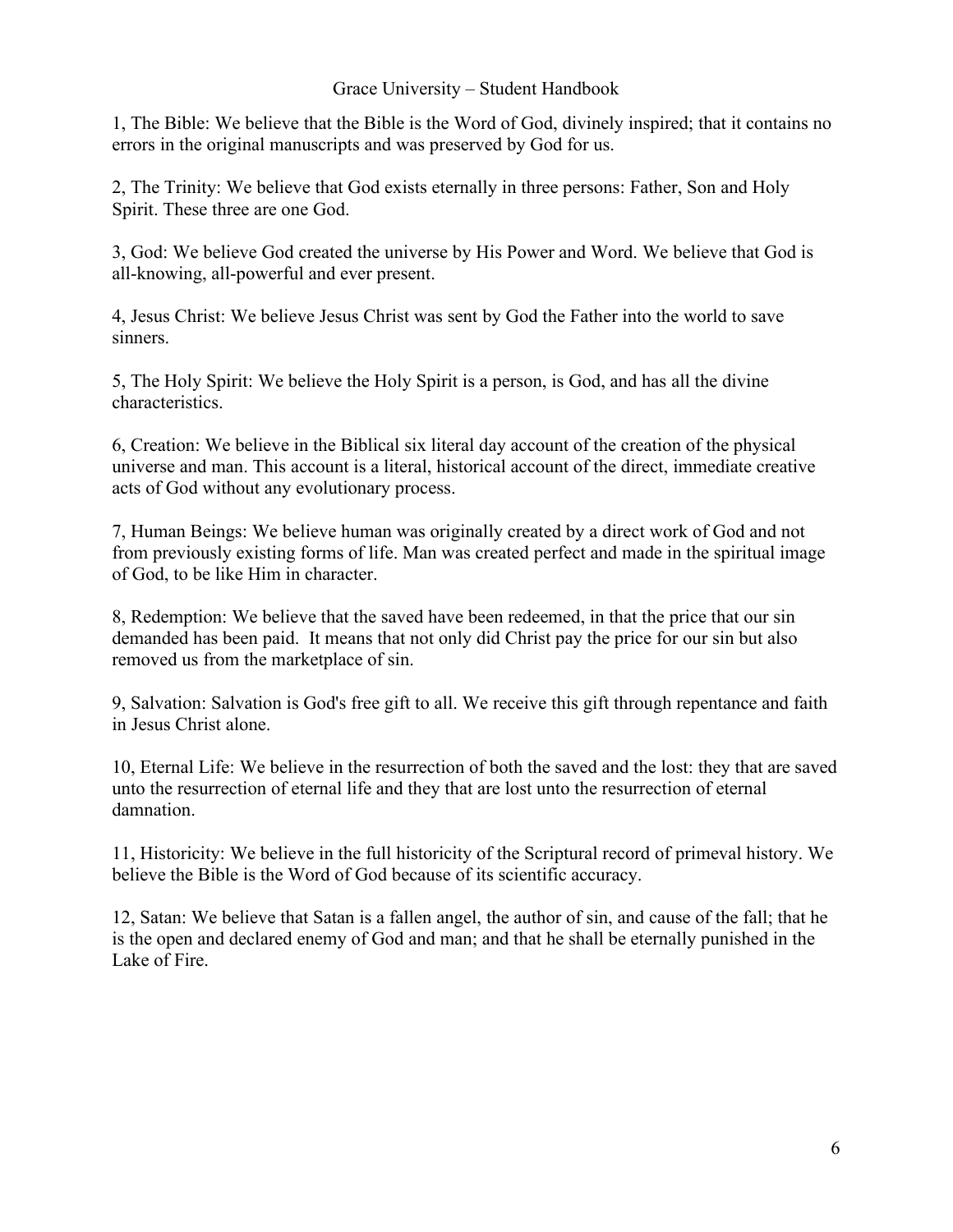## <span id="page-7-0"></span>**Integrity Statement**

Grace University seeks to fill a niche in Christian education. Christ is the center of every action and decision in all areas of our operations. We treat all individuals with dignity. We act honestly and maintain the highest standards of moral and ethical values in our services and programs, and in our dealings with individuals, public and private organizations, businesses, and government agencies.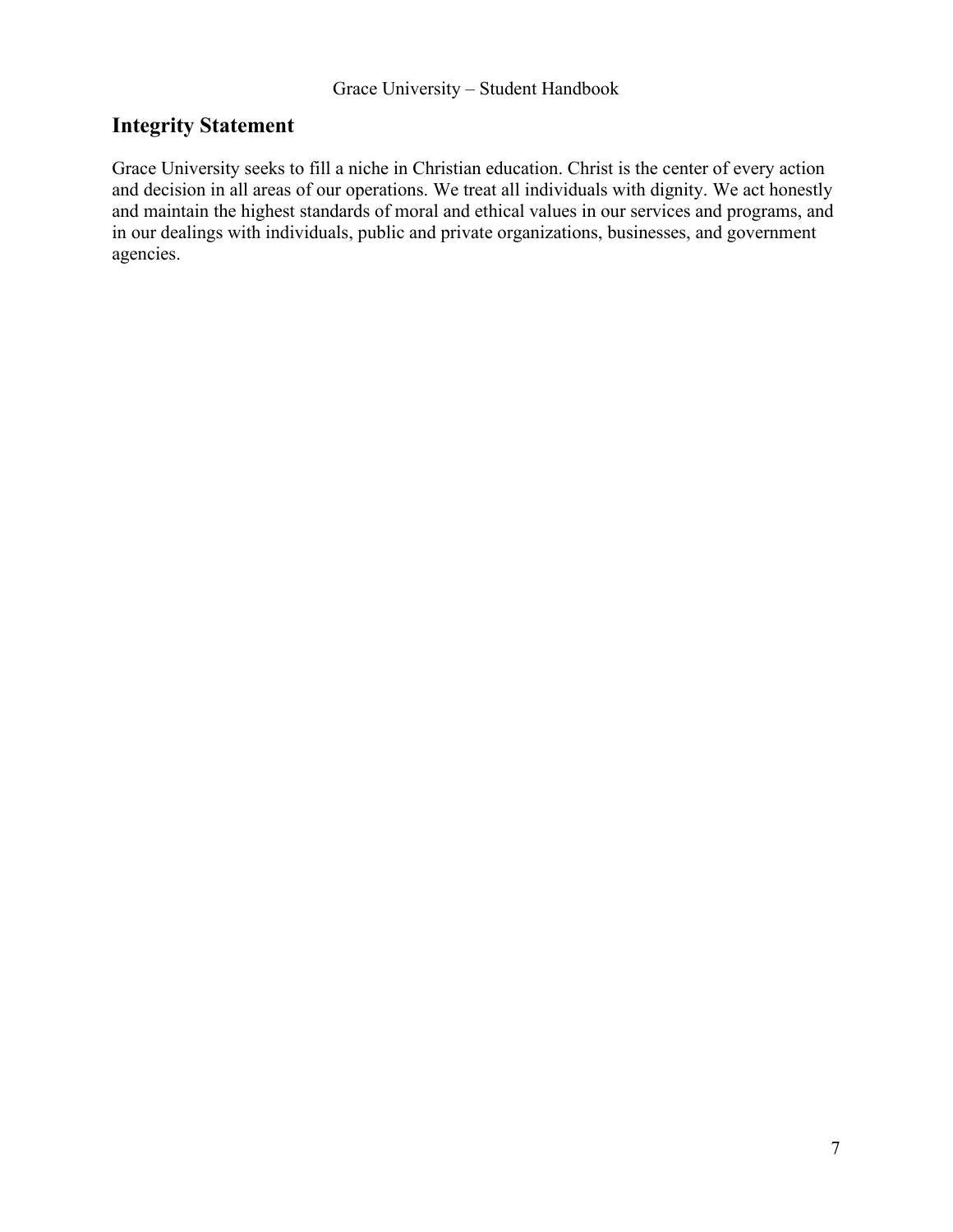## <span id="page-8-0"></span>**Admissions Information**

Grace University admits all qualified applicants regardless of sex, nationality, creed, disability, or ethnic origin. The university recruits and admits only those students who have the potential to complete the program successfully. The prospective student's motivation and interest in succeeding in his/her chosen field are important factors for admissions consideration, as well as the student's academic qualification.

#### <span id="page-8-1"></span>**Undergraduate Admissions**

#### **Admission Requirements**

At least a high school education must be completed in order to apply for the Bachelor's Degree at Grace University. Each student admitted to the undergraduate degree program shall possess a high school diploma or its equivalent.

#### **Application Procedures**

Students applying for the Undergraduate Program (Bachelor's Degree) must observe the following procedures:

- Complete the application form (available in the Office of Admissions) and submit it together with the \$100 (non-refundable) application fee to the Admissions Office.
- Submit a copy of high school diploma and its corresponding official high school transcript showing completion of at least a high school education, or official transcript from former college/university attended to the Admissions Office. The official school transcript must be sent directly by the issuing institution to the Admissions Office.

Admission to Grace University is based on the combination of strength of educational curriculum attempted and cumulative grade point average. Prospective students' applications will be reviewed and decision made for admission on an individual basis by the Admissions Director. Applicants may be asked to provide additional evidence of academic proficiency.

Once a student is admitted to the program, he or she will be assigned an Academic Advisor, who will assist the student with academic planning. Orientation for new students will be held during the first week of each quarter. All students will receive information regarding student services, student expectations, student rights and responsibilities, student conduct policies, library services, and learning resource services.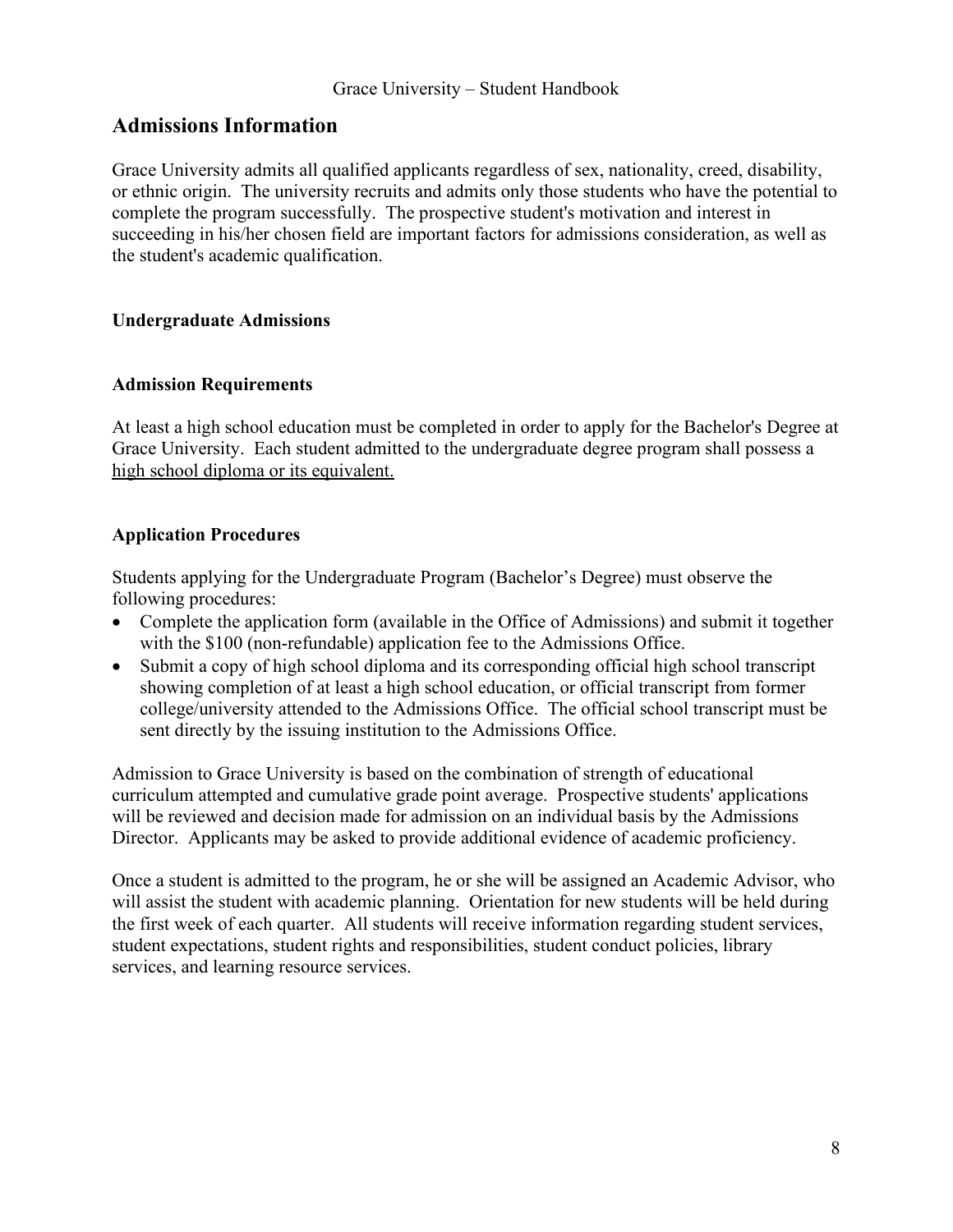#### **Policy and Procedures for Awarding Credit**

#### **Purpose**

Grace University determines credit awards for its courses and programs based on the professional judgment of its faculties in applying accepted practices in higher education and in alignment with its mission. The Chief Academic Officer (CAO) is responsible for the implementation of the policy and procedures for awarding credit. The CAO oversees the implementation and determines the effectiveness of Awarding Credit Policy and procedures as part of the university's planning and institutional effectiveness process.

Grace University does not award credit for students' prior work learning. The purpose of this document is to define credit, the criteria for determining credit, process for determining credit and external confirmation.

The policy and procedures for awarding credit are approved by Grace University. Compliance with the policy is assured. All course and program credit awards are documented electronically.

#### **Definition**

A quarter credit is a unit of educational accomplishment by learning outcomes. One quarter unit is direct faculty instruction of a minimum of 1 hour each week for 10 weeks. Courses require an equivalent amount of faculty and student engagement and learning outcomes.

#### **Criteria for Determining Credit for Programs**

Faculty and review committees determine the quantity of credits for a program in accordance with commonly accepted discipline-specific best practices for undergraduate policies.

#### **Process for Determining Credit**

Faculty develop courses and programs and provide justification for proposed credit amounts. Final acceptance of a proposal by each appropriate review committee denotes the review and acceptance of the proposed number of credits

#### <span id="page-9-0"></span>**International Student Admissions**

GU is authorized under Federal Law to enroll non-immigrant alien students and to issue Certificates of Eligibility (I-20 Form) enabling students to enter the U.S. with a student visa (F-1).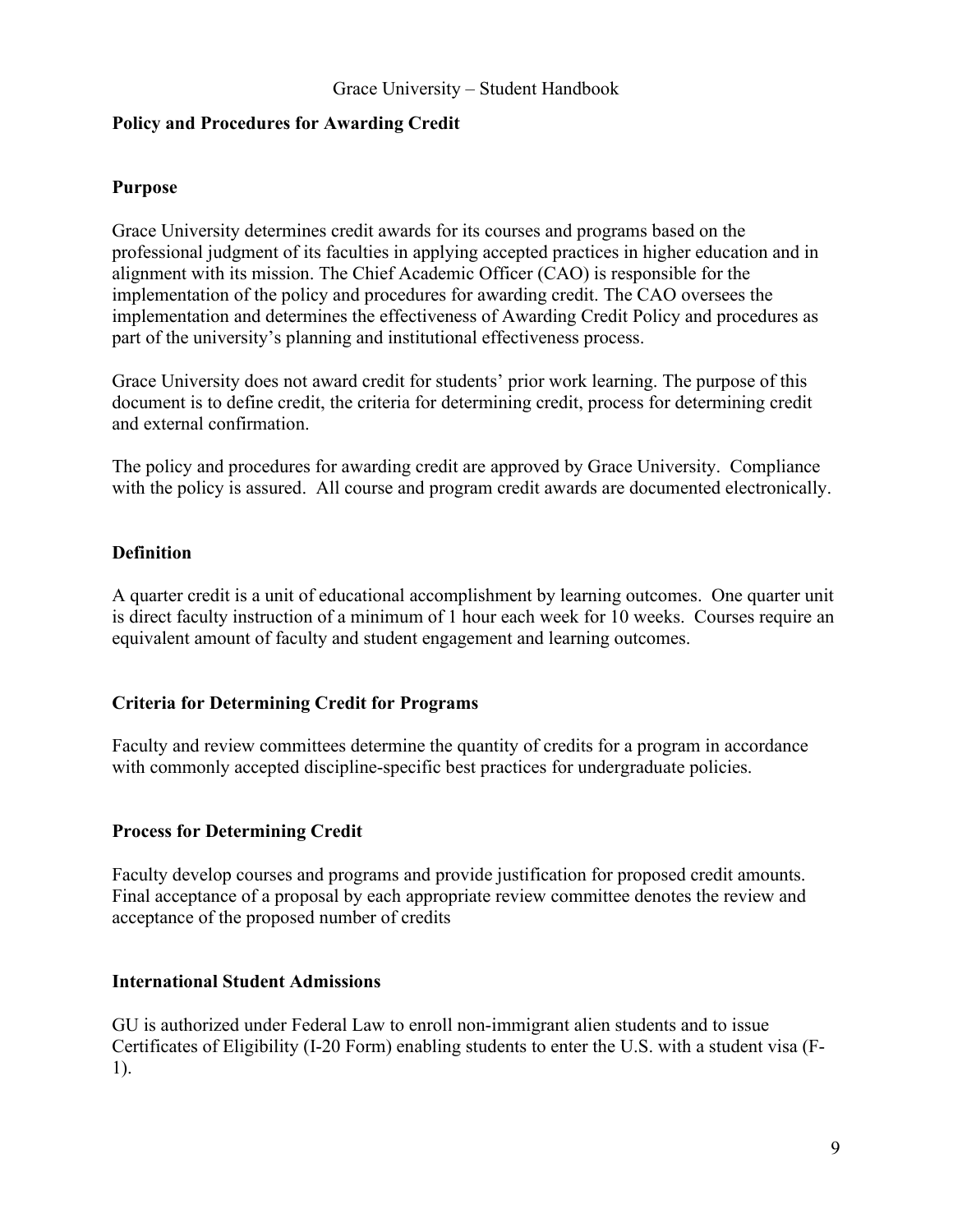## **Application Procedures**

International students applying for the degree program at GU must submit the following additional application documents:

For prospective students for the Bachelor's degrees:

- Complete the application form (available in the Admissions Office) and submit it together with the \$100 (non-refundable) application fee to the Admissions Office.
- Submit a copy of a high school diploma and its corresponding official high school transcript showing completion of at least a high school education, or official transcript from former college/university attended, to the Admissions Office.
- The official school transcript must be sent directly to the Admissions Office by the issuing institution.
- Financial Statement that shows adequate fund to support tuition and fees for completion of the course.
- Copy of Passport (photo page with date of birth).

Once an application and all supporting documents have been received by the Admissions Office, approximately three to four (3-4) weeks should be allowed for processing. To receive the earliest consideration, an applicant requiring an F-1 visa should submit an application and supporting documents according to following academic schedule:

| Applying For | Documents should be received by: |
|--------------|----------------------------------|
| Fall         | August $1st$                     |
| Winter       | November $1st$                   |
| Spring       | February $1st$                   |
| Summer       | May $1st$                        |

The Admissions Office will issue the letter of acceptance with I-20 Form to applicants who have been accepted to GU.

GU will not issue an I-20 Form (Certificate of Eligibility) until the student has been admitted and has been financially certified by the university.

Students who have been issued an I-20 Form must report to the university within seven (7) days after arriving in the U.S. or the I-20 will be voided.

#### **English Language Proficiency**

All classes attended at Grace University are taught in English only. International students must provide their English Language Proficiency documents.

An applicant must provide an official document showing a TOEFL or IELTS score. International students who have earned a secondary education diploma or degree from higher education in the U.S. in which English was the major language of instruction do not have to present a TOEFL score and may be waived from the equivalent test.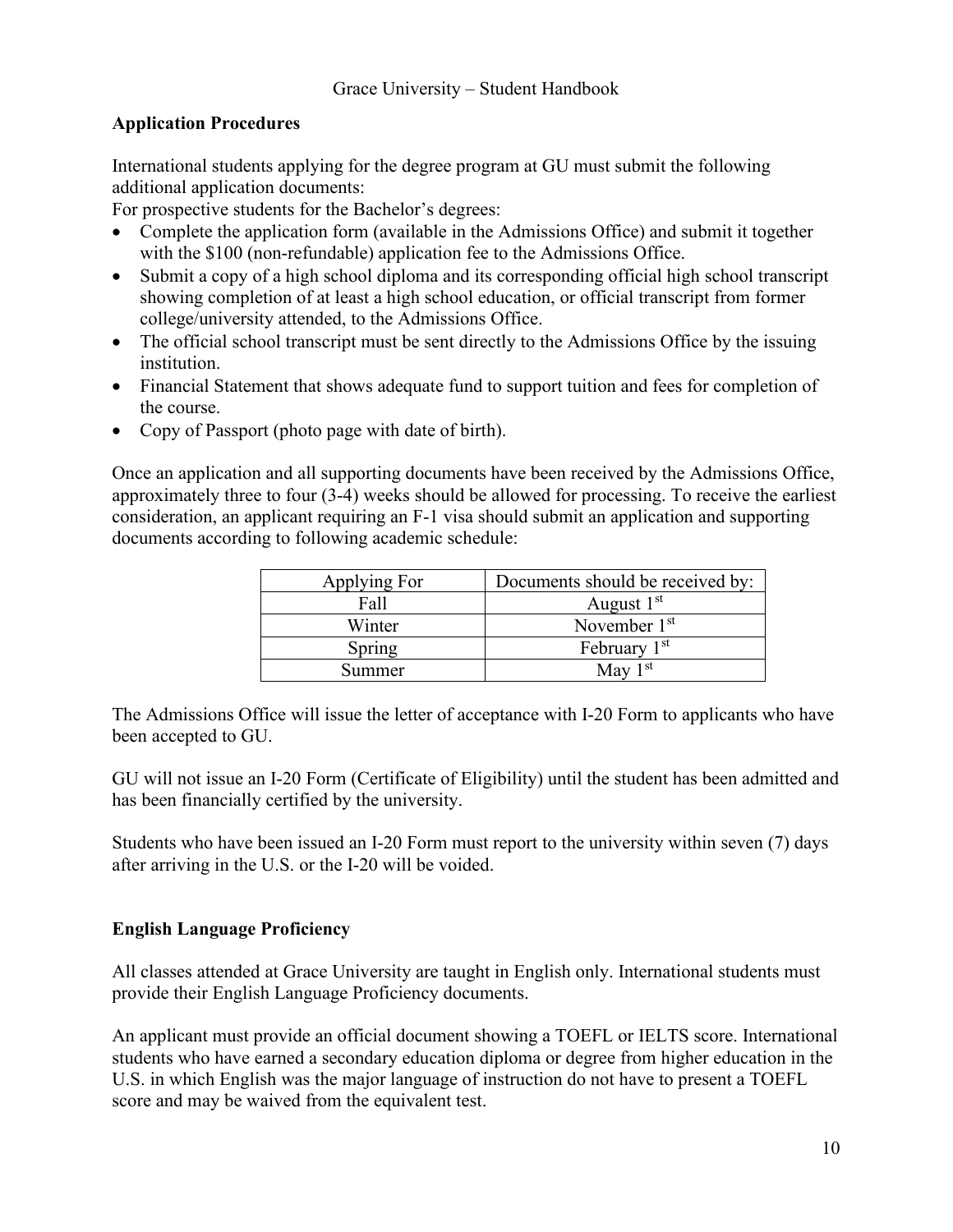Grace University DOES NOT issue Forms I-20 to students who have not met all admission standards, including a student who has not met the required English proficiency for the program..

#### <span id="page-11-0"></span>**Transfer Student Admissions**

An applicant who wishes to transfer to GU from another institution of higher education must complete the application for the program. Upon admission, the credit earned in other institutions will be evaluated and appropriate credit will be granted for equivalent courses at GU. The following is the transfer credit policy for the program:

|                   | Maximum Quarter        | Major Units required to |  |
|-------------------|------------------------|-------------------------|--|
| Program           | Units Acceptable for   | be completed in         |  |
|                   | <b>Transfer Credit</b> | residency at GU         |  |
| Bachelor's Degree | 32                     | 48 (in Major courses)   |  |

#### **Re-admission**

Students who have been dismissed from the university must wait at least one quarter before applying for re-admission and must submit a petition for re-admission to the Chief Academic Officer. In order to be considered, the student must submit a written petition, which describes the changes in behavior or circumstance that will result in improved academic performance. The readmission petition must be submitted to the Chief Academic Officer at least then (10) days before the beginning of the quarter in which the student requests re-admission. The Chief Academic Officer will determine if the student has demonstrated the likelihood of future success in the program of study. The Chief Academic Officer will notify the students in writing concerning re-admission. If re-admission is granted, a student may resume course work at GU.

## <span id="page-11-1"></span>**Class Hold Location**

All classes are held at the following address:

1560 Brookhollow Dr. Suite 209, Santa Ana, CA 92705

Contact Information: Website: www.graceuniv.org Tel: (714) 486-2318 E-mail:  $\text{admin}(\partial \text{gracenniv.org})$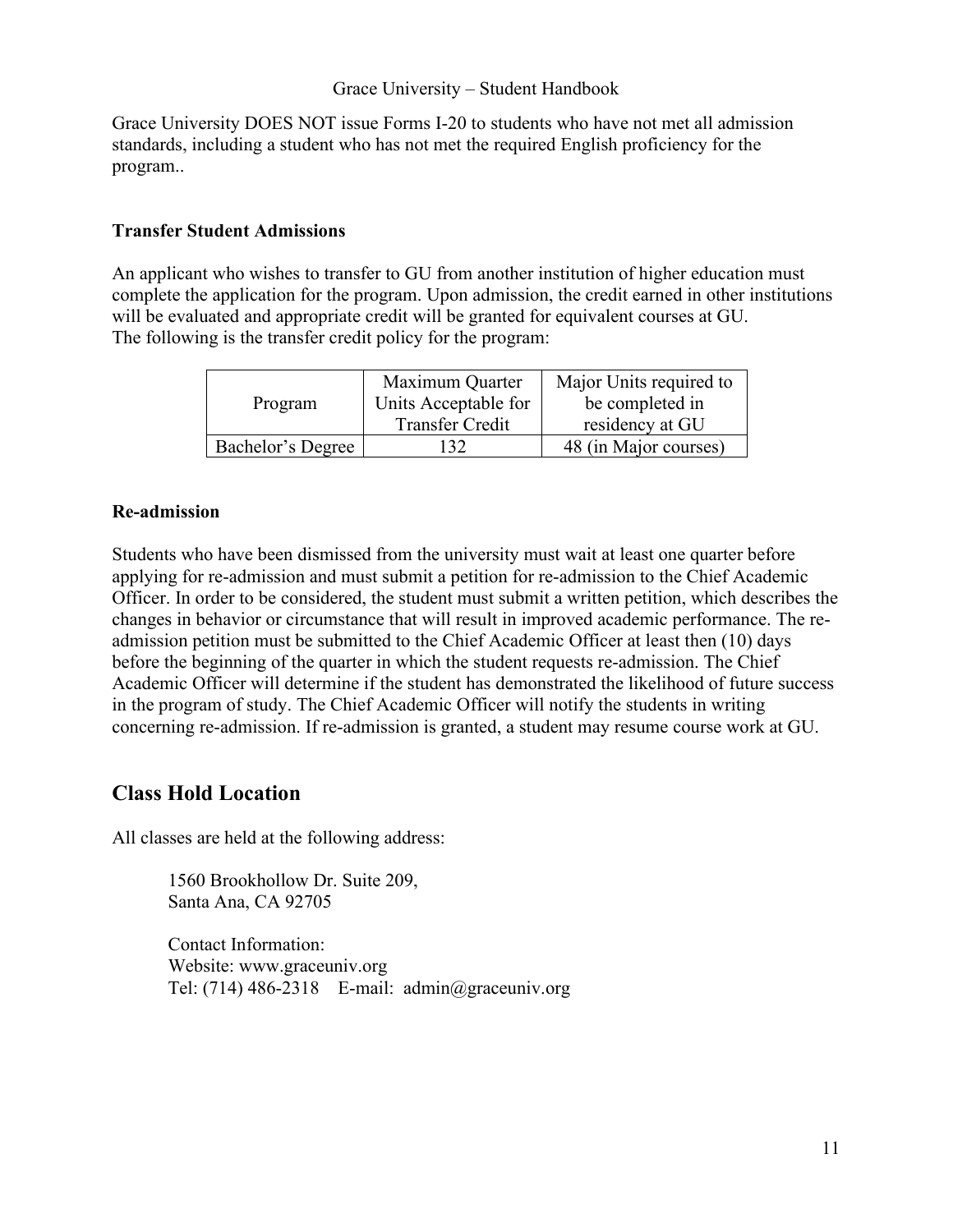## **Catalog Rights**

Grace University publishes a catalog describing its course offerings, as well as the general policies and procedures in effect at the university. This catalog is published and updated once each year. The Chief Academic Officer is responsible for the content of the catalog. All prospective students, current students, or general public can obtain a copy of the catalog by downloading it free from the school's website [\(http://www.graceuniv.org\)](http://www.graceuniv.org/), or contact the Admissions Office to purchase a hard copy. The catalog may be amended, changed or supplemented after the quarter has started. Such modifications will be typed, dated and posted by the Admissions Office.

Prospective students are encouraged to review the catalog prior to signing the enrollment agreement. Students are also encouraged to review the School Performance Fact Sheet, which must be provided prior to signing the enrollment agreement.

## <span id="page-12-0"></span>**Accrediting Agency Information**

Grace University is not accredited by any accrediting agency recognized by the United States Department of Education. Grace University is not an accredited approved institution. Therefore, the program Grace University offers is an unaccredited approved degree program. This statement shall disclose the known limitations of the degree program, including, but not limited to, all of the following:

- (A)A graduate of the degree program will not be eligible to sit for the applicable licensure exam in California and other states.
- (B) A degree program that is unaccredited or a degree from and unaccredited institution is not recognized for some employment positions, including, but not limited to, positions with the State of California.
- (C) A student enrolled in an unaccredited institution is not eligible for federal financial aid.

## <span id="page-12-1"></span>**Approved to Operate by Bureau for Private Postsecondary Education**

Grace University is a private institution that is approved to operate by the Bureau for Private Postsecondary Education. Approval means that the institution is in compliance with the California Private Postsecondary Act of 2009.

Grace University does not have any pending petition in bankruptcy, is not operation as a debtor in possession, has not filed a petition within the preceding five years, or has no petition in bankruptcy filed against the school within the preceding five years that resulted in reorganization under Chapter 11 of the United States Bankruptcy Code. (11 U.S.C. Sec. 1101 et seq.)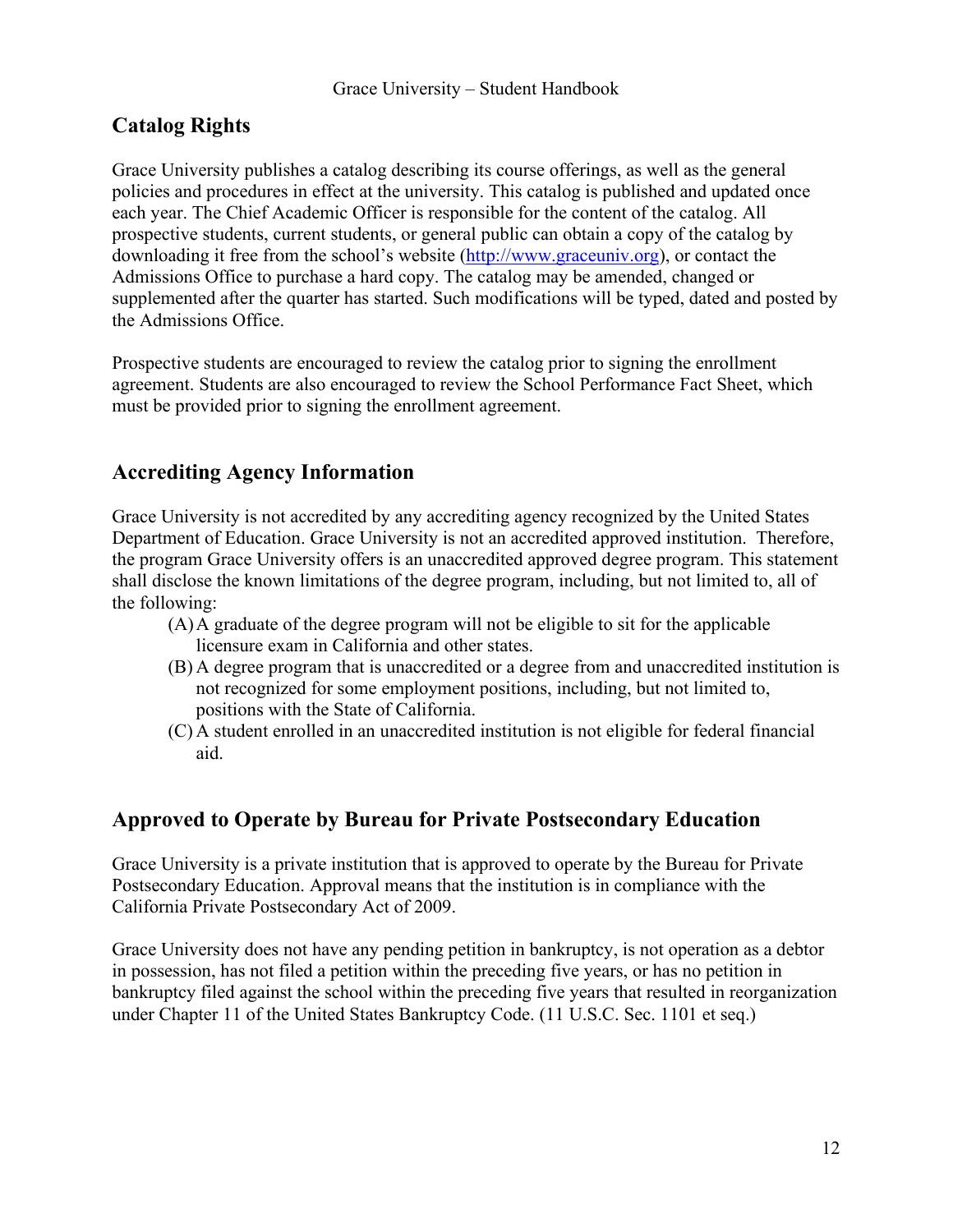## <span id="page-13-0"></span>**Financial Information**

#### <span id="page-13-1"></span>**Tuition Fee and Schedule**

Students are required to pay tuition and fees during registration. Cash, money order, and checks are acceptable modes of payment.

If a student obtains a loan to pay for the educational program, the student will have to repay the full amount of the loan plus interest, less the amount of any refund. If the student receives federal student financial aid funds, the student is entitled to a refund of the money not paid from federal financial aid funds.

#### <span id="page-13-2"></span>**Federal and State Financial Aid**

Grace University does not participate in any federal and state financial aid programs.

#### <span id="page-13-3"></span>**Financial Aid Programs and Policies**

Grace University does not provide any kind of financial aid program to students.

#### **Estimate Cost Schedule**

| Tuition per unit                            | \$125            |
|---------------------------------------------|------------------|
| Application Fee (Non-Refundable, One-Time)  | \$100            |
| <b>International Student Processing Fee</b> | \$400            |
| <b>Registration Fee</b>                     | \$50             |
| Make-up Examination Fee                     | \$50             |
| Late Registration Fee                       | \$250            |
| <b>Transcript Fee</b>                       | \$25             |
| Official Letter Fee                         | \$25             |
| <b>Graduation Fee</b>                       | \$300            |
| <b>Returned Checks Fee</b>                  | \$50             |
| Rush Copy for Transcript or Official Letter | \$150            |
| STRF (Non-refundable)                       | \$0.00xper\$1000 |

#### <span id="page-13-4"></span>**Total Cost of Degree Program**

Estimated Cost of Bachelor's Degree at Grace University based on 180 units, 15 quarters.

| Application Fee (One-Time Non-refundable) | \$100 |
|-------------------------------------------|-------|
| International Student Processing Fee      | \$400 |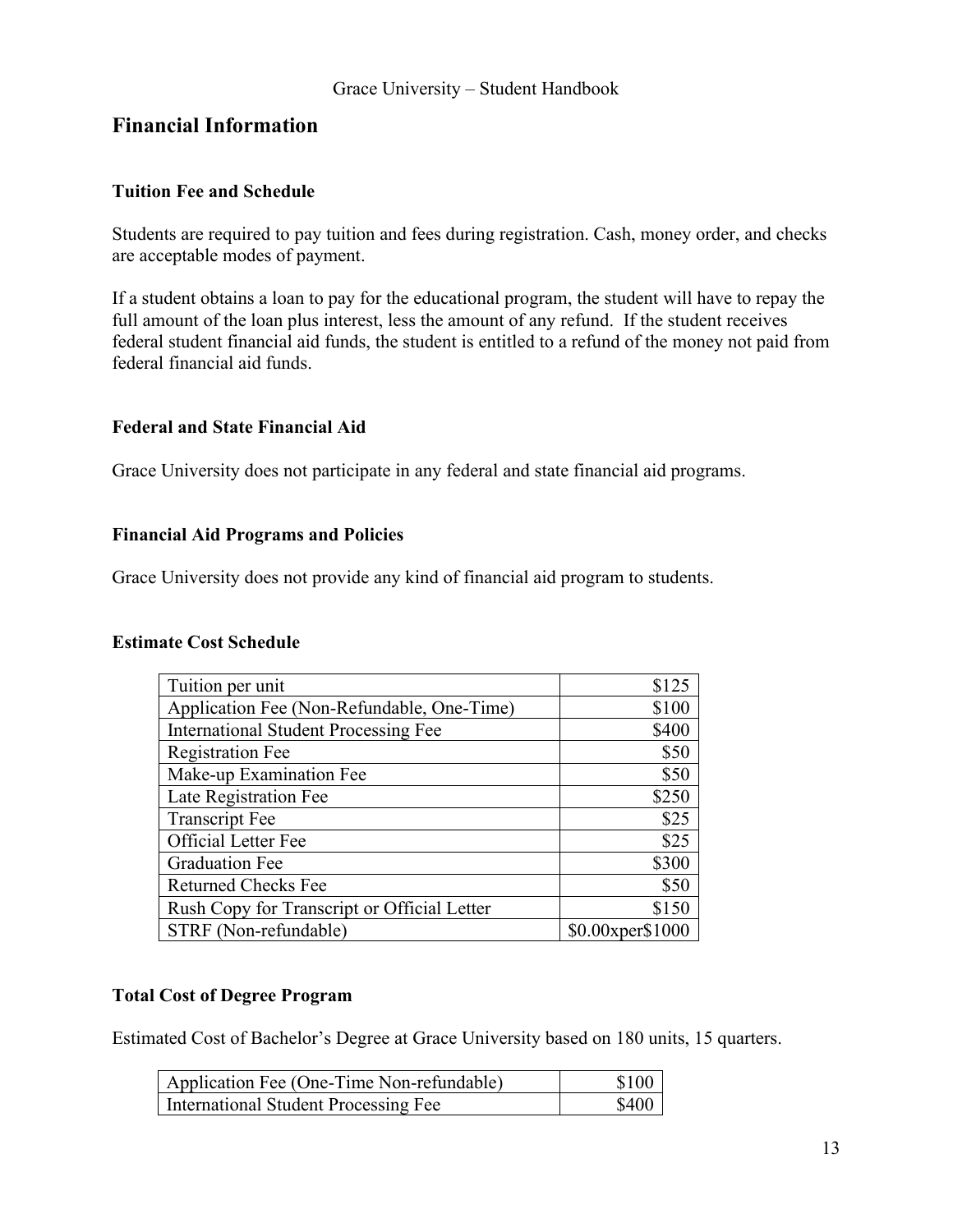| Tuition $(180 \text{ units} \times 125)$     | \$22,500 |
|----------------------------------------------|----------|
| Registration Fee $(\$50 \times 16$ quarters) | \$800    |
| <b>Graduation Fee</b>                        | \$300    |
| <b>Estimated Cost of Textbooks</b>           | \$1,200  |
| STRF (Non-refundable)                        |          |
| Fotal                                        | \$25,300 |

#### <span id="page-14-0"></span>**Payment Policies**

After registration, students must pay the tuition in full and other applicable fees prior to the beginning of instruction. Students who are not able to make payments according to the above schedule may request a payment plan with installments spread over the course of the quarter. Student should fill out and sign the tuition deferment request form.

## <span id="page-14-1"></span>**Refund Policy (Students' Right to Change Policy)**

The student has the right to cancel the enrollment agreement and obtain a refund of charges paid through attendance at the first class session, or the seventh day after enrollment, whichever is later. The student will be refunded full amount of all monies paid, less \$100 application fee. For students who have completed 60% or less, the refund shall be on a pro rata basis. The refund shall be the amount of tuition paid multiplied by a fraction, the numerator of which is the number of class hours of instruction (credit units x 10) which the student has not received but paid for, and the denominator of which is the total number of class hours of instruction (credit units x 10) for which the student has paid.

The student will not be given a refund if more than 60% of the instruction of that quarter has been presented. For example, if the student completes only 20 hours of a 4-credit (40 hours) course and paid \$1000.00 tuition, the student would receive a refund of \$500.

 $$1000 - $1000 \times 20$  hours (Hours of instruction received) 40 hours (Hours of instruction paid)

 $= $500$  (Amount of refund)

Grace University refunds tuition to all students in the bachelor's degree program who qualify. Students must submit their request to cancel the enrollment agreement to the Registrar. No refund will be issued unless the student's account has a credit balance. The refund check will be given to the student or mailed within 30 days after the official withdrawal or dismissal.

#### <span id="page-14-2"></span>**The Student Tuition Recovery Fund**

Grace University submits reports of all students signing enrollment agreements to the Bureau for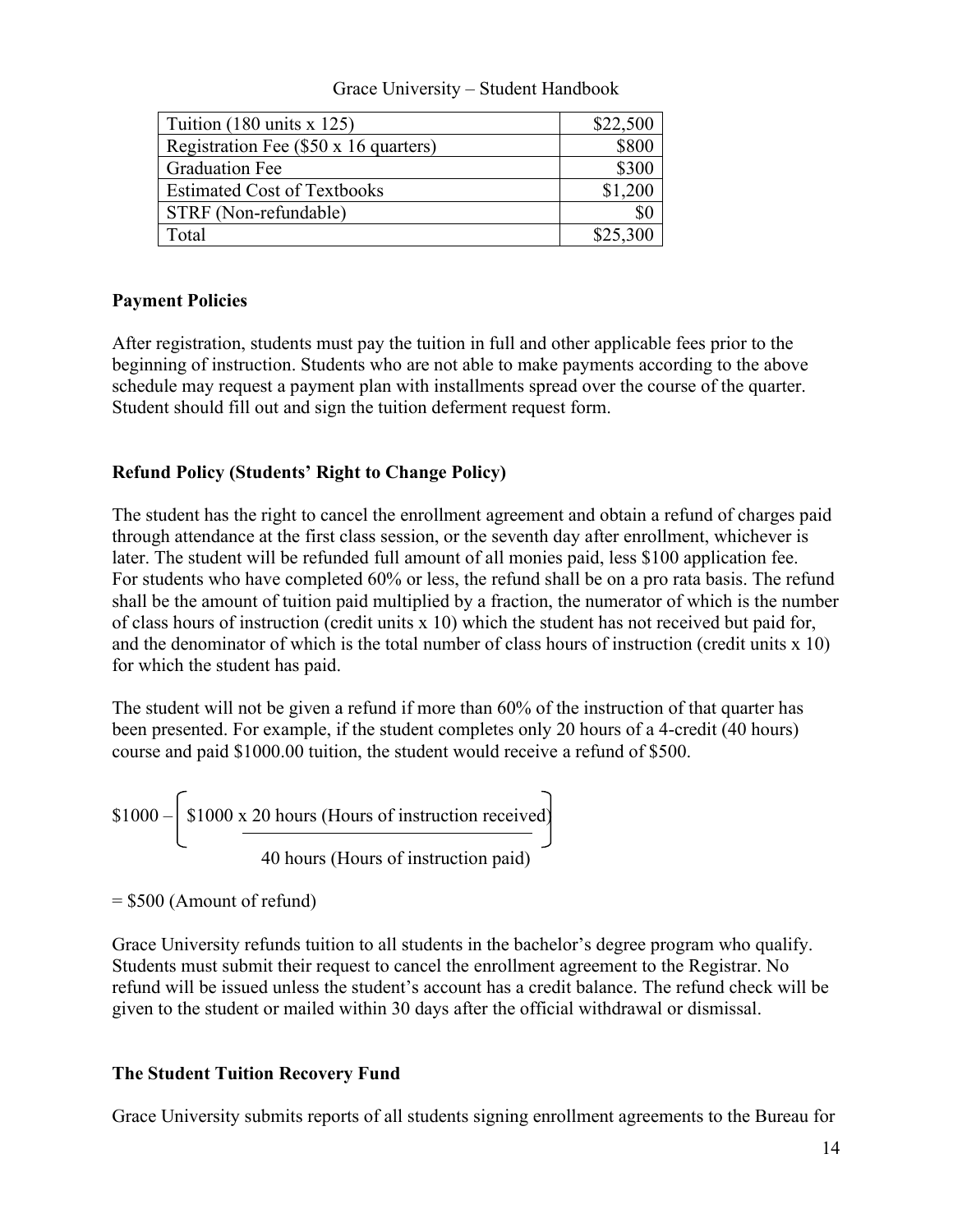Private Postsecondary Education during the reporting period.

#### STRF Disclosure

"The State of California established the Student Tuition Recovery Fund (STRF) to relieve or mitigate economic loss suffered by a student in an educational program at a qualifying institution, who is or was a California resident while enrolled, or was enrolled in a residency program, if the student enrolled in the institution, prepaid tuition, and suffered an economic loss. Unless relieved of the obligation to do so, you must pay the state- imposed assessment for the STRF, or it must be paid on your behalf, if you are a student in an educational program, who is a California resident, or are enrolled in a residency program, and prepay all or part of your tuition. You are not eligible for protection from the STRF and you are not required to pay the STRF assessment, if you are not a California resident, or are not enrolled in a residency program." "It is important that you keep copies of your enrollment agreement, financial aid documents, receipts, or any other information that documents the amount paid to the school. Questions regarding the STRF may be directed to the Bureau for Private Postsecondary Education, 1747 North Market Blvd., Suite 225, Sacramento, CA 95834, (916) 574-8900 or (888) 370-7589. To be eligible for STRF, you must be a California resident or are enrolled in a residency program, prepaid tuition, paid or deemed to have paid the STRF assessment, and suffered an economic loss as a result of any of the following:

1. The institution, a location of the institution, or an educational program offered by the institution was closed or discontinued, and you did not choose to participate in a teach- out plan approved by the Bureau or did not complete a chosen teach-out plan approved by the Bureau. 2. You were enrolled at an institution or a location of the institution within the 120-day period before the closure of the institution or location of the institution, or were enrolled in an educational program within the 120-day period before the program was discontinued. 3. You were enrolled at an institution or a location of the institution more than 120 days before the closure of the institution or location of the institution, in an educational program offered by the institution as to which the Bureau determined there was a significant decline in the quality or value of the program more than 120 days before closure.

4. The institution has been ordered to pay a refund by the Bureau but has failed to do so.

5. The institution has failed to pay or reimburse loan proceeds under a federal student loan program as required by law, or has failed to pay or reimburse proceeds received by the institution in excess of tuition and other costs.

6. You have been awarded restitution, a refund, or other monetary award by an arbitrator or court, based on a violation of this chapter by an institution or representative of an institution, but have been unable to collect the award from the institution.

7. You sought legal counsel that resulted in the cancellation of one or more of your student loans and have an invoice for services rendered and evidence of the cancellation of the student loan or loans.

To qualify for STRF reimbursement, the application must be received within four (4) years from the date of the action or event that made the student eligible for recovery from STRF . A student whose loan is revived by a loan holder or debt collector after a period of noncollection may, at any time, file a written application for recovery from STRF for the debt that would have otherwise been eligible for recovery. If it has been more than four (4) years since the action or event that made the student eligible, the student must have filed a written application for recovery within the original four (4) year period, unless the period has been extended by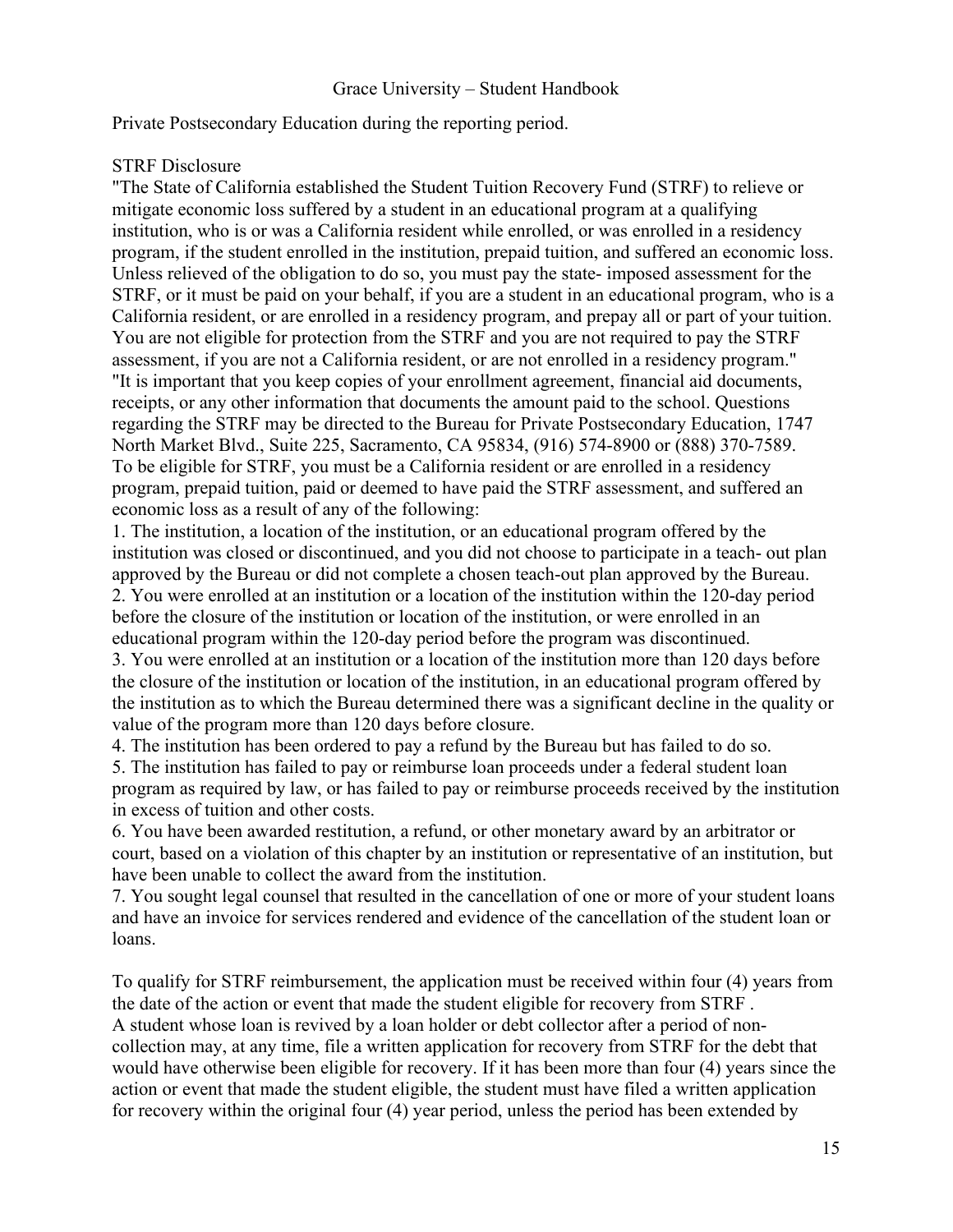#### another act of law.

However, no claim can be paid to any student without a social security number or a taxpayer identification number."

## <span id="page-16-0"></span>**Student Rights**

Grace University maintains fair and reasonable practices in all matters affecting students; the delivery of educational programs; provision of support services; and timely resolution of disciplinary matters, as well as the handling of grievances. In addition, the university endorses the basic principles of the codes of ethics issued by the American Association of Collegiate Registrars and Admissions Officers. Student understanding and cooperation are essential to the successful implementation of this legal structure.

#### **Freedom of Access**

Grace University is open to qualified applicants according to its published admissions policies and standards. Upon matriculation, each student has access to all Grace University services and facilities for which he or she is qualified. Access will be denied to persons who are not GU students.

#### **Classroom Rights and Privileges**

Instructors are expected to encourage open discussion and inquiry. Students may take reasoned exception to information offered in any course and should make judgment in matters of informed opinion. Students' views, political associations, and beliefs, which are confided to instructors and advisors during the performance of their duties are confidential.

#### **Right to Appeal**

The university has created and implemented procedures for appeals by students with the intent of assuring fairness and objectivity.

Students have the right to appeal any academic policy or requirement if either of the following conditions is present:

- Extenuating circumstances make it impossible to comply with the policy or requirement
- An undue hardship would result from a strict application or interpretation of the policy or requirement.

Extenuating circumstances must be beyond the students control and undue hardship must be a condition far more serious than simple inconvenience. Documentation will be required and the timeliness of the appeal will be taken into consideration.

If an appeal is made of an academic policy or requirement, that appeal will be reviewed by the Chief Academic Officer.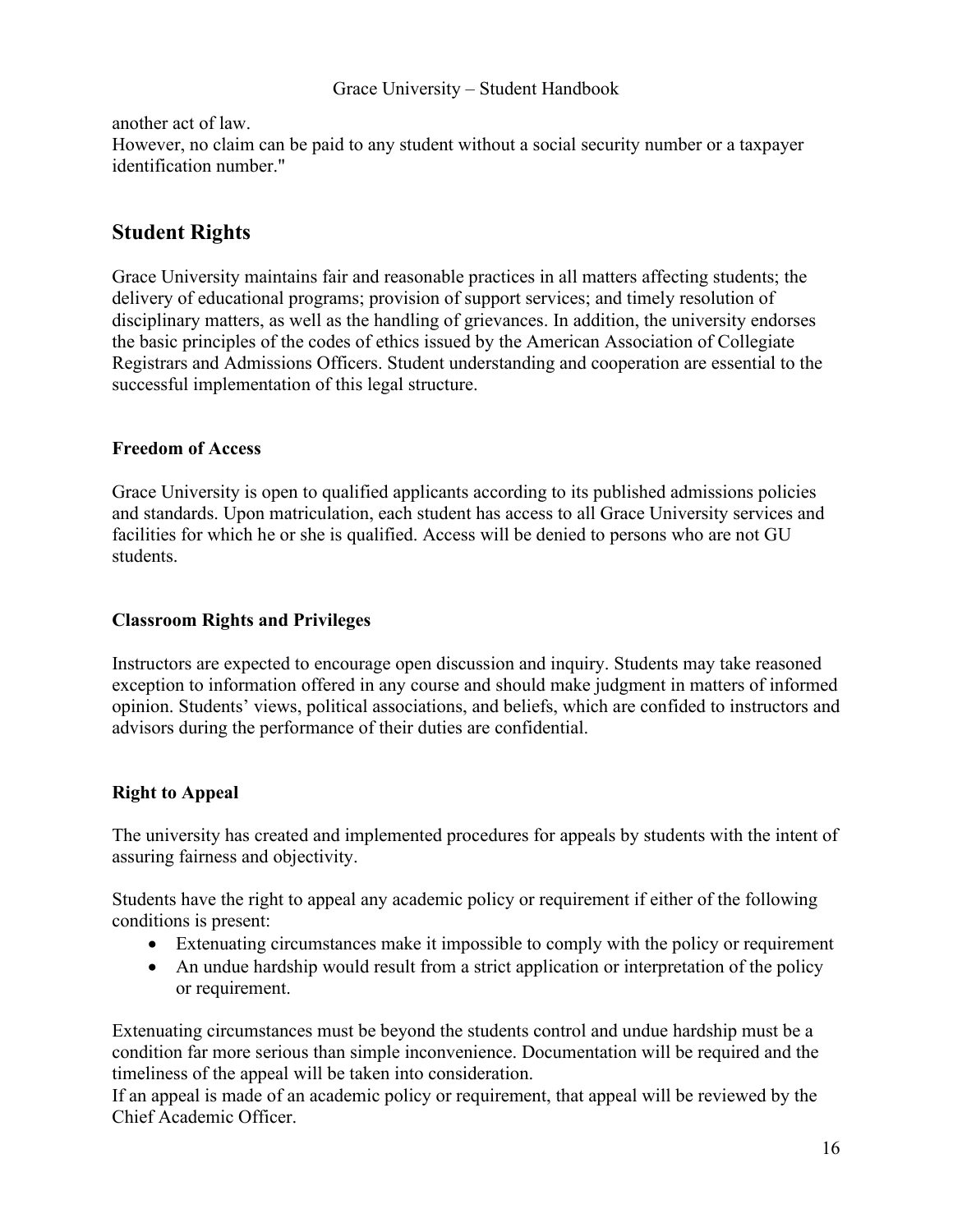The purpose of appeal procedures is to provide a system that will represent "fairness and the absence of arbitrariness." The university makes every effort to assure that the appeal procedures are clear to students and not burdensome.

#### <span id="page-17-0"></span>**Non-Discrimination Policy**

Grace University does not discriminate on the basis of race, color, age, gender, creed, national or ethnic origin, marital status, sexual preference, physical disability or any other legally protected status in the administration of its educational programs, admission policies, or any other university-administered programs and activities.

#### <span id="page-17-1"></span>**Student Records Policy - Family Educational Rights and Privacy Act**

Under the Family Educational Rights and Privacy Act of 1974, also known as the Buckley Amendment or FERPA, and California Education Code 67-100ff, students have the right to inspect and review their official university records in accordance with provisions of the aforementioned act and within the university guidelines. Education institutions shall not release educational records without written consent of the student, subject to exceptions provided by law.

#### **Right to Access**

With a few exceptions provided by law, student at GU may see any of their educational records upon request. Access must be granted no later than 15 working days after written request. Students also have the right to challenge the contents of their educational records and to enter their viewpoints in the records under established procedures.

#### **Disclosure of Student Records**

Student records are kept for 5 years. Transcripts are kept permanently. With several exceptions provided by law, the university cannot release information concerning students to third persons without the written consent of the student. Permission must be given by the student for information in his/her file to be used as reference checks for credit or employment evaluation by third parties and the student must file a declaration to this effect, which will be kept in the student's file(s). The declaration can be all-inclusive or on a case-by-case access basis (the provision of financial data to authorized agencies is not a violation of the Buckley Amendment). The student's written consent is not required for the disclosure of grades, disciplinary action, or other information to parents of students who are dependents for federal tax purposes. Parents requesting information may generally be granted access upon submission of a signed statement to the university or other evidence of federal income tax dependency.

At the discretion of GU officials, the following directory information will be provided: student's name, e-mail address, major field of study, dates of attendance, degrees and awards received, and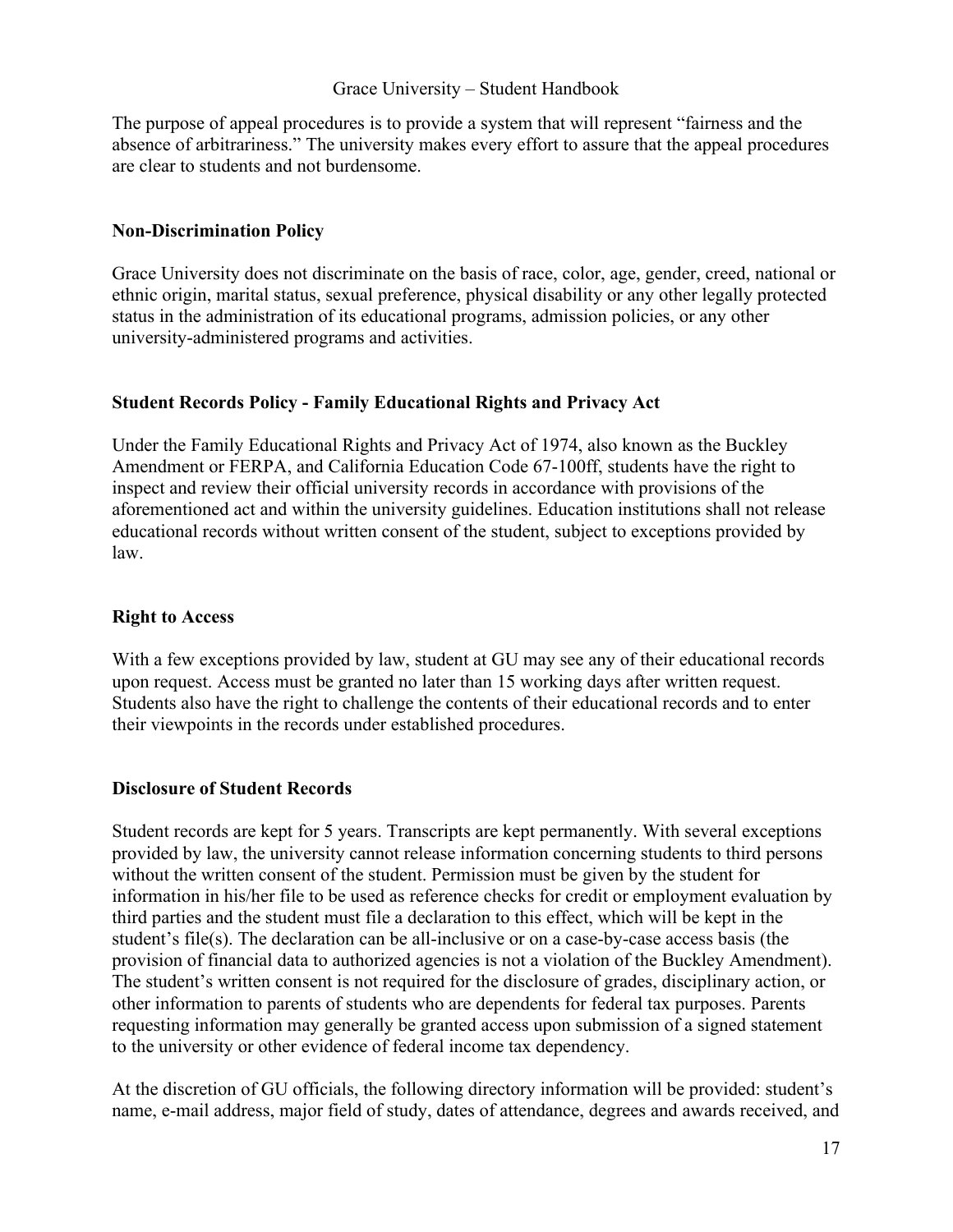students participating in officially recognized activities. A student wishing to withhold this directory information must complete the Privacy Request Form available in Registrar's Office. This must be done within the first ten (10) working days of enrollment of a quarter. The privacy request will be valid for one calendar year.

Inquiries regarding the Family Educational Right and Privacy Act should be directed to the Registrar.

#### <span id="page-18-0"></span>**Disabilities Policy**

Grace University is committed to complying with all the mandates set forth in Section 504 of the Rehabilitation Act and Americans with Disabilities Act. Disabled students may make any request for reasonable accommodations to the Chief Academic Officer and are required to provide medical certification of their disability. In certain circumstances, early registration may be available for students with disabilities.

#### **Hearing Committee**

Academic dishonesty or acts of student conduct that violate university standards and Code of Conduct will subject the student to disciplinary action that may include dismissal from the university. However, in conformance with Due Process and prior to implementing any disciplinary action, the student is given a hearing before an impartial committee. The student is also given an opportunity to appeal any decision that he/she believes is unfavorable.

#### <span id="page-18-1"></span>**Student Grievance Procedure**

#### **General Information**

Students who feel aggrieved in their relationships with the university, its policies, its practices and procedures, or its faculty and staff should submit their grievance in writing to the CAO, who will act upon it, or direct it to the President of the university. A response will be issued within five working days upon receipt of the written grievance.

Dismissal of a student will not take place without a formal hearing. Should the student(s) feel aggrieved with the CAO, a petition should be submitted to the President. If necessary, the President will arrange a hearing with the Executive Committee for the student and the CAO.

#### **Complaint Procedure**

Some problems or disputes, such as sexual harassment and certain other incidents, because of their private and sensitive nature, may be more appropriately handled through the complaint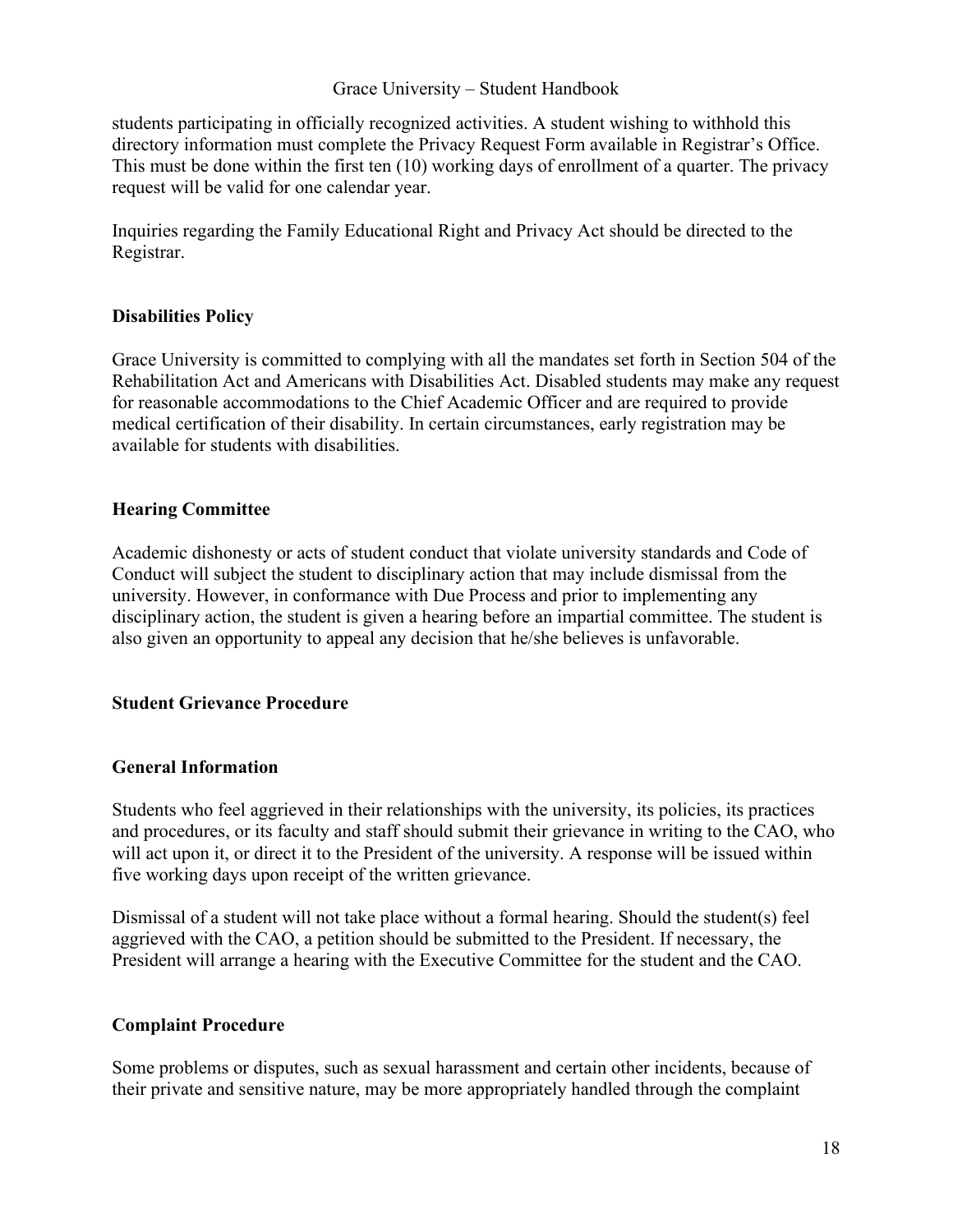process. In these instances, a complaint may be filed with the Chief Academic Officer, director, or the responsible administrator requesting an investigation into the alleged action(s).

- Step 1: The student consults with one or more of the above persons as appropriate and requests a resolution of the complaint.
- Step 2: The investigator will, insofar as possible, maintain the confidentiality of the dispute, gather the necessary and relevant facts, inform the student of a decision, and report the result with the recommendation(s) for corrective action, if any, to the appropriate administrator.
- Step 3: The investigator has no more than 30 days from the initiation of the complaint to render a decision unless it is not reasonable to conclude the investigation and render a report within 30 days, due to extenuating, or unusual circumstances.
- Step 4: If the student is not satisfied with the proposed resolution, he/she may then initiate a formal grievance procedure.

#### **Formal Grievance Procedures**

The following steps shall be taken in sequence by the student who initiates a formal grievance. Failure to comply with any of the steps, or time limits without agreement of all parties to the dispute, may result in the termination of the grievance or other appropriate action. A student has the right to withdraw his/her grievance at any stage of the proceedings causing the proceedings to terminate immediately.

Copies of all correspondence shall be forwarded by the student and by the other party to the appropriate Administrative Officer to be retained in a confidential file, pending resolution of the grievance or further action by either party. If the allegations involve charges of discrimination or sexual harassment, copies of all correspondence must be forwarded to the CAO.

#### **For All Grievances**

Step 1

- 1.1 The student shall give written notification to the person he/she alleges has aggrieved him/her within an academic quarter. The time limit to file a formal grievance expires at the close of business of the last day of instruction of the quarter following the one in which the alleged incident occurred or of the time the student should have become aware of the alleged violation. If the party cannot be contacted through reasonable efforts because he/she is no longer in residence or is on leave, an additional notification period of one quarter shall be provided.
- 1.2 The notice of grievance must include specific allegation(s), date(s) of incident(s), and necessary details regarding the complaint. The notice must also include the remedy requested.
- 1.3 Within 30 days, the party against whom the grievance is filed must respond in writing to the student, denying the allegations with accompanying explanations or:
	- a. agreeing to grant the remedy(ies) requested in full,
	- b. agreeing to grant the remedy(ies) requested in part with an explanation, or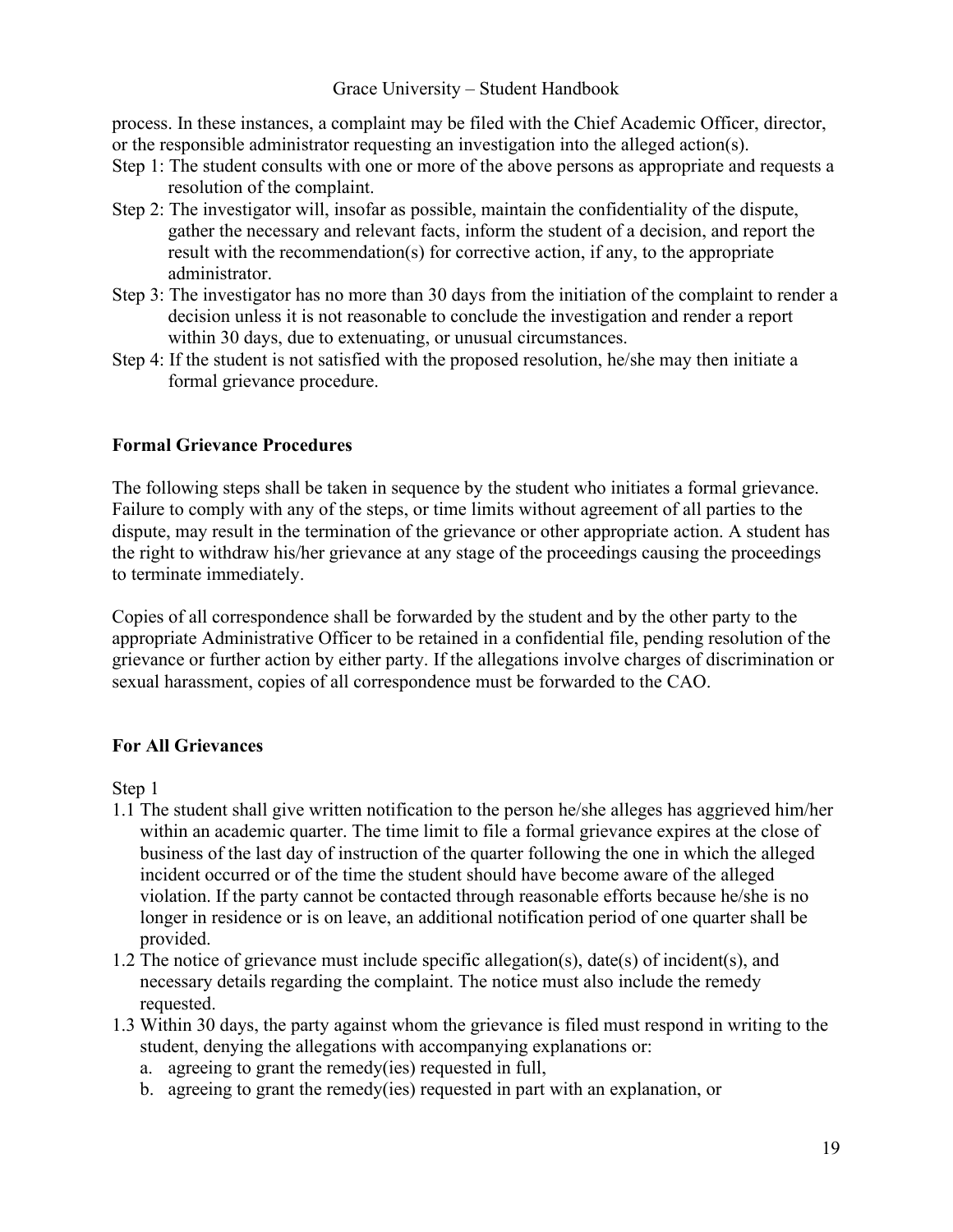- c. agreeing to negotiate an appropriate remedy with an explanation, stating suggested alternatives.
- 1.4 In the event the party against whom the grievance is filed will be unavailable for more than one academic quarter, the student shall proceed to Step 2 provided they have complied with Section 1.2 of Step 1. Attach all grievance material from Step 1 to the Letter of Appeal in Step 2 and to all subsequent appeals (if any).

#### Step 2

- 2.1 Within 30 days of receipt of the response in Step 1 or, in the absence of a written response, after 30 days but not more than 45 days has elapsed, the student may in writing either accept or reject the proposed remedy and appeal the results of the grievance to the next level.
- 2.2 In the event the party against whom the grievance is filed will be unavailable for more than one academic quarter, the student shall proceed to Step 3 provided he/she has has complied with Section 1.2 of Step 1. Attach all grievance material from Step 1 to the Letter of Appeal in Step 2 and to all subsequent appeals (if any).

Step 3 First Appeal Level

#### **A. Student VS. Student**

- 1. If the grievant is not satisfied with the results of Step 1 and 2, he/she can appeal the grievance to the Student Services Director within 30 days of receiving the written notification from the other party or in the absence of a written response, after 30 days but not more than 45 days has elapsed.
- 2. The Student Services Director shall refer the grievance to a committee established at this level who will review the grievance. The committee may hold a hearing, if appropriate, and convey its recommendation to the Student Services Director.
	- a. The committee shall be appointed by the Student Services Director within 10 calendar days after receiving the written notice of grievance or notice of appeal.
	- b. The committee shall forward its recommendations to the Student Services Director within 30 days of its appointment.
	- c. The committee shall include one student member with voting privileges for each faculty, staff or administrative member with voting privileges.
	- d. No member of the committee shall be a student, faculty, staff, or administrator from the same department or service area as the grievant or the person(s) against whom the grievance is filed.
- 3. The Student Services Director shall respond to the student in writing within 10 days of receiving the recommendation(s) of the committee. The response shall contain the CAO's findings on the complaint, the action(s) to be taken, and the justification(s) for the action(s).

#### **B. Student VS. Staff**

- 1. Step 1 and 2 of the grievance procedures are to be followed. If the grievant is not satisfied with the results at this level, he/she can appeal to CAO.
- 2. Appeals must be in writing and made within 30 days of written notification from the other party or, in the absence of a written response, after 30 days but not more than 45 days has elapsed.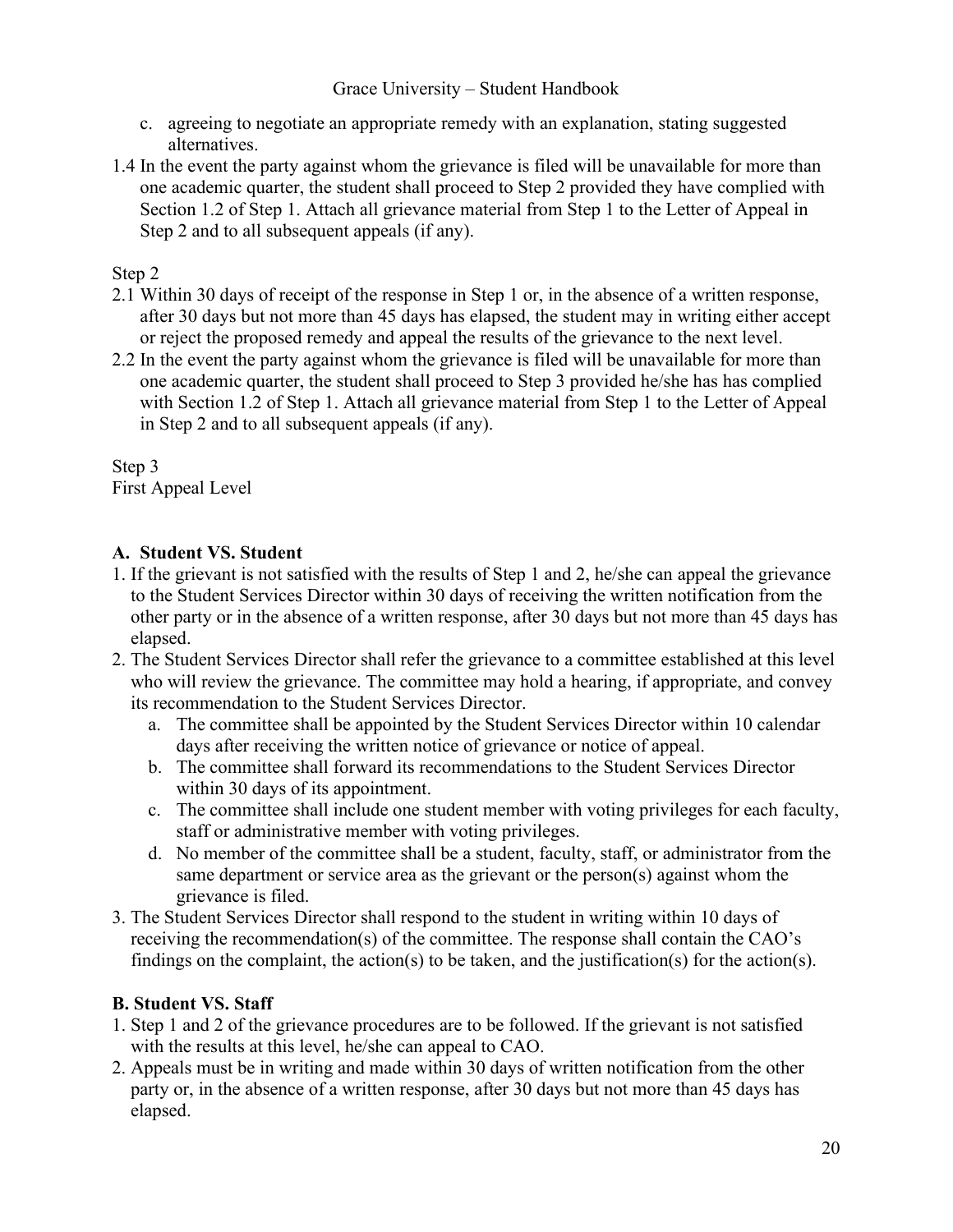3. The CAO shall follow the procedures outlined in Step 3, A above.

#### **C. Student VS. Faculty**

- 1. Steps 1 and 2 of the grievance procedures are to be followed. If the grievant is not satisfied with the results at this level, he/she can appeal to the CAO.
- 2. The CAO shall promptly review all allegations and provide a written response to the student within 30 days of receiving the written notification. The response shall contain the findings on the complaint, action(s) to be taken, and the justification(s) for the action.
- 3. If the grievant is not satisfied with the results at the CAO's level, he/she can appeal to the President within 30 days of receiving the written response from the CAO or, in the absence of a written response, after 30 days but not more than 45 days has elapsed.
- 4. The President shall refer the grievance to a committee established at this level who will review the grievance. The committee may hold a hearing, if appropriate, and convey its recommendations to the President.
	- a. The committee shall be appointed by the President within 10 calendar days after receiving the notice of grievance or appeal and shall include one (1) student member with voting privileges for each faculty, staff, or administrative member with voting privileges.
	- b. The committee shall forward its recommendation to the President within 30 calendar days of its appointment.
- 5. The President shall respond to the student in writing within 10 days of receiving the recommendation(s) of the committee. The response shall contain the CAO's and the Committee's findings on the complaint, the action(s) to be taken, and the justification(s) for the action(s).

#### **D. Student VS. CAO/Director and Staff VS. Staff**

- 1. Steps 1 and 2 of the grievance procedures are to be followed. If the grievant is not satisfied with the results at this level, he/she can appeal to the President within 30 days of receiving a written response from CAO/Director or, in the absence of a written response, 30 days but not more than 45 days has elapsed.
- 2. The President shall refer the grievance to a committee established at this level who will review the grievance. The committee may hold a hearing, if appropriate, and convey its recommendations to the President.
	- a. The committee shall be appointed by the President within 10 calendar days after receiving the notice of grievance or appeal and shall include one (1) student member with voting privileges for each faculty, staff, or administrative member with voting privileges.
	- b. The committee shall forward its recommendation to the President within 30 calendar days of its appointment.

#### **Student Evaluation Procedure**

Students at Grace University are expected to evaluate each class in which they are enrolled to sustain a high quality of instruction. Student evaluation forms are distributed toward the end of each quarter. The evaluation forms, completed anonymously, are collected and returned to the Administration Office by a designated student. Student evaluations are tabulated by the university and the results are analyzed by the Chief Academic Officer and distributed to the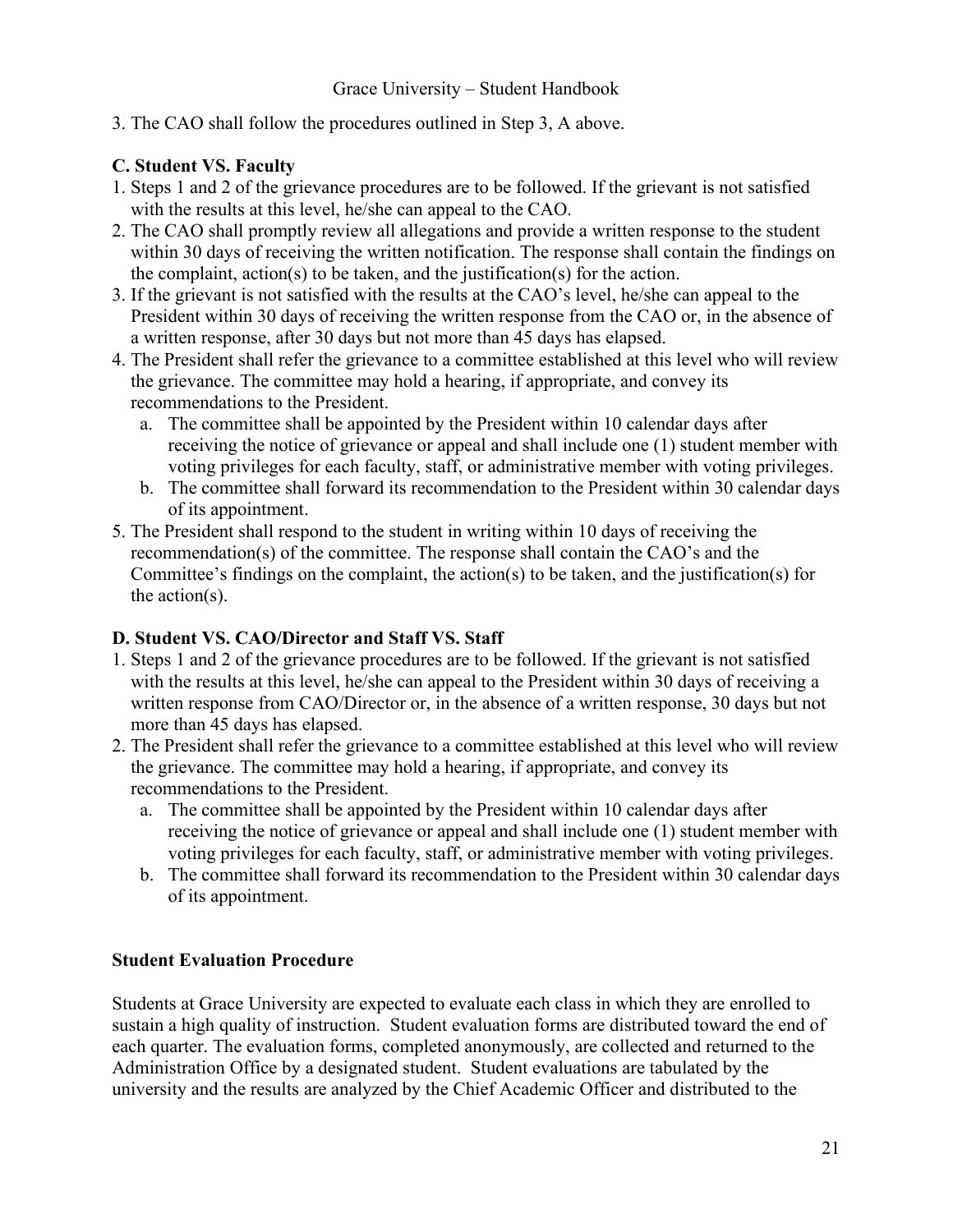individual instructors. Overall summaries of student evaluations are also presented at faculty meetings.

#### <span id="page-22-0"></span>**Sexual Harassment Policy**

Grace University strives to provide an environment in which the dignity and worth of the everyone are based on mutual respect. Sexual harassment of employees and students and unacceptable behavior will not be tolerated.

Grace University is committed to a work and academic environment that encourages excellence. This environment includes freedom from all forms of harassment for students, faculty, staff, and applicants who seek to join the school in any capacity. Sexual harassment violates the university's policy as well as local, state, and federal laws.

It is a violation of university policy for anyone to retaliate against an employee, student, or applicant who makes a claim of sexual harassment.

Any person violating university policy on sexual harassment is subject to appropriate disciplinary action, such as reprimand, suspension or termination of employment or enrollment. Disciplinary action imposed depends on the severity of the offense.

#### **General Definition of Sexual Harassment**

Sexual harassment is an unwelcome sexual advance, requests for sexual favors, verbal or physical conduct of a sexual nature directed towards a student, employee, or applicant seeking to join Grace University. When an individual is in a position to influence the education, employment, or participation in a university activity of another person, even apparent consensual sexual relationships often constitute sexual harassment. Sexual harassment occurs when any of the following circumstances exists:

- 1. Submission to such conduct is made a term or condition, either explicitly or implicitly of a person's status in a program, academic decision, employment, or admission.
- 2. Submission to or rejection of such conduct is used as the basis for academic decisions or employment decisions.
- 3. Such conduct has the purpose or effect of "unreasonable interfering" with an employee's work or student's academic performance or creating an intimidating, hostile, coercive or offensive work or educational environment. For purpose of this policy, "unreasonable interfering" is defined as improper, unjustifiable behavior going beyond what is appropriate, warranted, or natural.
- 4. Sexual harassment is not limited to action by a supervisor but can include conduct by a coworker.

Any questions a student may have regarding this catalog that have not been satisfactorily answered by Grace University may be directed to the Bureau for Private Postsecondary Education.

1747 North Market Street, Suite 225, Sacramento, CA 95834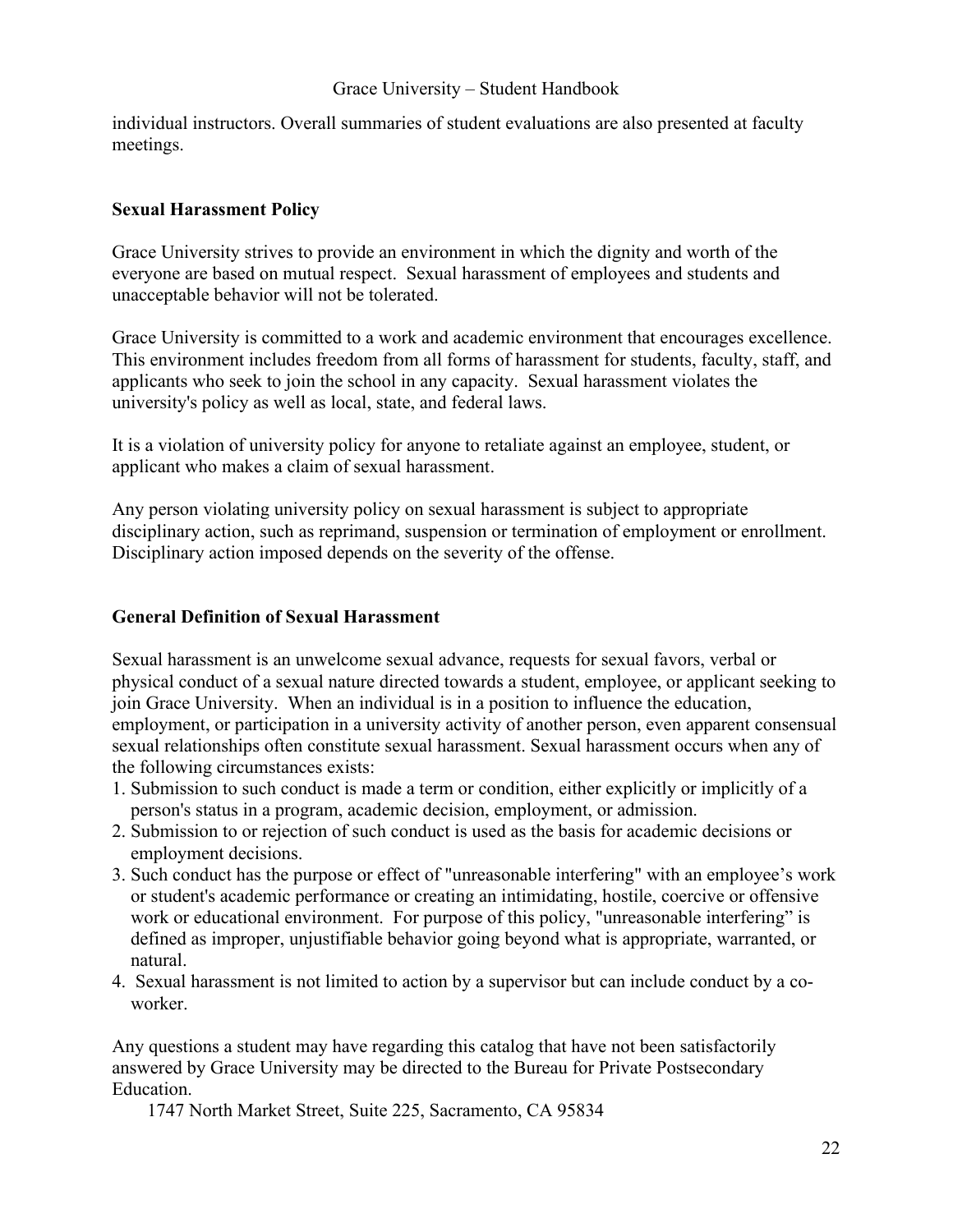P.O. Box 980818, West Sacramento, CA 95798-0810 mailing Website: [www.bppe.ca.gov](http://www.bppe.ca.gov/) Tel: (888) 370-7589 or (916) 574-8900 Fax: (916) 263-1897

A student or any member of the public may file a complaint about Grace University with the Bureau for Private Postsecondary Education by calling (888) 370-7589 or by completing a complaint form, which can be obtained from the Bureau's website [www.bppe.ca.gov.](http://www.bppe.ca.gov/)

#### <span id="page-23-0"></span>**Family Educational Rights and Privacy Act (FERPA)**

Under the Family Educational Rights and Privacy Act of 1974, also known as the Buckley Amendment or FERPA, and California Education Code 67-100ff, students have the right to inspect and review their official university records in accordance with provisions of the aforementioned act and within the university guidelines. Education institutions shall not release educational records without written consent of the student, subject to exceptions provided by law. FERPA affords students certain rights with respect to their education records:

- 1) The right to inspect and review the student's education records within 45 days of the day the College receives a request for access. Students should submit written requests that identify the desired record(s) to the Registrar, Dean, head of the academic department, or other appropriate official. The College official will make arrangements for access and notify the student of the time and place where the records may be inspected. If the records are not maintained by the College official to whom the request has been submitted, that official shall advise the student of the correct official to whom the request should be addressed.
- 2) The right to request the amendment of the student's education records that the student believes are inaccurate or misleading. Students may ask the Institution to amend a record that they believe is inaccurate or misleading. They should write the Institution official responsible for the record, clearly identify the part of the record they want changed, and specify why it is inaccurate or misleading. If the Institution decides not to amend the record as requested by the student, the Institution will notify the student of the decision and advise the student of his or her right to a hearing regarding the request for amendment. Additional information regarding the hearing procedures will be provided to the student when notified of the right to a hearing.
- 3) The right to consent disclosures of personally identifiable information contained in the student's education records, except to the extent that FERPA authorizes disclosure without consent. One exception which permits disclosure without consent is disclosure to College officials with legitimate education interests. A College official is a person employed by the Institution in an administrative, supervisory, academic, research, or support staff position (including law enforcement personnel and health staff); a person or company with whom the Institution has contracted (such as an attorney, auditor, or collection agent); a person serving on the Board of Directors; or a student assisting an institution official or serving on an official committee, such as a disciplinary or grievance committee. An Institution official has a legitimate educational interest if the official needs to review an education record in order to fulfill a professional responsibility. Upon request, the Institution discloses education records without consent to officials of another institution in which a student seeks or intends to enroll.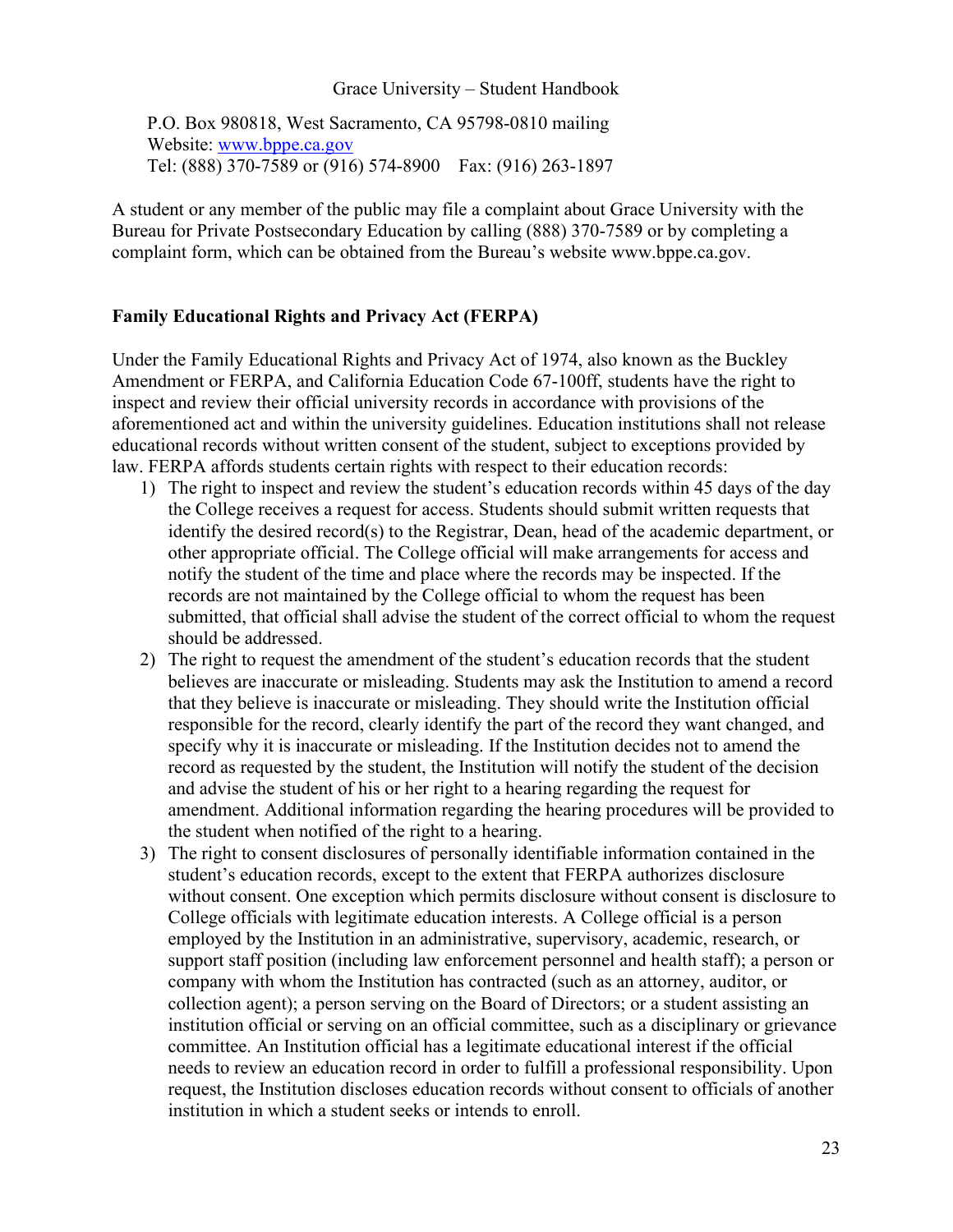4) The right to file a complaint with the U.S. Department of Education concerning alleged failures by Grace University to comply with the requirements of FERPA. The name and address of the office that administers FERPA is as follows:

**Family Policy Compliance Office U.S. Department of Education**  400 Maryland Avenue, SW Washington, D.C. 20202-5920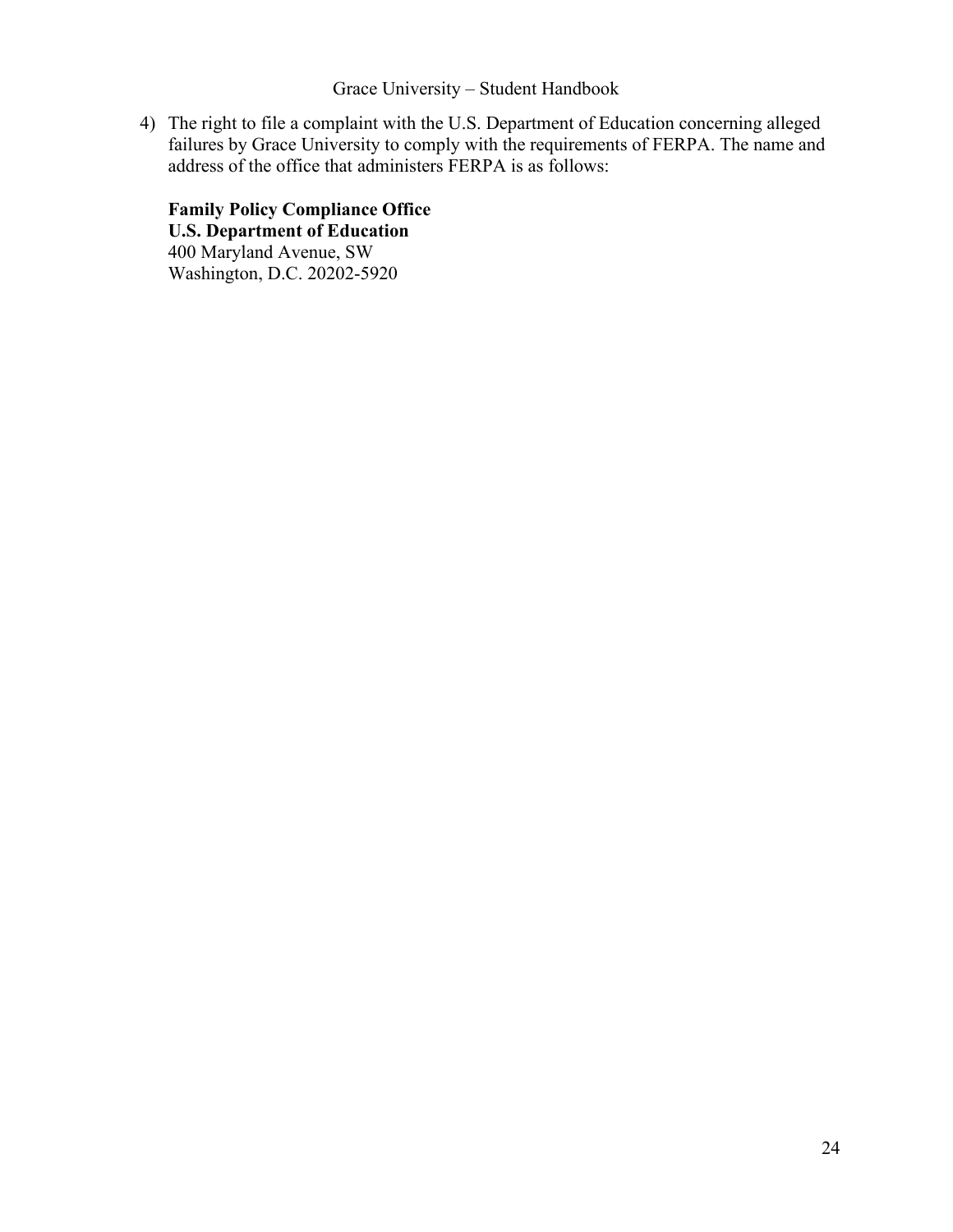## <span id="page-25-0"></span>**Student Responsibility**

#### <span id="page-25-1"></span>**Personal Conduct**

Each student is expected to be an example of proper conduct. This includes the student's attitudes, actions, appearance, and attire. The University's administration has the authority to take appropriate action through the Student Council or administrative disciplinary measures if this code of conduct is violated. The university prohibits smoking except in designated areas and also prohibits unlawful possession or use of controlled substances or alcoholic beverages. Firearms possession anywhere on campus is STRICTLY PROHIBITED.

#### <span id="page-25-2"></span>**Code of Conduct**

The disciplinary standards outlined in this catalog include rules and enforcement measures. These are the basic guidelines for conduct on the premises of the university, at any school sponsored activity and, under certain circumstances, behavior in the outside community. At any time, the university reserves the right to exclude students whose conduct is deemed undesirable or prejudicial to the university community's best interests.

All amendments of the standards must be approved by the CAO in conjunction with the Board of Directors. These standards are subject to amendment at any time with notices being posted on the campus bulletin boards and/or with the amendments placed in the appropriate publications.

The disciplinary standards described herein afford procedural fairness to the accused student and flexibility for the administration to exercise sanctions based on the individual circumstances of each case. Behavior resulting in disciplinary action may involve, but is not limited to, one or a combination of those listed below:

- possession of alcoholic beverages on campus or at any school activities at any time or, for all
- intoxication of the student
- threatening another student, faculty, staff or administrator
- falsifying university documents, records, or identification
- dishonesty in any form, including plagiarism, illegal copying of software, or knowingly furnishing false information to the university
- cheating or compromising test materials
- removing library materials without permission
- disrupting class or academic activities
- using abusive language towards another student, faculty, staff, or administrator
- stealing or damaging university property or fellow student's property
- illegal intoxication with controlled substances
- physical assault for any reason except clear self-defense
- vandalizing university property
- conviction for a crime beyond normal traffic violations
- aiding and/or abetting in any of the above situations
- possession of firearms or illegal weapons as defined by state and federal guidelines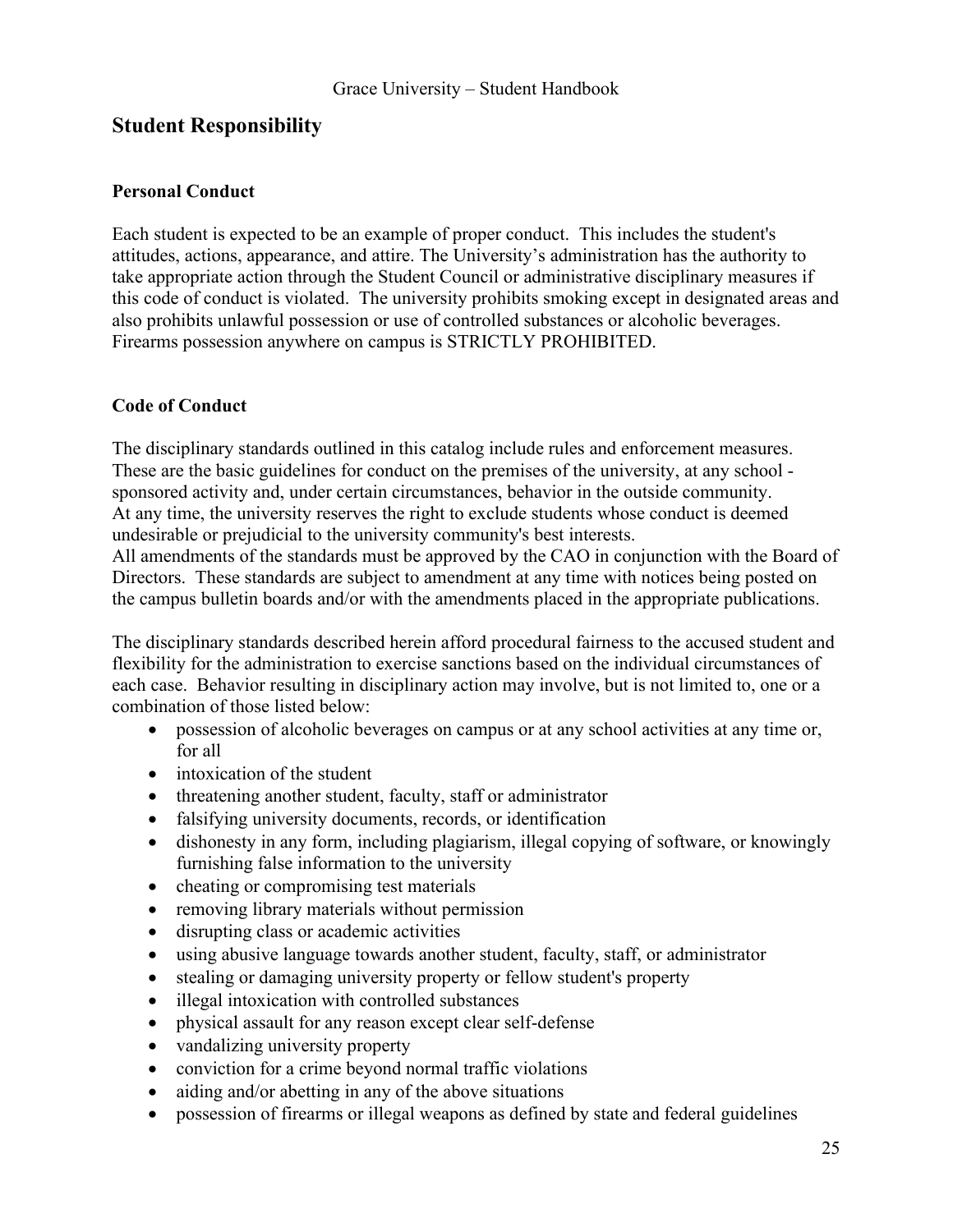• violation of any state policies or regulations governing student's relationship with the University

Students accused of improper conduct shall be given adequate notice of the charges and an opportunity to present their case to an impartial appeals committee. Written notice of specific charge(s) made against a student shall be given at least fifteen (15) days before the students is to appear before the committee. While disciplinary action against a student is pending, the student's status does not change unless it is found that the student poses a significant threat to the university community. Hearings are private; the accused student is afforded the opportunity to rebut all charges. The university establishes the charges by a preponderance of the evidence. The student has the right to appeal the disciplinary actions to the Chief Academic Officer, but on the grounds that fair procedure was not followed by the committee or that the committee or that the evidence in the record does not justify the decision or the sanction. A record will be kept of the disciplinary action taken, and the basis for this decision. The disciplinary action taken may be reflected on the student's permanent record, as part of the disciplinary punishment. Disciplinary action invoked by the committee may involve, but is not limited to, one or a combination of the alternatives listed as follows:

**Dismissal:** Separation of the student from the university on a permanent basis.

**Suspension:** Separation of the student from the university for a specific length of time.

**Probation:** Status of the student indicating that the relationship with the university is tenuous and that the student's record will be reviewed periodically to determine suitability to remain enrolled. Specific limitations and restrictions on the student's privileges may accompany probation.

Students dismissed from the university for disciplinary reasons must exclude themselves from university classes, activities, facilities, and buildings. Any exception must be approved by the President.

A student who is dismissed may reapply for admission after two quarters' separation. Students who have not fulfilled their financial obligation to the university are in violation of the university contract. These students may be denied the right to graduate, take examinations, receive degrees, or obtain/request transcripts of their grades.

#### <span id="page-26-0"></span>**Student Obligations**

In order for students to remain in good standing at the university, they must:

- maintain academic standards, attend classes, and meet all financial obligations;
- be respectful in dealing with faculty, administrators, staff, and fellow student; and
- comply with the federal, state, and municipal laws of the United States, as well as the rules and regulations of the university.

Additionally, international students must:

• Enroll in a minimum of twelve (12) units per quarter in the program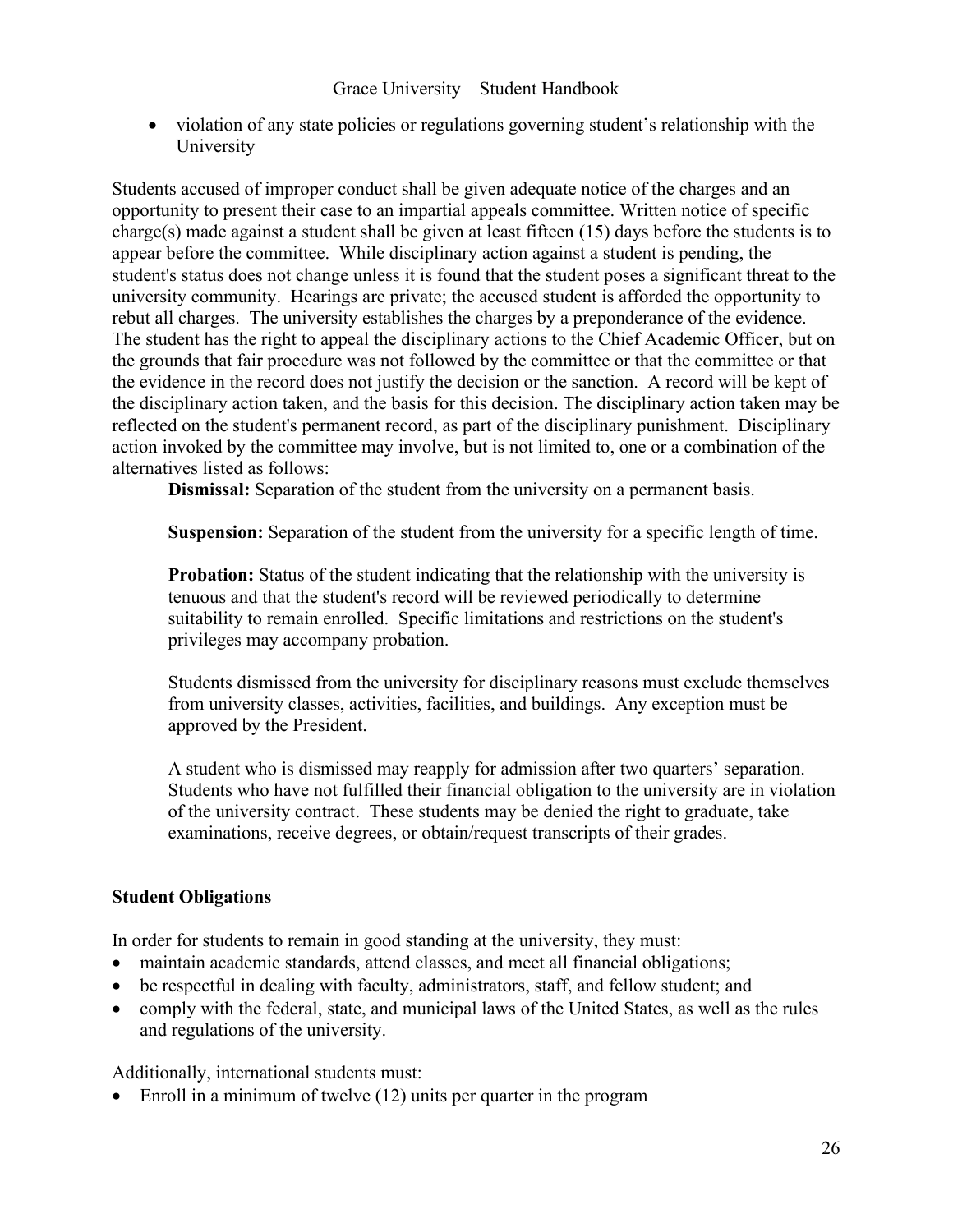• Complete three consecutive quarters before being entitled to vacation. Students must complete a minimum of thirty-six (36) units per year.

#### **University Catalog**

It is the responsibility of the student to be familiar with the information presented in this catalog and to know and observe all policies and procedures related to the program he/she is pursuing. Regulations will not be waived nor exceptions granted because a student pleads ignorance of these policies or procedures. While academic advisors will assist students in every way possible, the responsibility for following all policies and meeting all requirements and deadlines rests with the students. A student is expected to satisfy the requirements of the catalog in effect at the time he or she is admitted to, and begins course work in the degree program. However, a student may elect to graduate under the catalog in force at the time of his/her graduation, provided the student complies with all requirements of the later catalog.

#### **Class Attendance**

Regular and prompt attendance at all university classes is required. The instructor may assign extra work, require special examinations, or refuse to grant credit for a course if the number of absences in excessive. Students should ascertain the exact policy of each faculty member at the beginning of each course. Only registered students, university faculty and administrators, and guests invited by the instructor may attend classes. All others will be asked to leave.

#### **Classroom Conduct**

Instructors are responsible for presenting appropriate material for courses, and students are responsible for learning this material. Although it is a student's academic performance that is evaluated in determining grades, student conduct is important in the academic setting. Enrollment in a class may be terminated due to unsatisfactory student conduct, disrespect toward an instructor or administrator, or academic dishonesty. Each student is responsible for maintaining standards of academic performance established for each course in which he or she is enrolled.

#### <span id="page-27-0"></span>**Cheating and Plagiarism Policies**

#### **Cheating**

Cheating is the act of obtaining or attempting to obtain credit for academic work by using dishonest means. Cheating includes but is not limited to:

1. Copying, in part or whole, from another's examination, paper, mathematical analysis, research or creative project, or similar: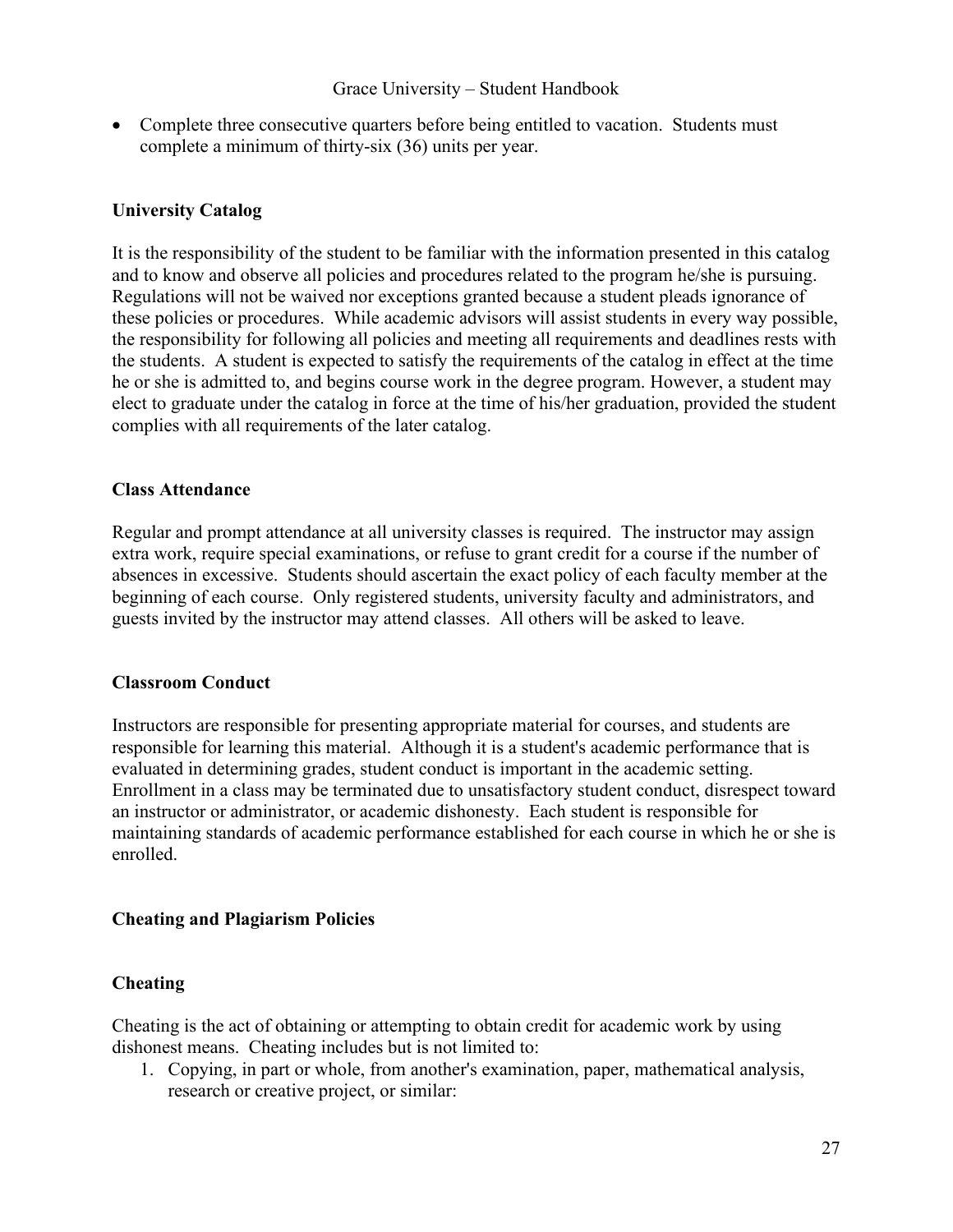- 2. Submitting as one's own work an examination, paper, mathematical analysis, research or creative project, or similar which has been purchased, borrowed, or stolen; or fabricated data;
- 3. Consulting notes, sources, or materials, including use of electronic devices, not specifically authorized by the instructor during an examination;
- 4. Employing a surrogate to take an examination, write a paper, do mathematical analysis, or complete, in part or wholly, an evaluation instrument;
- 5. Falsifying or misrepresenting class attendance or role sheets; and
- 6. Aiding or abetting any act that a reasonable person would conclude, when informed of the evidence, to be a dishonest means of obtaining or attempting to obtain credit for academic work.

#### **Plagiarism**

Plagiarism is the act of obtaining or attempting to obtain credit for academic work by representing the work of another as one's own, without the necessary and appropriate acknowledgment to the writer or composer.

More specifically, plagiarism is:

The act of incorporating the ideas, words of sentences, paragraphs, or parts thereof without appropriate acknowledgment and representing the product as one's own work; and the act of representing another's intellectual work such as musical composition, computer program, photographs, painting drawing, sculpture, or research or the like as one's own.

One or more academic sanctions may be imposed for cheating or plagiarism. The choice of action taken is guided by the extent to which the faculty member considers the cheating or plagiarism reflective of the student's lack of academic performance in the course. Academic sanctions include:

- a redoing of the examination, paper, mathematical analysis, research or creative project, or similar;
- a failing grade on the examination, paper, mathematical analysis, research or creative project, or similar
- a specified reduction in the course grade;
- a failing grade in the course; or
- referral to the Chief Academic Officer and/or the appropriate committee.

Students accused of cheating or plagiarisms are entitled to and may petition for due process. Regulations in their entirety are published in the Faculty Handbook and the Student Handbook.

#### <span id="page-28-0"></span>**Drug, Alcohol and Smoking Policies**

It is the policy of the Board of Directors that the learning environment be free of prohibited or controlled substance. Specifically, all members of the university community, including administration, faculty, staff, students, and guests, should abstain from the consumption/use of alcohol, narcotics, and/or misuse of prescription drugs while on university property and on any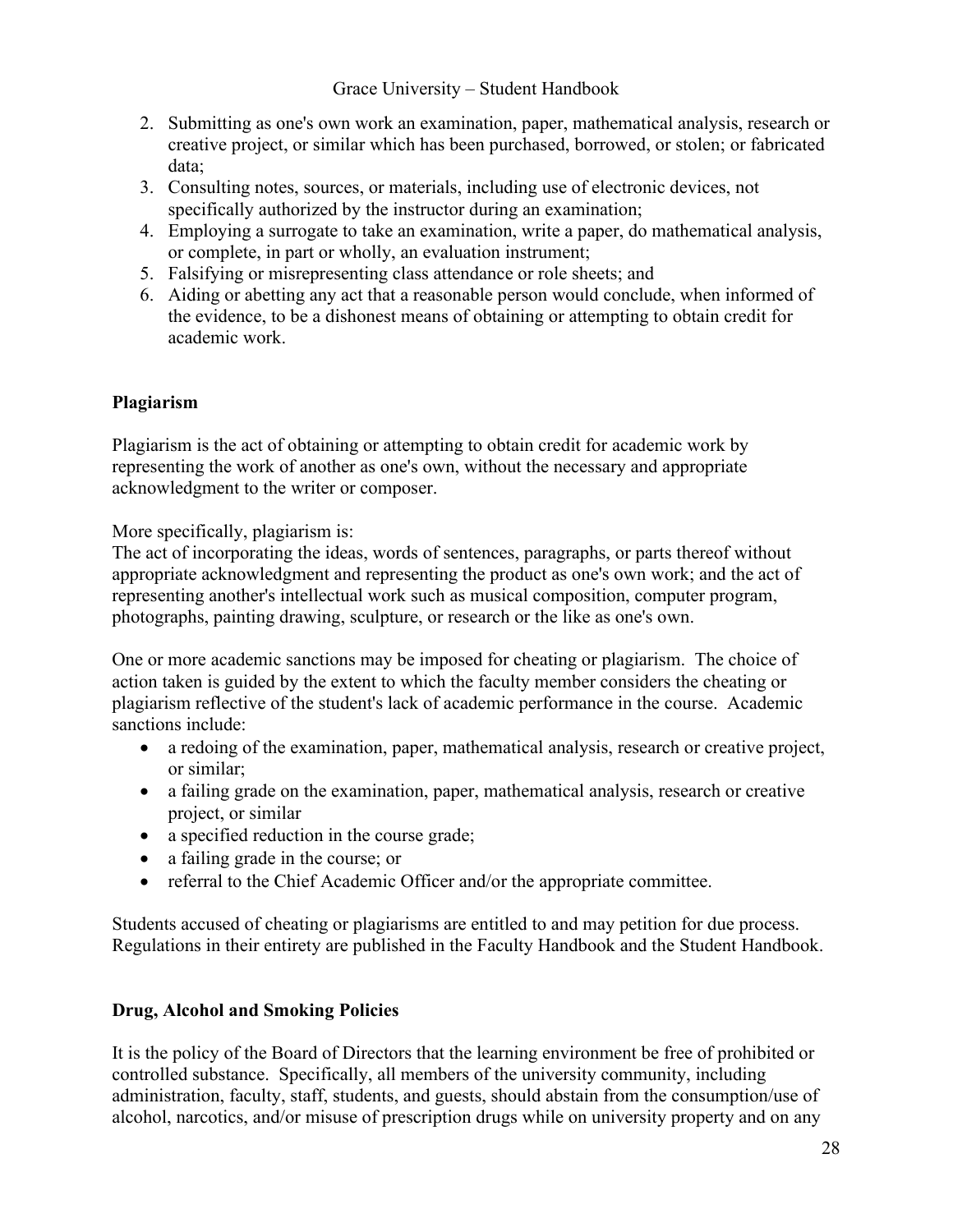field trip sponsored as part of the instructional program. Violation of this policy could lead to suspension, expulsion, termination, and in the context of criminal activity, referral to law enforcement agencies. Employees and students having difficulties with addictive substances can seek confidential counseling from the Student Services Director and referrals to agencies providing assistance with alcohol or drug related problems.

GU prohibits smoking in the university building. At the discretion of the administration, outside areas may be designated on university property to accommodate students, staff members and faculty who smoke.

Violation of the smoking policy may result in suspension or termination of academic status or employment.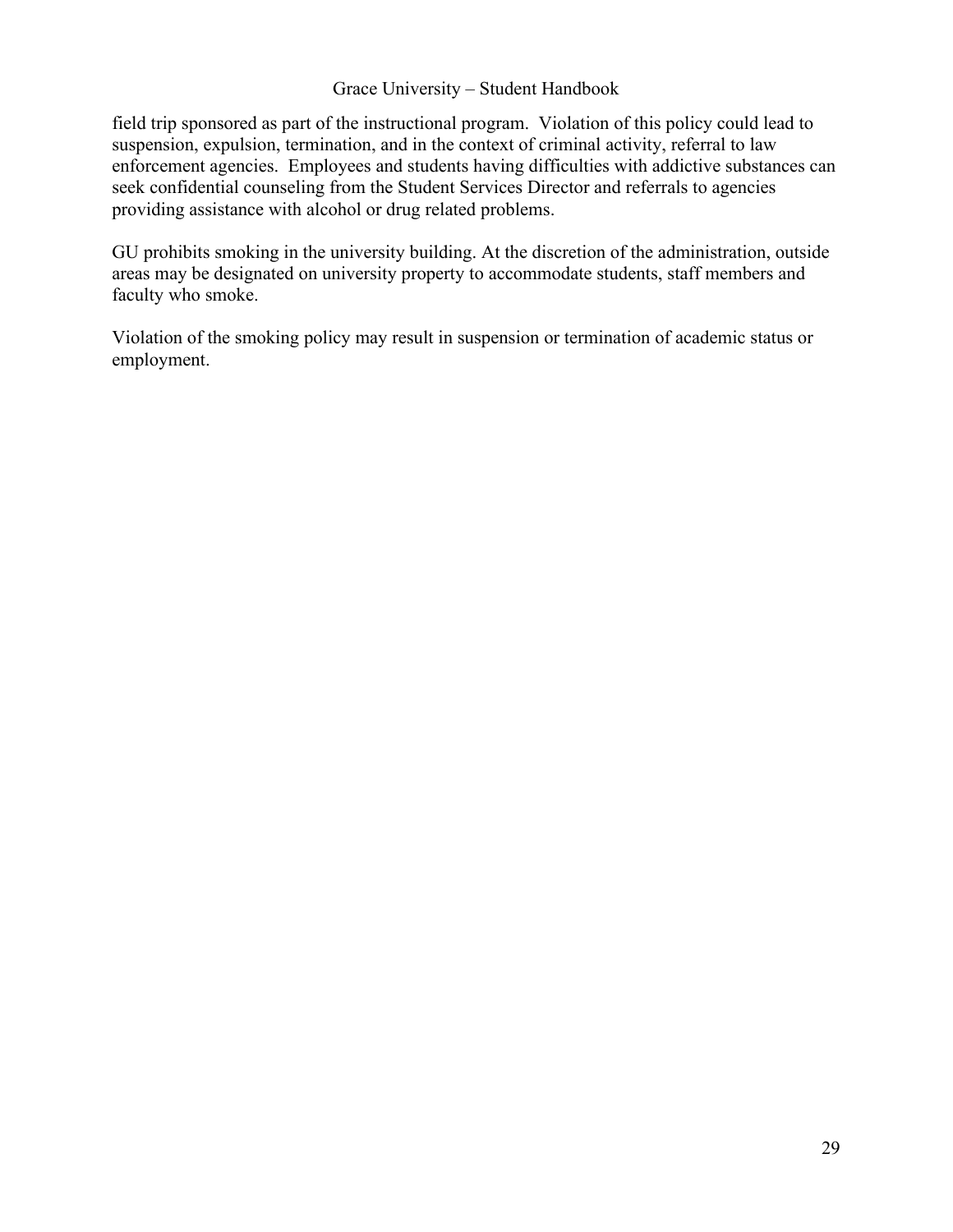## <span id="page-30-0"></span>**Student Services**

#### <span id="page-30-1"></span>**Student Evaluation Procedure**

Students at Grace University are expected to evaluate each class in which they are enrolled to sustain a high quality of instruction. Student evaluation forms are distributed toward the end of each quarter. The evaluation forms, completed anonymously, are collected and returned to the Administration Office by a designated student. Student evaluations are tabulated by the university and the results are analyzed by the Chief Academic Officer and distributed to the individual instructors. Overall summaries of student evaluations are also presented at faculty meetings.

#### <span id="page-30-2"></span>**Student Advising**

Several advising options are available to Grace University. Full-time faculty members are available for academic advising. Faculty members are available during regular business hours for consultation with regard to academic and career planning.

The scope of the academic advice includes:

- 1. Analyzing interests related to academic and career planning
- 2. Determining the best educational program for achieving a chosen career or goal
- 3. Selecting courses and student activities that maximize opportunities and potential

4. Developing an academic plan that encompasses both the course work and the supplemental needs of the student

#### <span id="page-30-3"></span>**New Student Orientation**

The New Student Orientation program assists first-time students and new transfer students in their transition to GU. This program exposes new students to broad-based educational opportunities on campus and introduces students to college life. This orientation is also designed to familiarize them with campus facilities, policies and regulations, faculty, administrators, and staff. The university offers this orientation during the first week of each quarter.

#### <span id="page-30-4"></span>**Library Orientation**

Library orientation is designed to help new and current students learn more about library services and resources. This orientation is held at the beginning of each quarter for all students. The university also offers this orientation by appointment, at any time.

#### <span id="page-30-5"></span>**Career Services**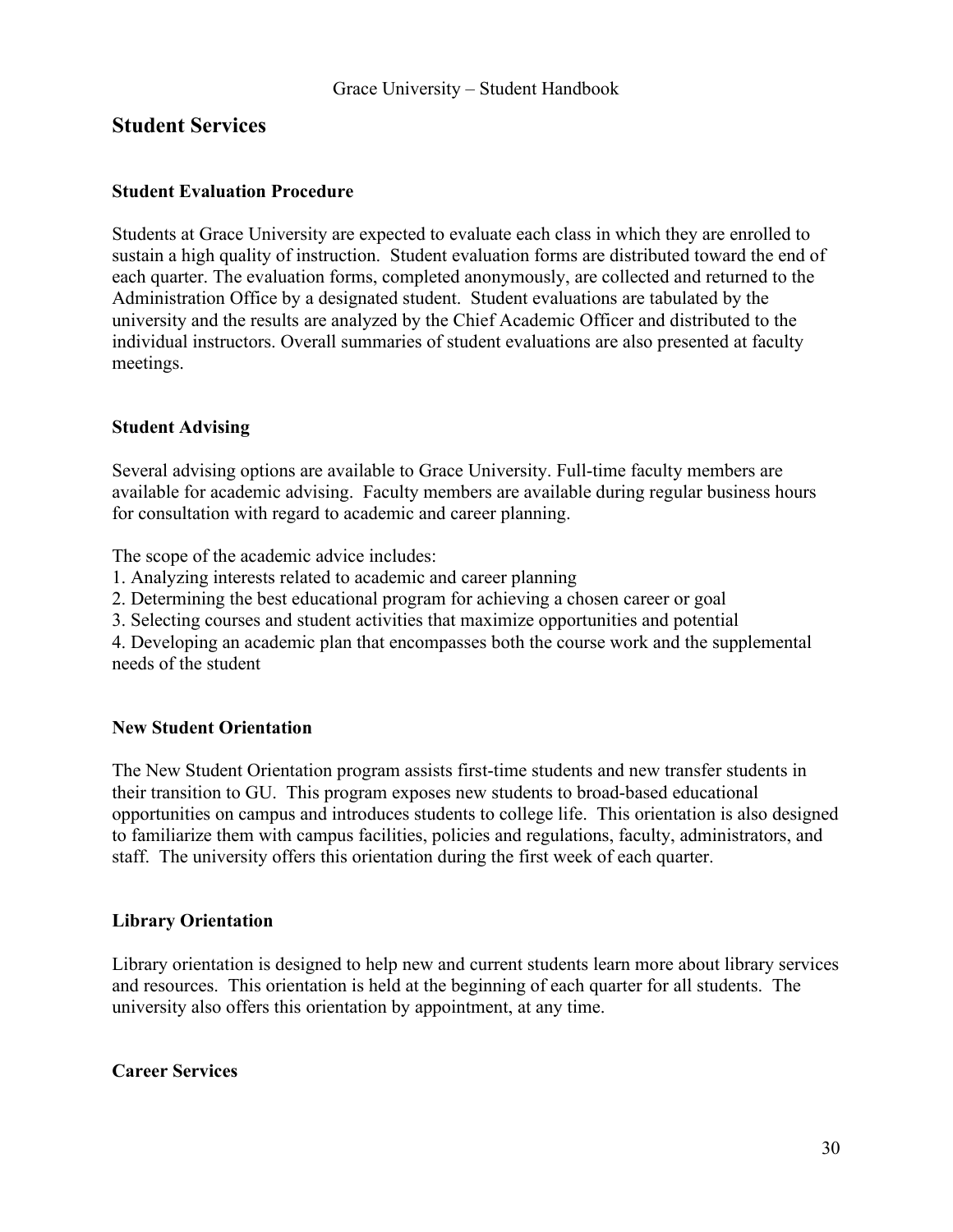In order to assist its degree students, the university provides job placement assistance within the university and through its network affiliations with business-related companies. Assistance in the preparation of a resume is provided upon student request. In addition, a bulletin board is maintained with job announcements and career opportunities. Students' personal resumes are maintained for alumni at their request. These services are provided at no cost to the students. The university, however, does not guarantee employment or a specific level of income from its placement assistance. All these services are available from the Office of Student Services.

#### <span id="page-31-0"></span>**Local Churches, Bible Study Group & Volunteering Opportunities**

Grace University provides a list of local churches in nearby communities. The university also provides bible study group on campus which students are encouraged to join. Grace University also encourages students to volunteer in the local community. The university provides opportunities for students to serve and glorify God, assisting those in need by volunteering at Mercy Warehouse, a local, church-based outreach to underserved populations, and other local food banks.

#### <span id="page-31-1"></span>**Tutorial Service**

Grace University provides tutorial assistance to students who indicate a need for this service. Course instructors are the primary source for this assistance. The purpose is to permit in-depth discussions regarding class presentations and materials presented in class. The service is provided at no cost to the student. The university encourages students to take advantage of the free tutoring services.

#### <span id="page-31-2"></span>**Housing Referral**

The university does not provide student housing. However, there are many private apartments and boarding houses around the university.

- (A)Grace University does not have dormitory facilities under its control.
- (B) There is plenty of housing available near the university. Costs vary depending on the area and type of housing.
- (C) Grace University has no responsibility to find or assist a student in securing housing.

#### <span id="page-31-3"></span>**Student Handbook**

Students are strongly encouraged to familiarize themselves with this handbook as it offers current and pertinent information. It describes various student activities available on campus, as well as the rules and regulations affecting students.

#### <span id="page-31-4"></span>**Extra-Curricular Activities**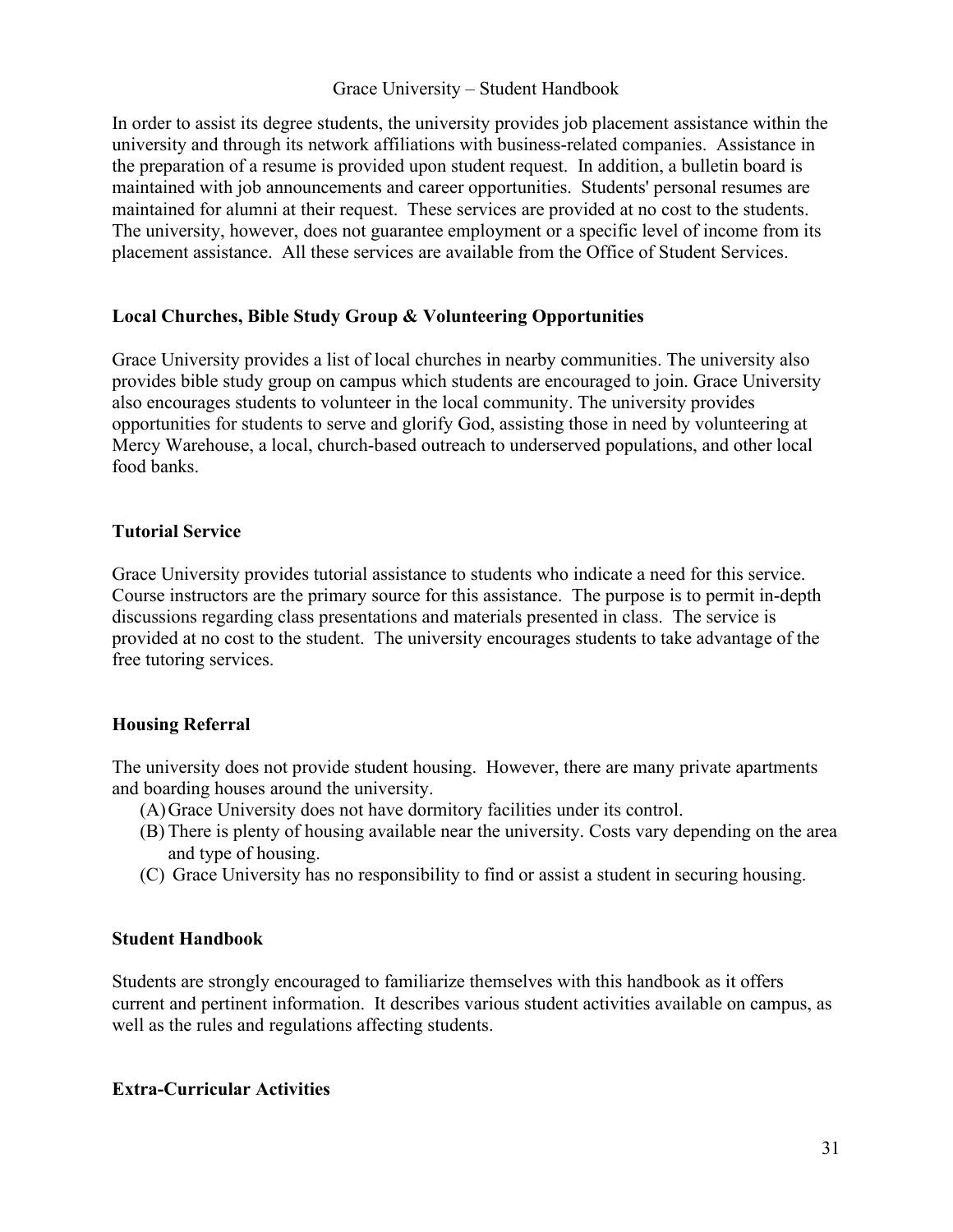Every quarter the university hosts a gathering for students, faculty, and staff to welcome new students and as a reunion for returning students. The university also provides students volunteer opportunities with nonprofit organizations such as food banks and local churches.

#### <span id="page-32-0"></span>**Parking**

Grace University does not issue parking permits. There is ample parking for students, staff, faculty and visitors in the 1560 building parking lot and around the Brookhollow Business Park. It is the student's responsibility to observe all notices posted for restricted parking.

Grace University is not responsible for damage and/or theft of a student's vehicle while parked anywhere in the parking lot. Students are advised to lock their car and remove all valuables from view. Students should report any suspicious activity to the Student Services Office or Emergency Response Coordinator.

#### <span id="page-32-1"></span>**Health Services and Insurance**

All students are required to carry their own health insurance coverage. Grace University does not assume responsibility to provide medical care in the case of illness or accident, even if the accident or illness occurs on school premises, or during performance of duties or activities related to the school program.

Any illness or injury should be reported to the Administration Office immediately. A First Aid kit is available in the university lobby for minor illnesses or injuries. In case of emergency call 911.

Medical and healthcare facilities are available near the university to provide health services for students who need them.

Nearest Hospital: **Orange County Global Medical Center** 1001 N. Tustin Avenue, Santa Ana, CA 92705 Phone: 714-953-3500 orangecountyglobalmedicalcenter.com

**UCI Medical Center** 101 City Drive S Orange, CA 92868 Phone: 714-456-7890 ucihealth.org

**Urgent Care: Orange County Urgent Care** 2001 E. 4<sup>th</sup> Street. #104, Santa Ana, CA 92705 Phone: 657-230-7800 ocurgentcare.com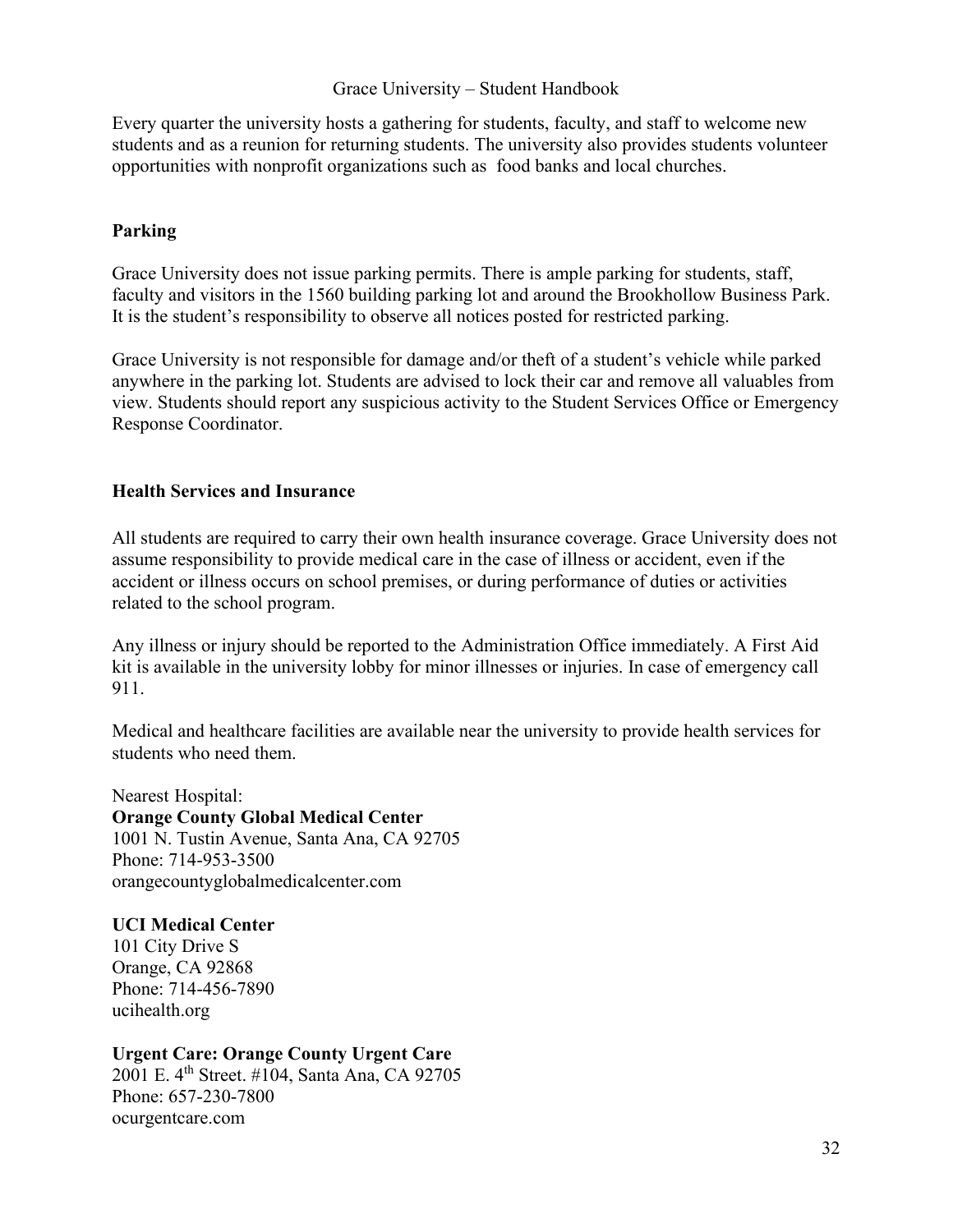Open: 10 a.m.- 8 p.m. M-F ; 10 a.m. – 6 p.m. Sat, Sun

## **Poison Control Center**

California Poison Control Systems Phone: 800-222-1222 calpoison.org

**MENTAL HEALTH CRISIS LINE (EMERGENCY)** (877) 7-CRISIS or (877) 727-4747 24 hours/day, 7 days/week, 365 days/year

**NON-CRISIS** (877) 910-WARM or (877) 910-9276 **Not in Immediate Danger – Just need to talk? Call** 1-800-SUICIDE (1-800-784-2433) 1-800-273-TALK (1-800-273-8255)

#### <span id="page-33-0"></span>**Harassment**

Any threats to the opposite sex, physical and or verbal, will be governed by the Title IV sexual harassment federal governmental laws. Grace University takes seriously any violation of Title IV laws.

Sexual harassment is defined as any unwelcome sexual advance, request for sexual favors, or other unwelcome verbal or physical conduct of a sexual nature. Cyber bullying and the use of social media as a platform for harassment will not be tolerated. If a student feels that he or she has been a victim of sexual harassment or any other kind of abuse or discrimination, he or she should report it to the Student Services Office immediately.

#### <span id="page-33-1"></span>**Safety and Security**

Grace University seeks to provide a safe environment for students. If students encounter suspicious behavior or activity on campus, they should inform the university's Administration or Student Services Office immediately. In case of a life-threatening emergency, students should call 911.

Grace University has a Crisis Management Plan (CMP), which includes policies and procedures to follow during an emergency. The CMP includes important phone numbers and contact information. The CMP is reviewed each year by administration. The CMP is available on the university's website and may be requested from the Administration Office.

#### <span id="page-33-2"></span>**Refusal of Service**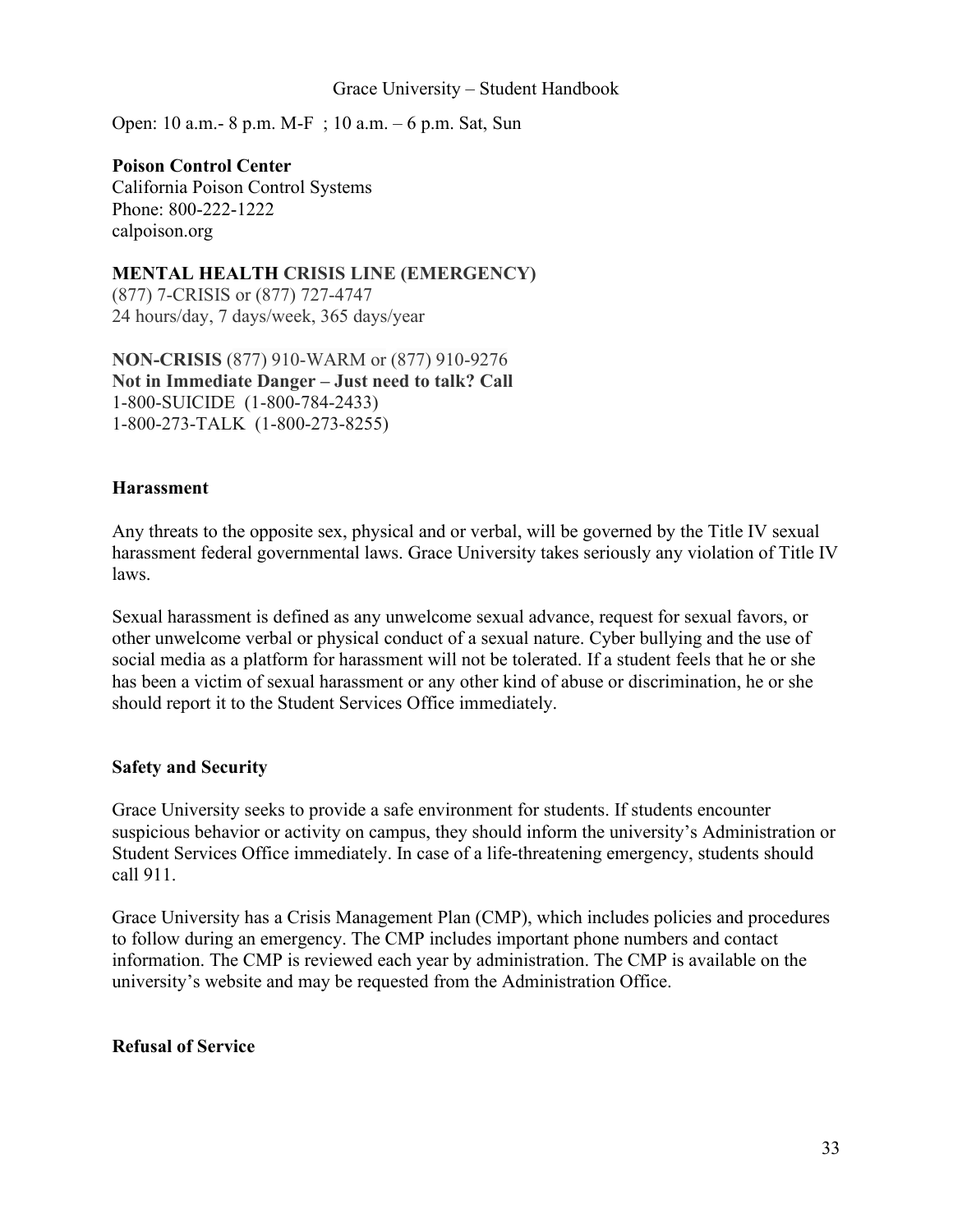The university may refuse any type of service to students who have an unpaid tuition and/or fees balance. The university may refuse service to a student who has left matriculation with financial obligations uncleared.

## <span id="page-34-0"></span>**Library and Facilities**

#### **Library**

Grace University provides facilities, services, and learning/information resources that are appropriate to support its teaching, research, and service mission. GU also ensures that users have access to regular and timely instruction in the use of the library and other learning/information resources. GU's library has books ranging from business, finance, accounting to marketing. In addition, students may use multiple online learning resources, such as the e-textbook website [\(www.coursesmart.com\)](http://www.coursesmart.com/) for subscribing to e-textbooks and online library.

Online library—The Library & Information Resources Network (LIRN) [\(www.lirn.net\)](http://www.lirn.net/) is a topranked online library system. LIRN has holdings in the following subjects:

- Art and Architecture
- Communication
- Economics and Business
- Education
- History
- Law
- Literature
- Music and Performance Arts
- Philosophy
- Politics and Government
- Psychology
- Religion
- Science and Technology
- Sociology and Anthropology

The LIRN library includes:

- Research Topics
- Book Profiles
- Free Encyclopedia
- Academic Journals
- Magazines
- Newspapers
- Contributor List
- Free Books

LIRN provides the following services:

● LIRN has an extensive online collection of complete books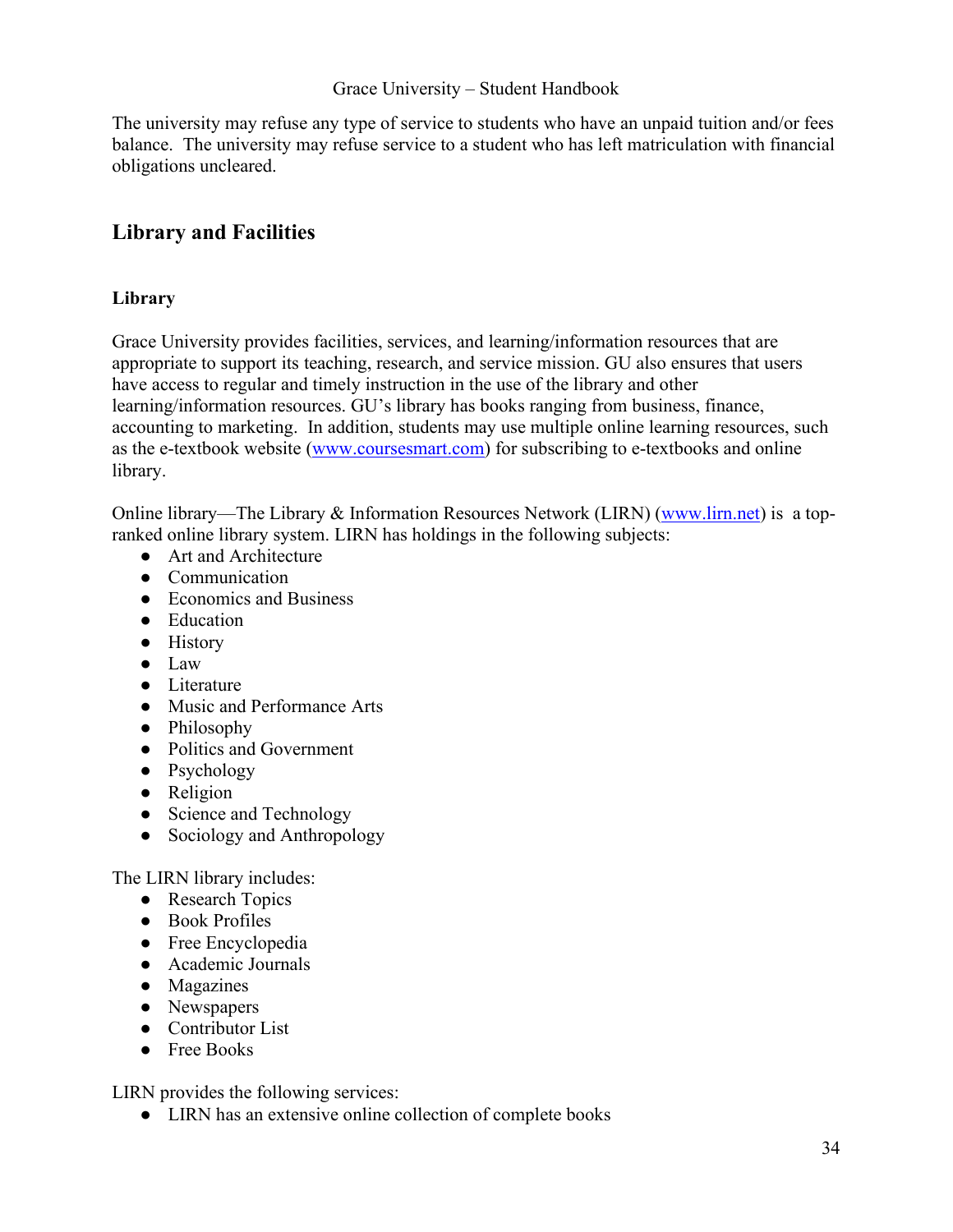- Scholarly books and journals from over 300 acclaimed publishers in the humanities and social sciences
- Unlimited use of the books and articles in the collection no matter how many others are reading the same material
- Tools to write notes in the margins and highlight passages as if you were working with actual physical books
- Easy-to-use tools to create footnotes and bibliographies
- Hyperlinking of footnotes and bibliographies across titles for instant access to other related titles
- State-of-the-art customer service
- Access 24 hours a day, 7 days a week

GU strongly advises students to search articles online. As a research tool the Internet is a more accessible source of information than a physical library. The Online Library & Information Resources Network is highly recommended by faculty. GU also strongly advises students to review periodicals/academic journals, such as The Economist, Businessweek, Harvard Business Review and other reputable publications, in order to stay current with business trends and topics.

GU students have LIRN online library access by becoming its members. Students can conduct research by searching books, journals, magazines, and newspaper and other publications from this website. This online library is 24/7, to accommodate students' busy schedules. GU provides free Wi-Fi for students to conduct research while they are on the campus.

LIRN is one of many online libraries. GU has no agreement with LIRN or any other online library. Students have complete freedom to choose which resources they want to use. They can also access local public libraries, such as the Irvine Public Library and Santa Ana Public Library.

## **Library Hours**

The library is open during school hours.

## **Facilities**

GU's up-to-date classroom is fully equipped with multimedia equipment, such as projector, screen, desktop computer and unlimited wireless Internet access for students and faculties to use.

- Projector: When giving a presentation, students can connect their laptop to the projector to run the PowerPoint report. The projector can integrate video and sound to maximize learning. The projector also can bring the Internet to life and engage the entire class for maximizing one-to-one experiences.
- Screen: the up-to-date projection screen has a black backing to eliminate light penetration, so colors are as bold as the originals. The textured, matte white screen reflects bright images and has black borders to enhance visibility, so students will always enjoy a crisp picture. A one-to-one aspect ratio is versatile enough to go from movies to slideshow presentations—perfect for classroom lessons.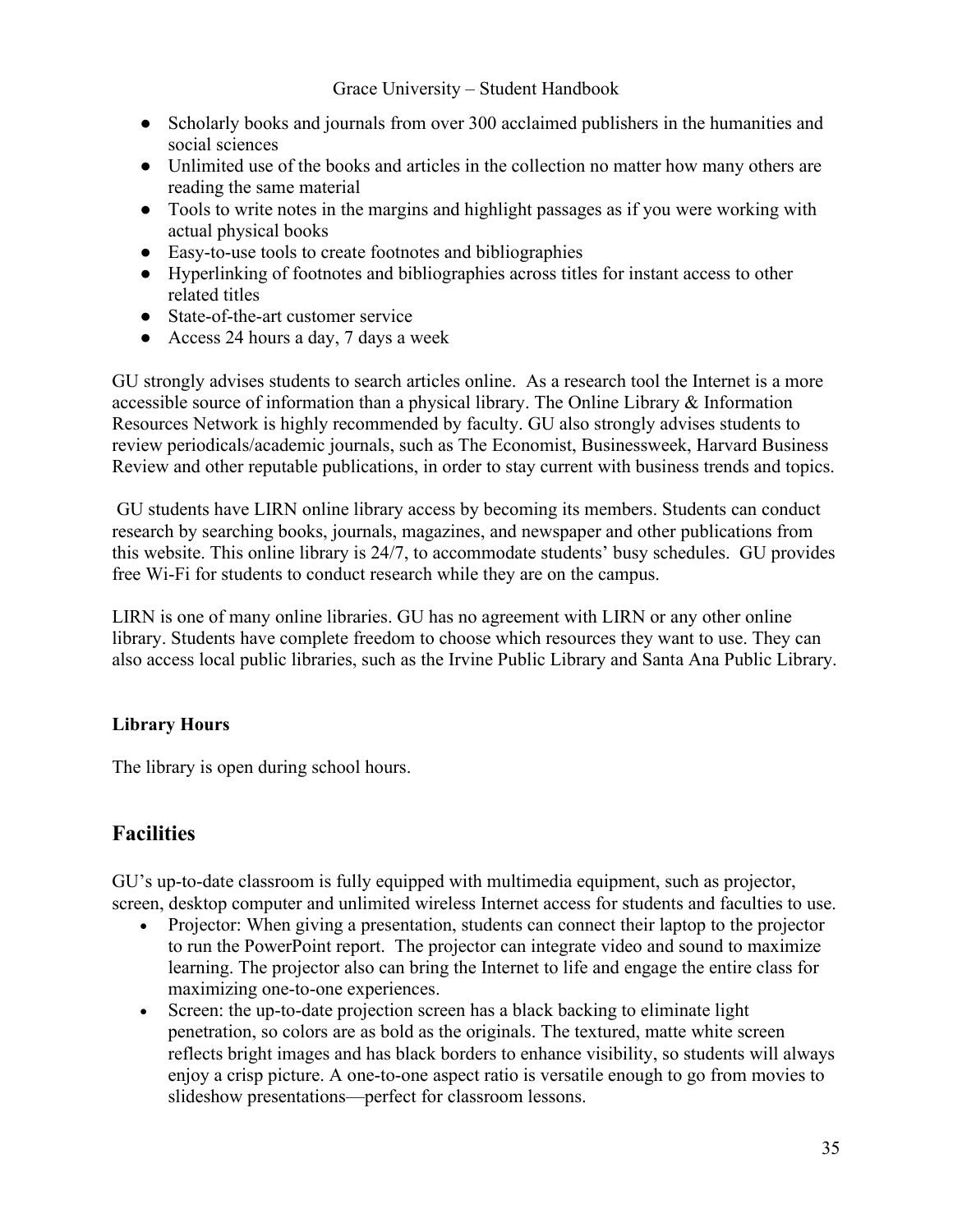- Desktop computer: Our desktop computer is a reliable and great tool for students and teachers who want to give powerful presentations in class, and to browse the Internet for examples or demonstrations.
- Wireless Internet: Students and faculty members are free to use GU's wireless Internet as long as they are on campus. Students can use the free wireless Internet to access their etextbook in class as well as on-line exams.

The projector, screen, and desktop computer are all owned by Grace University. GU does not charge GU students and faculty members extra fees for using the university's equipment or W<sub>iFi.</sub> GU subscribes the wireless Internet service from Charter Communication.

## **Bookstore / Class Materials**

All class materials are selected by the instructor or professor. Grace University does not have a bookstore and does not sell any textbook or class materials to students. Students are strongly advised to buy textbooks and class materials that are required by their instructors and professors. Textbooks and class materials can be purchased at local or online bookstores.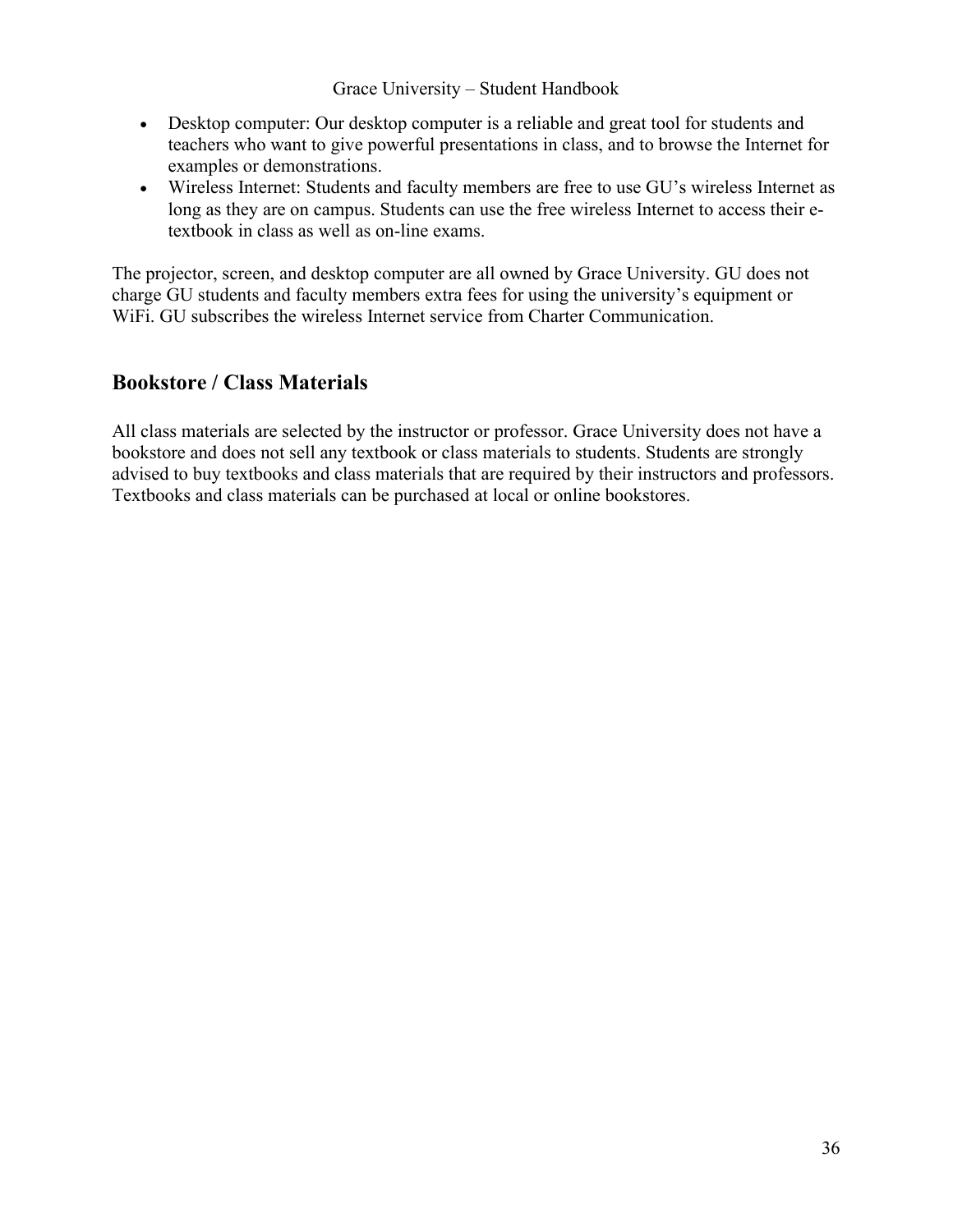## <span id="page-37-0"></span>**Academic Policy**

#### <span id="page-37-1"></span>**Registration and Enrollment**

Grace University admits new students every quarter. Students must register for certain courses in keeping with their academic plans and for which they meet the stated prerequisites. Students are strongly encouraged to meet with their academic advisors before class enrollment and at least once each quarter. Registration materials are available in the Admissions office.

#### **Enrollment Agreement**

Any written contract or agreement signed by a prospective student will not become operative until the student makes an initial visit to the institution or attends the first class of instruction. The university encourages prospective students to visit the university prior to the first day of class for a tour of the campus facilities and to ask questions about the programs, the university's performance, and other information that may affect the student's decision to enroll.

Students have the right to cancel the enrollment agreement and obtain a refund of charges paid through attendance at the first class session, or the seventh day after enrollment, whichever is later.

#### **Late Registration**

Students who have not completed registration by the last day of the registration period may enroll in courses during the first two weeks after classes begin upon paying a late registration fee of \$25. Students are not allowed to register after the end of the second week each quarter. No enrollment or addition of any course is permitted after the first two weeks of the quarter have passed without permission from the instructor involved and authorization from the CAO. A Late Registration Fee of \$25.00 will be added to the Total Charges.

#### **Student Loads**

The minimum study load for a full-time undergraduate student is twelve (12) units per quarter.

#### **Maintain Full-Time Status**

In order to maintain full-time status, the undergraduate student must attempt at least twelve (12) quarter credits each quarter for academic credits.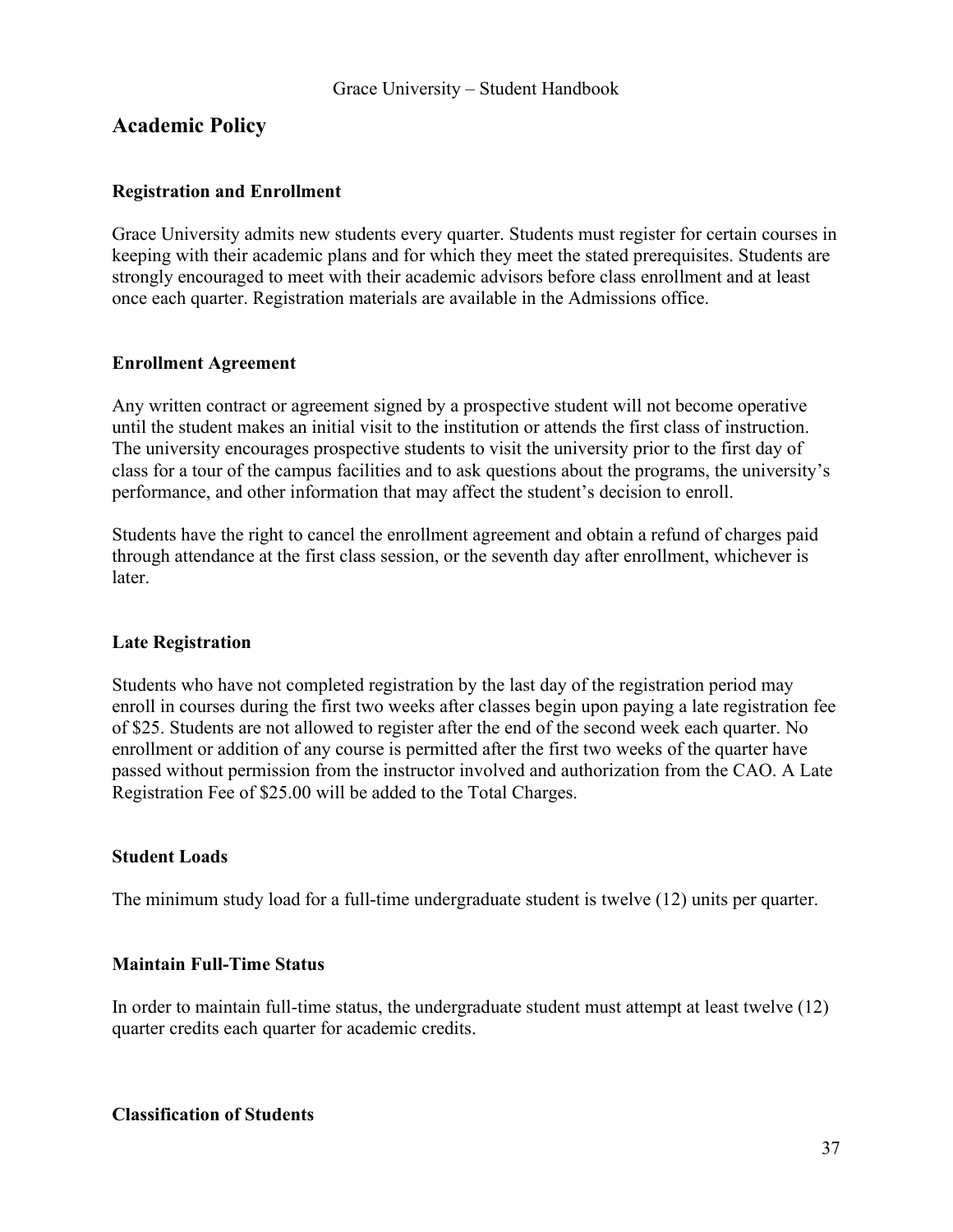Based on the number of units successfully completed, a student will be classified as Freshman, Sophomore, Junior, or Senior for the bachelor's degree. Additionally, based on the number of units a student is carrying at any given time, he/she may be considered as a part-time or full-time student. The following standards are applied in this regard:

| Graduate  | A student who has been awarded the Bachelor's degree or a higher degree |
|-----------|-------------------------------------------------------------------------|
|           | by a recognized institution                                             |
| Senior    | A student who has completed 135 units or more units                     |
| Junior    | A student who has completed less than 35 units and more than 90 units   |
| Sophomore | A student who has completed less than 90 unit and more than 45 units    |
| Freshman  | A student who has completed less than 45 units                          |
| Full time | A student carrying 12 or more units                                     |
| Part time | A student carrying less than 12 units                                   |

#### **Program Length**

The normal length of the Bachelor's degree program is 4 years.

#### **Minimum Required Units for Graduation**

| Program                                    | <b>Inits</b> |
|--------------------------------------------|--------------|
| Bachelor of Art in Business Administration | 180          |

#### <span id="page-38-0"></span>**Add and Drop Policy**

During the first two weeks of the quarter, one or two courses, but no more than two, may be dropped and an equivalent number of courses may be added without penalty (financial or attendance). However, international students are required to enroll in a minimum of 12 credit units to maintain valid F-1 status.

A student who wishes to ADD a class must:

- 1. Make a request to add by completing an official Add/Drop Request Form.
- 2. Obtain the academic advisor's approval to add a class not appearing on his/her original Class Registration Form.
- 3. Submit the completed Add/Drop Request Form to the Administration Office immediately.

A student who wishes to DROP a class must:

- 1. Make a request to drop a class by completing an official Add/Drop Form.
- 2. Obtain the advisor's approval to drop any class appearing on his/her original Class Registration Form.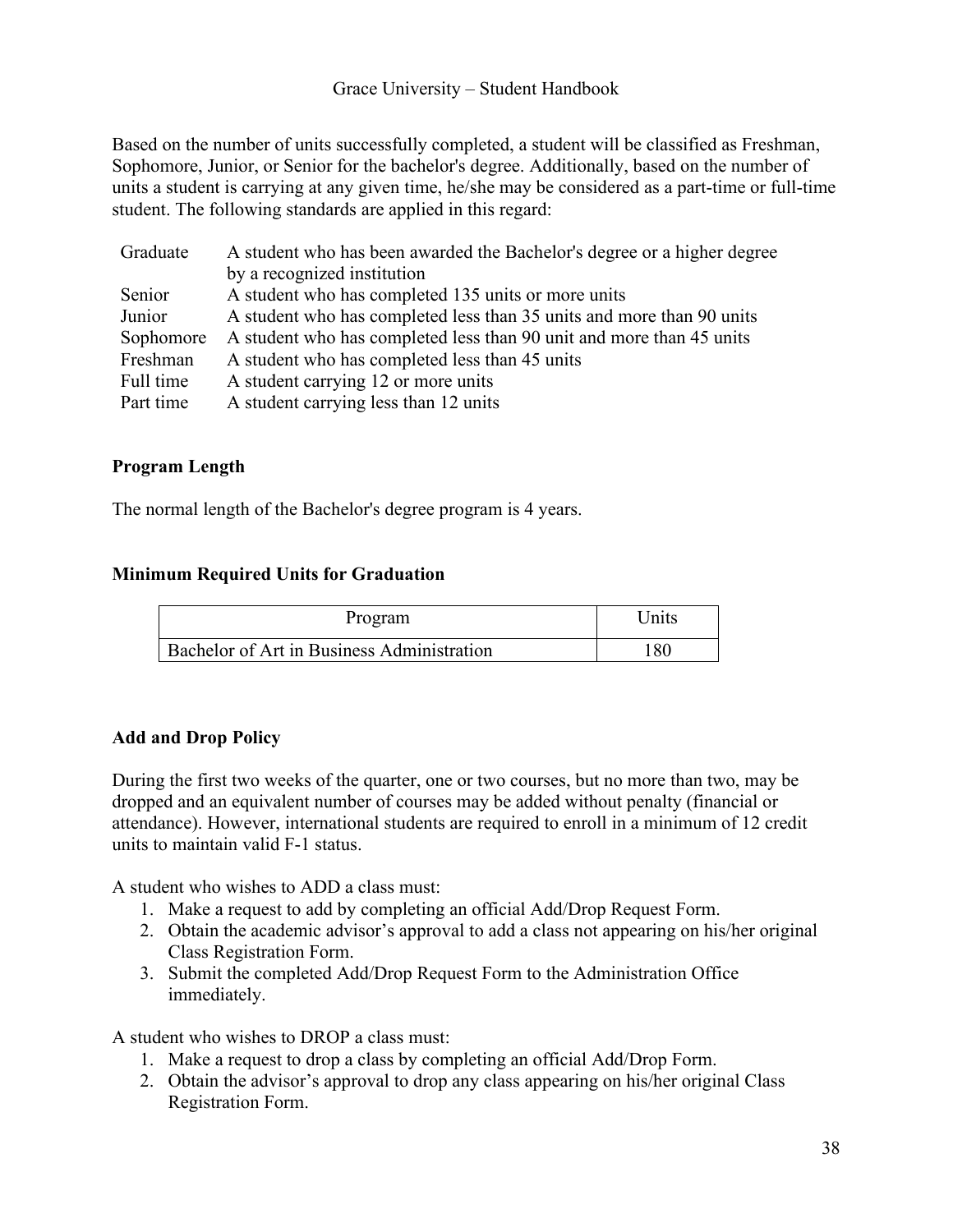3. Submit the completed Add/Drop Request Form to the Administration Office immediately.

#### <span id="page-39-0"></span>**Attendance Policy**

Regular attendance is necessary to achieve satisfactory academic progress. If the student is absent, he/she may be required to make up all work missed. It is the student's responsibility to check on all assignments.

Students enrolled in any course are expected to attend classes regularly and comply with class requirements to the satisfaction of their instructor. In case of severe illness, or a death in the immediate family, the instructor of the course may "excuse" the student from attending class. However, it is the responsibility of the student to make up any academic work assigned during his/her absence. Students who miss twelve hours of class time or three consecutive classes during any regular quarter may be dropped from that class. Students who wish to be allowed to continue attendance in the class must notify the instructor. If the work missed is completed to the instructor's satisfaction within a reasonable period of time, the student may continue with the class. Any student missing twelve hours of class time or three consecutive classes during the quarter will be reported to the Chief Academic Officer by the instructor. The Chief Academic Officer will then initiate the process of counseling or dropping that student from the class.

#### **Class Schedules**

Prior to the beginning of registration for each quarter, a class schedule is prepared and filed with the Administration Office. The class schedule may be revised after the quarter has begun before the Add and Drop deadline. All revisions are filed with the Administration Office. The initial class schedule and any revision thereafter must be approved by the Chief Academic Officer.

#### **Final Examinations**

Student achievement will be evaluated in all courses. Students shall be fully informed as to the manner of evaluation (testing/term report), requirements, and assignments at the start of each quarter.

Any student who finds it impossible to take a final examination on the date scheduled must make arrangements in advance with the instructor either to take the examination at another time before the deadline for reporting grades, or request that a grade of "Incomplete" be assigned, and then follow the regulations for the removal of the " Incomplete" grade. No exceptions will be made to these regulations without the written approval of the instructor and the Chief Academic Officer. All make-up finals will receive a letter grade corresponding to the score, which is ten points lower than the numerical score achieved on the final.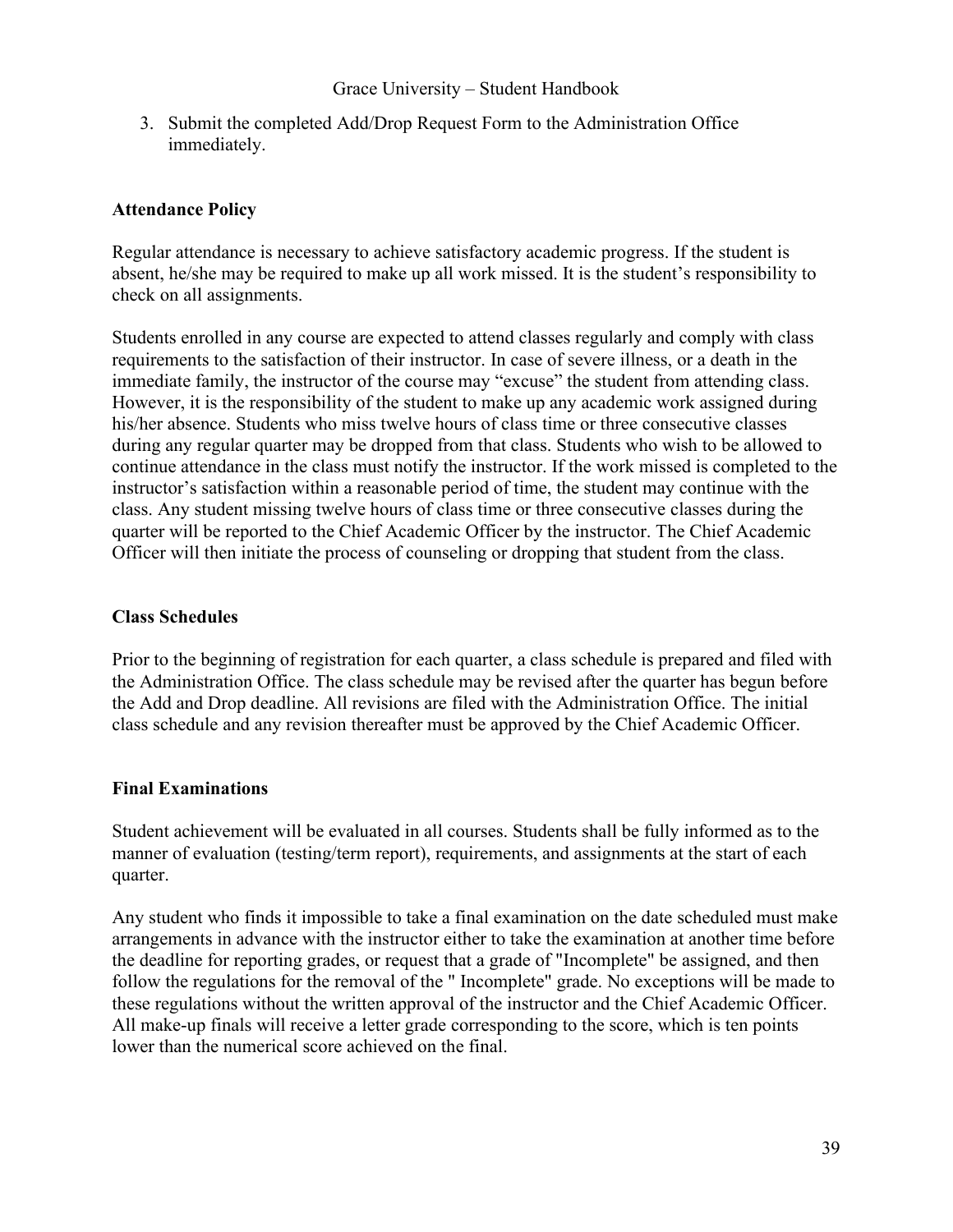#### <span id="page-40-0"></span>**Leave of Absence**

A student who wishes to take a leave of absence must make the request prior to or on the first day on instruction by completing the Request for Leave of Absence form. The leave of absence is effective only when the CAO has acted upon the request and granted permission. A student who has taken a leave of absence without the CAO's permission will not be considered as a continuing student without persuasive reason(s) and evidence to substantiate such reason(s).

During the leave of absence students are not entitled to assistance from the faculty or use of university facilities. If the leave of absence is approved, the leave is recorded on the student's transcripts. The period of leave is not counted in the time allowed for the completion of degree requirements.

Students who do not return to enrolled status at the end of the approved leave of absence are no longer considered to be pursuing the degree. Students who fail to apply for Request for Leave of Absence, or to whom leave has been denied or for whom it has expired, should refer to Readmission.

#### **Non-Medical (Personal) Reasons**

The student requesting a Leave of Absence from the University who wishes to maintain his/her enrollment status may do so under the following conditions:

- 1. File a "Request for Leave of Absence" form, with the period of leave not to exceed 60 days per academic year, or to the conclusion of any given quarter term of an academic year, if the request is filed after the formal beginning of registration for the quarter.
- 2. Receive approval for the Leave of Absence request from the Chief Academic Officer.

#### **Medical Reasons**

The student requesting a Leave of Absence for medical reasons who wishes to maintain his enrollment status may do so under the following conditions:

- 1. File a "Request for Leave of Absence" form, with the period of leave not to exceed the estimated/required length of absence as confirmed by the attending Physician/Practitioner in a written statement filed with the Admissions Office. If this length of time must be extended due to further medical reasons, the student and his/her physician/practitioner must file a new Request for Leave of Absence, indicating in the appropriate place that this is an extension. There is no limit on a medical Leave of Absence if reasonable grounds are given. Also, Leave of Absence time for medical reasons will not be counted against the student's expected "time of completion" requirement.
- 2. Receive approval for the Leave of Absence request from the Admissions Office.

#### **Approved Leave of Absence**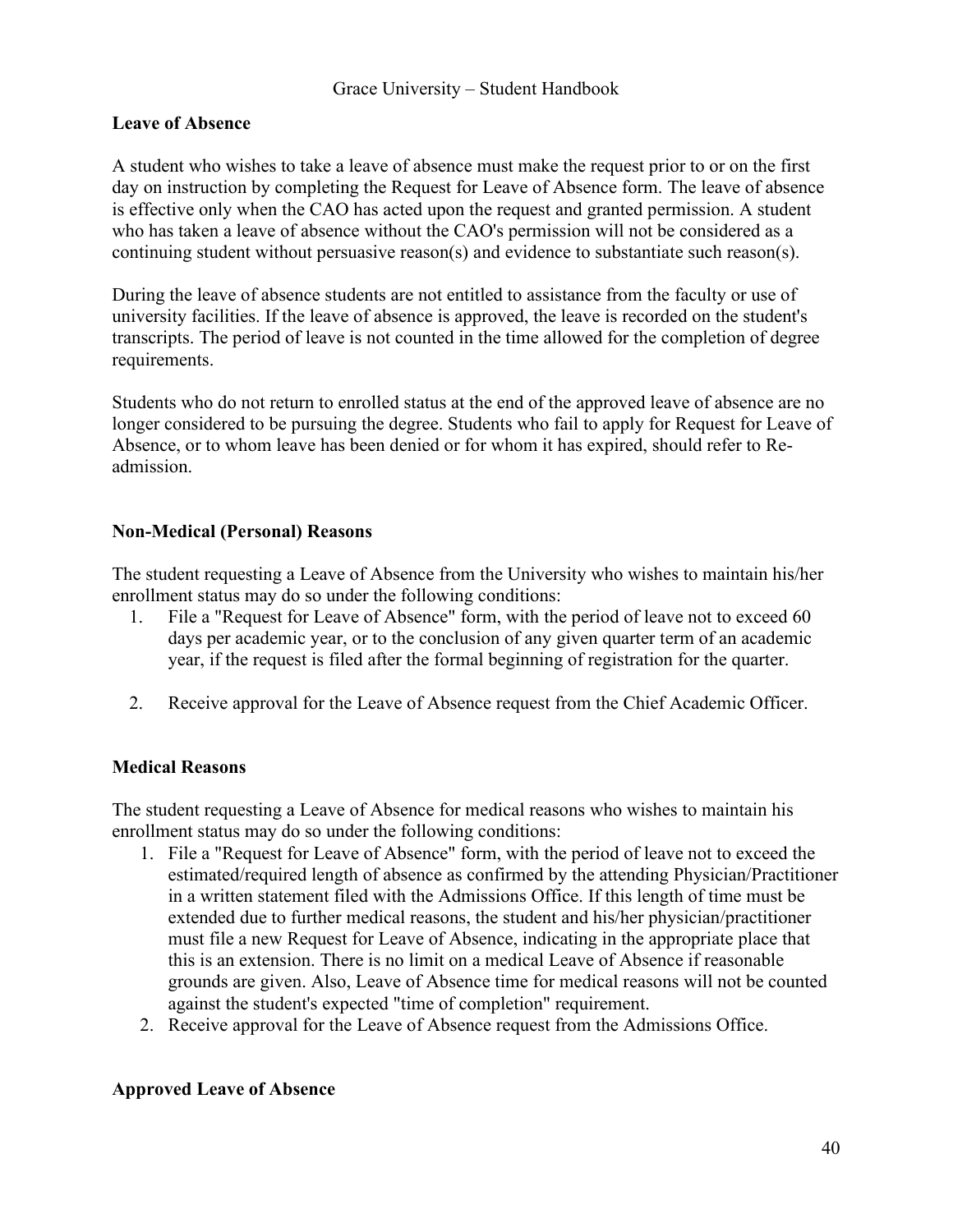A leave of absence may be granted for personal emergencies and other circumstances that require a temporary interruption in attendance. Students taking a leave of absence must submit a signed leave of absence form to the Administration Office prior to taking the leave. If a leave of absence is unavoidable, it is best to finish the current quarter before starting a leave. Students who begin a leave of absence during a quarter will be assigned a grade of "W" for any coursework that cannot be assigned a final grade. Leaves of absences may not be granted during a student's first quarter. Normally, only one Leave of Absence may be granted in any one academic year. A leave of absence has no effect on satisfactory academic progress if no credits are attempted during the leave period.

#### <span id="page-41-0"></span>**Grading System**

The instructor, in conjunction with the Chief Academic Officer, determines the course requirements and methods of evaluating student performance. Grades can be given for attendance, quizzes, tests, oral or written projects, reports and standardized tests. Instructors will inform students of the class requirements and grading procedures at the beginning of the course. At the end of each quarter, the university posts students' grades for every course undertaken. Standard letter grades (A, A-, B+, B, B-, C+, C, C-, D+, D, and F) are used for the undergraduate degree program. Only these letters are recorded on transcripts and in computing grade point averages (GPA).

| Grade        | Achievement          | Grade Point    |
|--------------|----------------------|----------------|
|              | Description          |                |
| $\mathbf{A}$ | Outstanding          | 4              |
| $A-$         |                      | 3.67           |
| $B+$         |                      | 3.33           |
| B            | Good                 | 3              |
| $B -$        |                      | 2.67           |
| $C+$         |                      | 2.33           |
| $\mathbf C$  | Average              | $\overline{2}$ |
| $C-$         |                      | 1.67           |
| $D+$         |                      | 1.33           |
| D            | <b>Below Average</b> |                |
| F            | Failure              |                |
|              | Incomplete           | N/A            |
| W            | Withdrawal           | N/A            |

The conversion equivalents of the university grades are shown in the following table: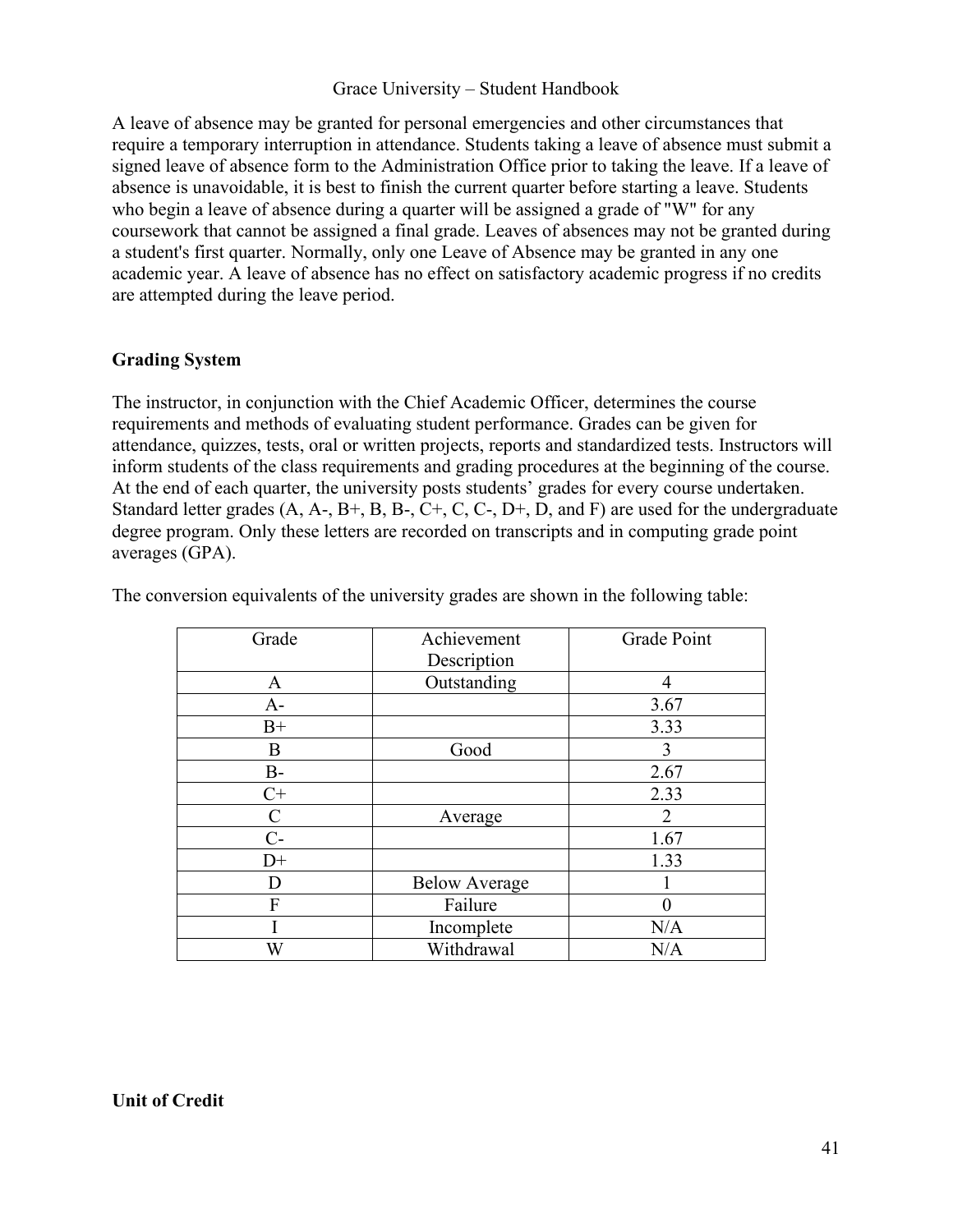Grace University academic work is established by quarters. A quarter credit hour earned is defined as the satisfactory completion of: at least ten (10) clock hours of didactic work (lecture hours). One (1) clock hour equals 50-60 minutes.

#### **Incomplete (I)**

Incomplete (I) is given to students who, in the judgment of the instructor, are unable to complete the requirements of the course before the end of the quarter because of unforeseen circumstances and justifiable reasons. This grade is recorded on the transcript but does not affect the grade point average.

To receive credit for the course, work must be finished within one quarter from the end of the quarter in which the Incomplete was assigned. A final grade will be assigned when the work stipulated has been completed and evaluated, or when the time limit for completion of the work has elapsed. If the work is not finished within one quarter an "F" will be posted on the transcripts. For a time extension due to unusual circumstances, a student may file a petition with the Chief Academic Officer. A student receiving an Incomplete (I) may re-enroll in the course with the permission of the Chief Academic Officer.

#### **Withdrawal (W)**

Students may withdraw from courses during the first two weeks after classes begin without affecting their grade point average. Withdrawal from enrolled classes after the first two weeks with the proper withdrawal procedure will result in a "W" grade recorded in the official transcript. No withdrawals are permitted during the final three weeks of instruction except in cases such as accident or serious illness. A grade of "F" will be automatically entered in the grade report if the student does not attend the final three weeks of class without being excused. Withdrawal grades are not included in the GPA. A refund of tuition, if any, will be issued in accordance with the Enrollment Agreement.

Students have the right to cancel the enrollment agreement and obtain a refund of charges paid through attendance at the first class session, or the seventh day after enrollment, whichever is later.

## **Grade Point Average (GPA)**

Grade point average (GPA) is computed using the following formula:

Total Grade Point Earned

Total units Attempted with Letter Grade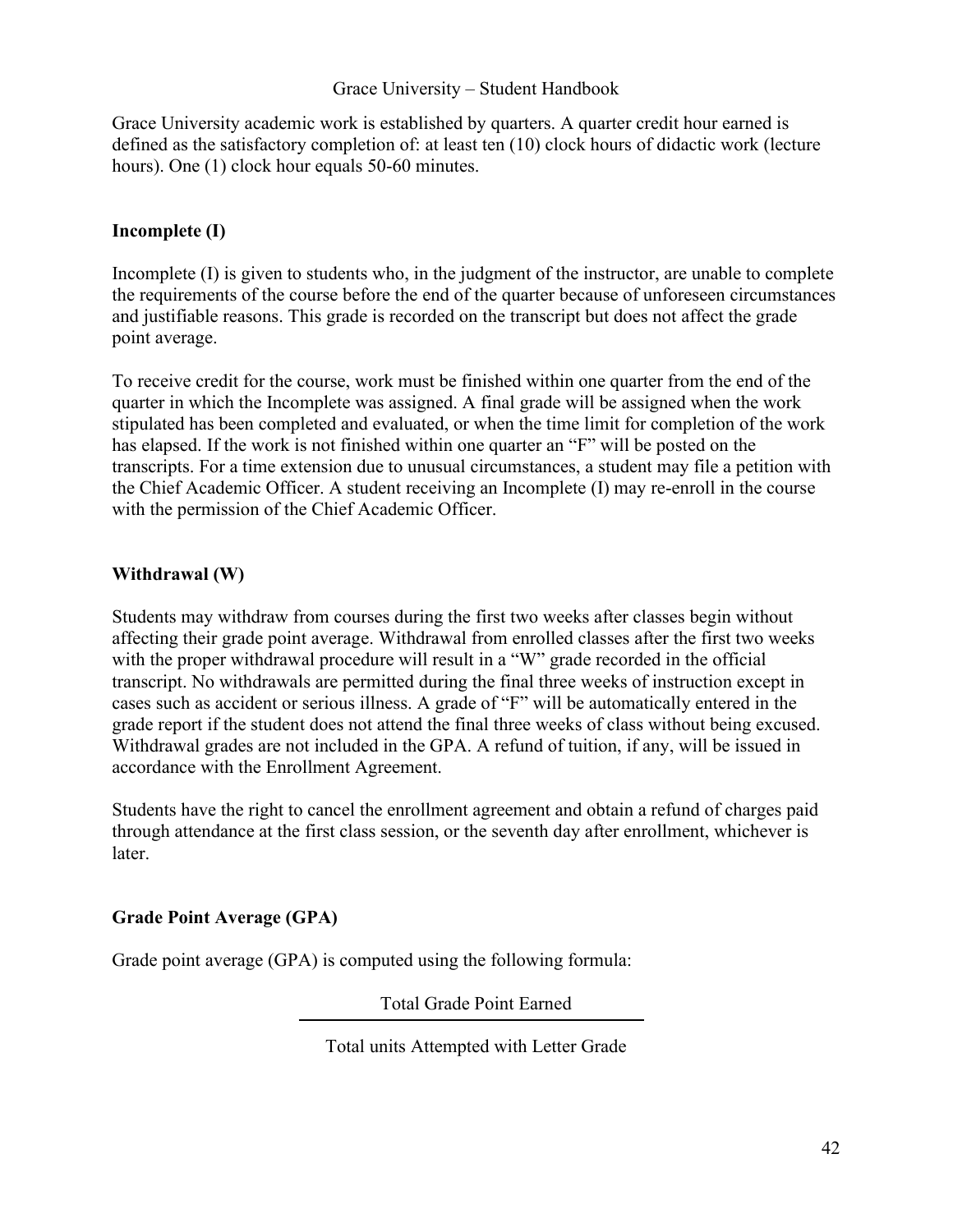#### **Grade Changes**

A grade of "F" (Fail) may be remedied by repeating the course. Any course with a grade of less than "C" may be repeated. Upon the recommendation of the Chief Academic Officer, a student may repeat any course. If a higher grade is earned in the repeated course, the lower grade will be reported on the transcript, but it will not be computed in GPA. All grades are final, except those recorded through mechanical error or through an error in the calculation of a grade by an instructor. Otherwise, they will remain as reported on a student's transcript. All requests for grade changes must be submitted to the Administration Office by the instructor within two weeks following the date of issuance of the grade in question. A grade must not be changed after a degree has been awarded.

#### **Grade Report**

Final grades will be issued by the instructor at the end of each quarter. The Registrar shall prepare a final grade report. In the absence of mistake, fraud or bad faith, the grades assigned by the instructor shall be final once they have been filed in the Administration Office. Questions regarding final grades should be brought to the attention of the Administration Office during the quarter immediately following the grade assignment.

#### **Standards of Satisfactory Progress**

Grace University requires that all courses be successfully completed in order to graduate from the program. A student must meet the following standards of academic achievement and successful course completion while enrolled at GU.

#### **Maximum Program Length**

Students must progress through the program at a pace that will ensure successful completion within one-and a-half (1.5) times the program length as measured in academic years. If a student cannot complete the program within the Maximum Time Frame (MTF), the student will be dismissed. The Maximum Time Frame for the degree program is shown in the following table:

| Program                                    | Required<br>Units for<br>Graduation | Maximum<br>Time Frame |
|--------------------------------------------|-------------------------------------|-----------------------|
| Bachelor of Art in Business Administration | 180 Units                           | 6 Years               |

#### <span id="page-43-0"></span>**Academic Probation**

Students who do not maintain satisfactory progress will be placed on probation for one quarter. All students placed on probation will be counseled by their academic advisor and will be given assistance, if needed, in order to improve their GPA. At the end of the one quarter probationary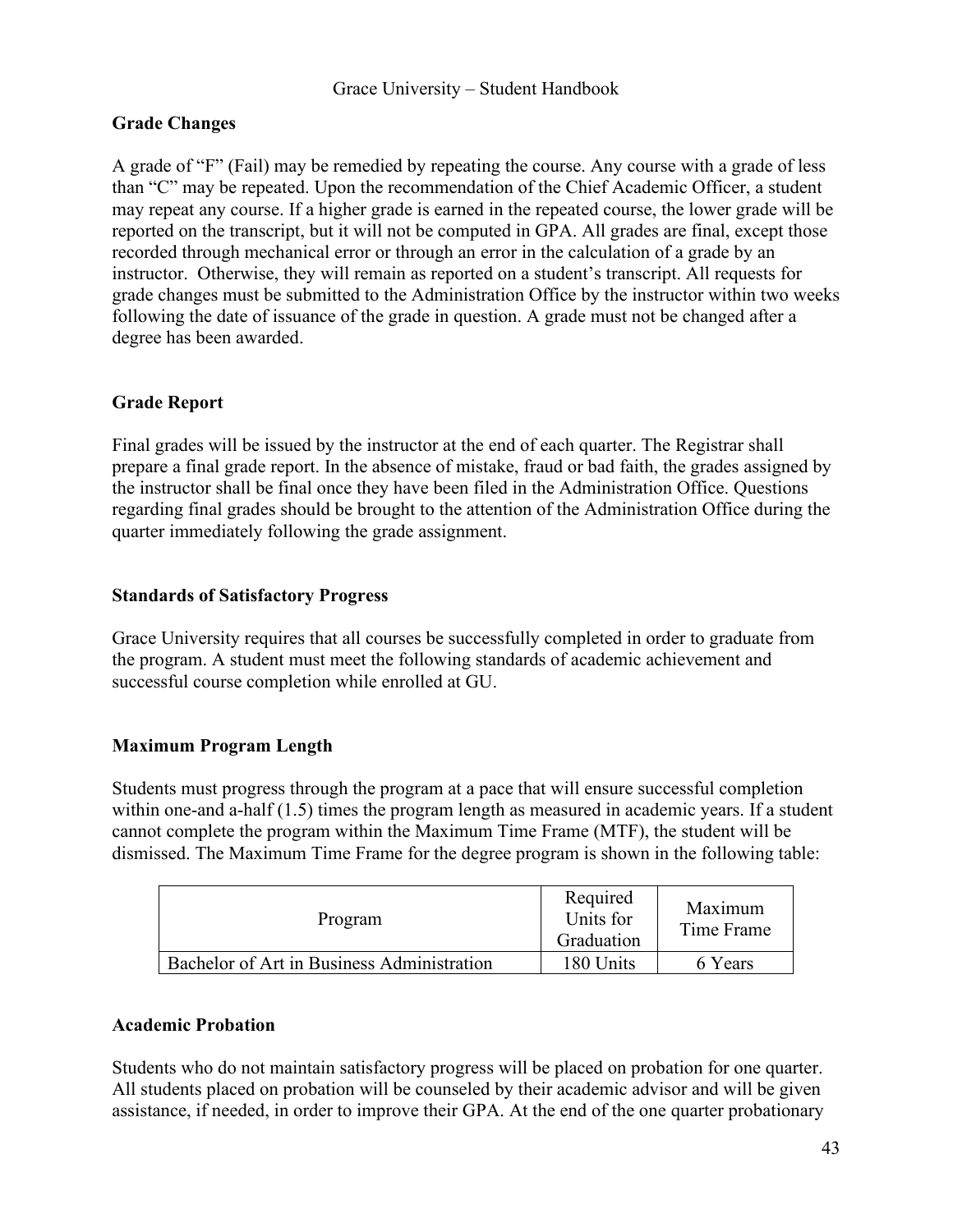period, if the academic record is not in compliance with the standards of satisfactory progress, the student will be dismissed for at least one quarter.

#### **Dismissal and Extended Enrollment**

Students who have been dismissed due to the failure to maintain the academic minimums outlined above may apply to continue their studies at GU in an extended enrollment status. During this time, the student must attempt to improve the deficient areas that led to the dismissal by taking remedial courses, retaking courses they failed, or practicing previously learned skills in order to re-establish satisfactory progress. Students will be responsible for all costs incurred during this quarter. At the completion of this quarter, students who have established satisfactory progress according to the above tables may apply to the administration to return to a regular student status. A meeting will be scheduled between the Chief Academic Officer and the student applying for reinstatement to determine whether the student has the academic ability and desire to successfully continue in the program. If reinstated, the student will be placed on probation for a period of one quarter.

#### **Mitigating Circumstances**

The Chief Academic Officer may grant leaves of absence and / or waive interim satisfactory standards for circumstances of poor health, family crisis, or other significant occurrences outside the student's control. These circumstances must be documented and it must be demonstrated by the student that they had an adverse impact on the student's satisfactory progress in the academic program. No waivers will be provided for graduation requirements.

#### **Appeal**

Should a student disagree with the application of these standards of satisfactory progress, he/she must first discuss the problem with the appropriate instructor(s). If the student is still unsatisfied, he/she may then appeal to the Chief Academic Officer. The decision of CAO is final and may not be further appealed.

#### **Re-admission**

Students who have been dismissed from the university must wait at least one quarter before applying for re-admission and must submit a Petition for Re-admission to the Chief Academic Officer. In order to be considered, the student must submit a written petition, which describes the changes in behavior or circumstance that will result in improved academic performance. The readmission petition must be submitted to the Chief Academic Officer at least ten (10) days before the beginning of the quarter in which the student requests readmission. The Chief Academic Officer will determine if the student has demonstrated the likelihood of future success in the program of study. The Chief Academic Officer will notify the student in writing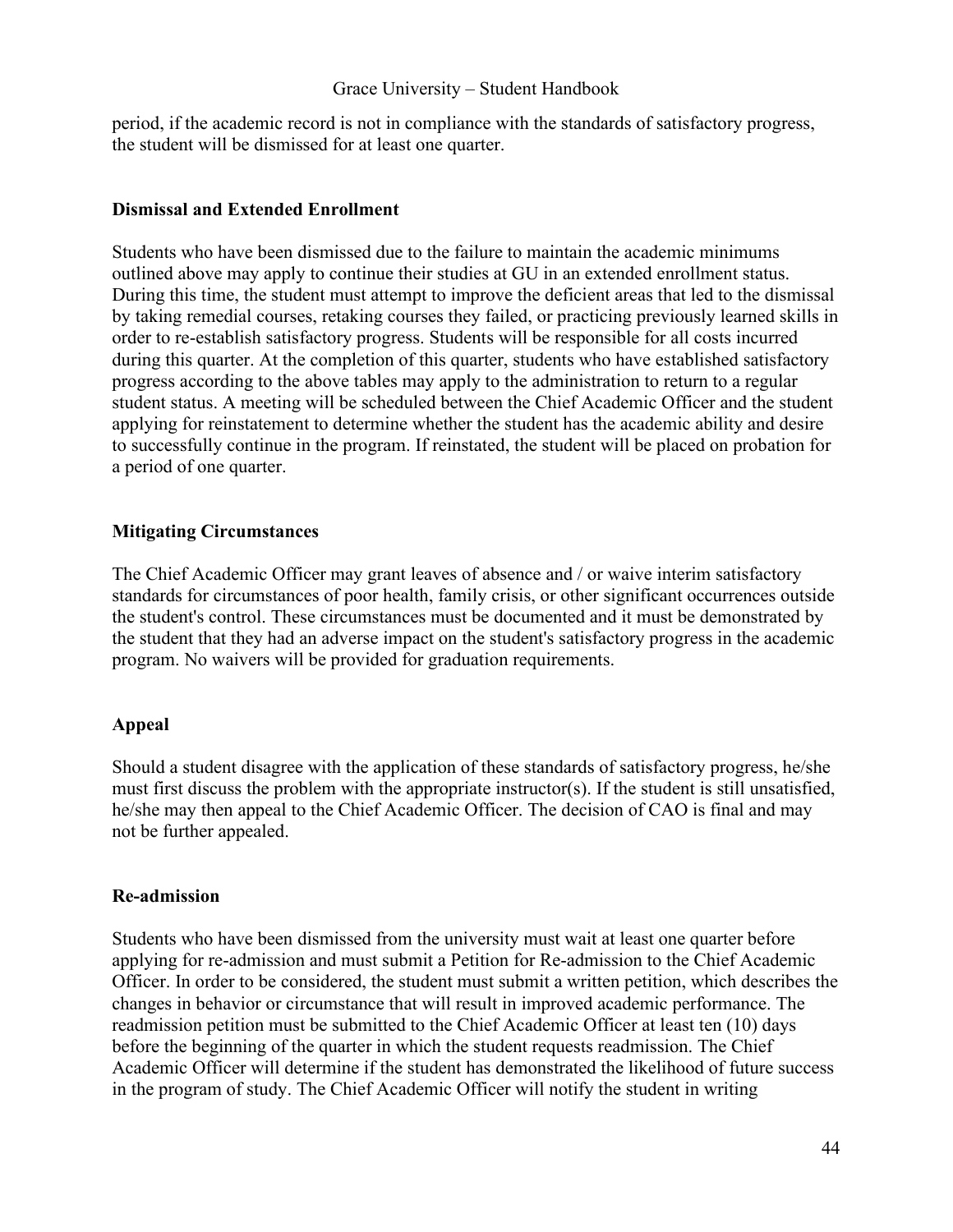concerning readmission. If readmission is granted, a student may resume coursework at GU.

#### <span id="page-45-0"></span>**Transfer of Credit Policy**

Students may transfer credits earned from another recognized institution after approval of the Chief Academic Officer.

Credits earned in any course taken at Grace University may be accepted for transfer to schools as long as the institutions accept the credits. Decisions concerning the acceptance of credits earned in any course at this university shall be made at the discretion of the receiving institution. GU makes no representation whatsoever concerning the transferability of any credits earned at GU.

#### <span id="page-45-1"></span>**Notice Concerning Transferability of Credits and Credentials Earned at Grace University**

The transferability of credits earned at Grace University is at the complete discretion of an institution to which the student may seek to transfer. Acceptance of the Bachelor of Arts in Business Administration degree is at the complete discretion of the institution to which the student may seek to transfer. If the degree earned at Grace University is not accepted at the institution to which the student seeks to transfer, he/she may be required to repeat some or all of the coursework at that institution. For this reason students should make sure that their attendance at Grace University will meet their educational goals. This may include contacting an institution to which the students may seek to transfer after attending Grace University to determine if the degree will transfer.

#### <span id="page-45-2"></span>**Withdrawal Policy**

#### **Withdrawal from Classes**

Students have the right to cancel (withdraw) and obtain a full refund of charges paid through attendance or the seventh day of enrollment.

Students may withdraw from courses (see Add and Drop) without affecting their grade point average. Students thereafter are required to obtain a permit from the Chief Academic Officer to withdraw. Withdrawal from enrolled classes after the first two weeks with the proper withdrawal procedure will result in a "W" grade recorded in the official transcript. A student can withdraw from a class using the following procedures:

- 1. Make a request to withdraw by using an official Withdrawal Request Form.
- 2. Obtain the signature of instructors.
- 3. Submit the completed Withdrawal Request Form to the Admission's Office immediately.

No withdrawals are permitted during the final three weeks of instruction except in cases such as accident or serious illness. A grade of "F" will be automatically entered in the grade report if the student does not attend the final three weeks of class without being excused.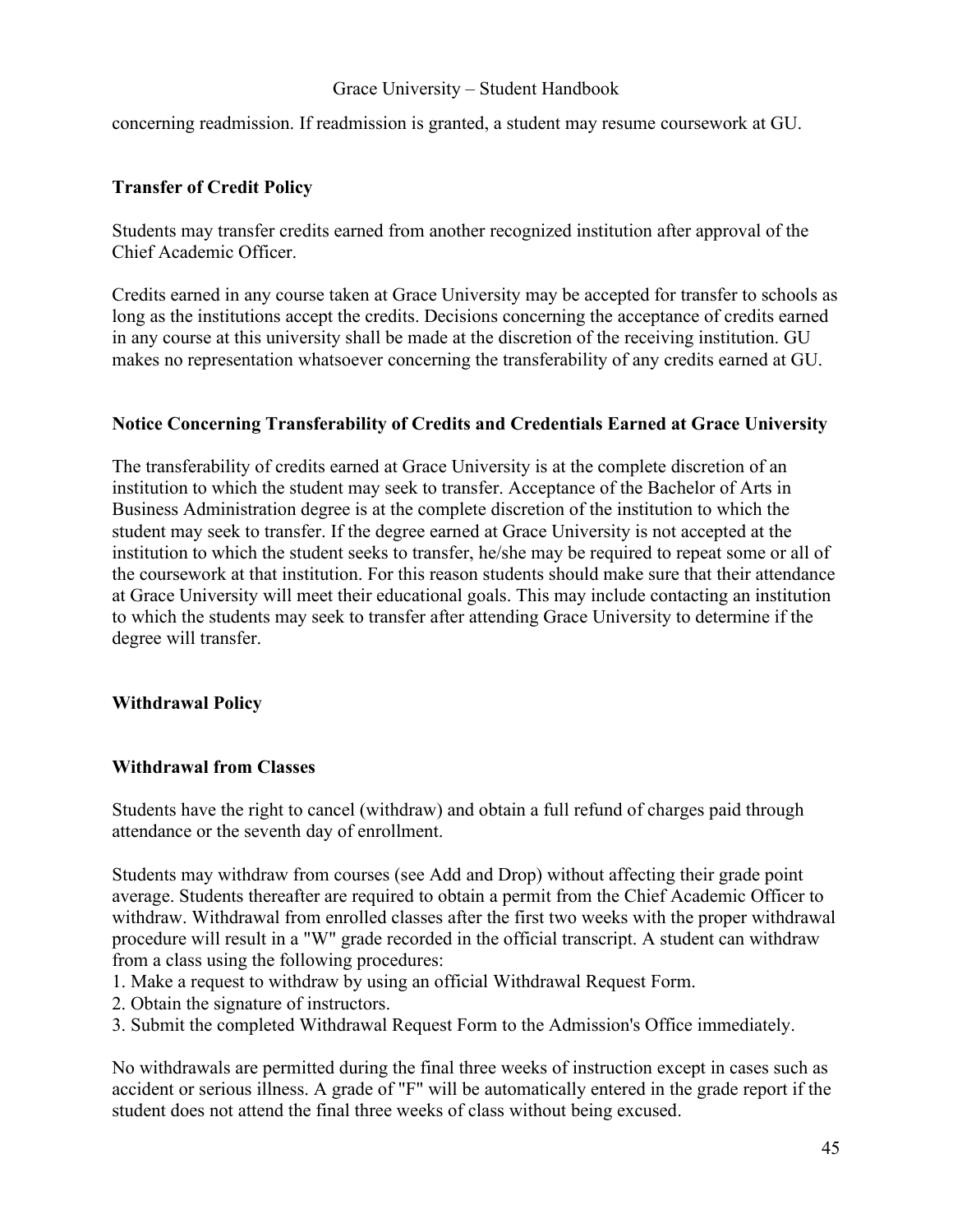All withdrawals must be requested by completing the drop Form. Verbal requests, made by phone or in person, are not acceptable and will not be honored.

#### **Withdrawal from the University**

The student has the right to cancel the enrollment agreement and obtain a refund of charges paid through attendance at the first class session, or the seventh day after enrollment, whichever is later.

There are two ways to withdraw from the university:

**A.** Students wishing to withdraw temporarily, but who wish to be considered as continuing students, must first obtain the approval of the Chief Academic Officer.

The following procedures must be observed by the student:

- 1. Notify the Chief Academic Officer or Registrar of intent to withdraw by completing and submitting the Withdrawal Notice Form.
- 2. Clear all outstanding debt/s with the university.
- 3. Students who submit their Withdrawal Notice Form shall receive their refunds within thirty (30) days from receipt of the Withdrawal Notice Form.
- **B.** Students who fail to register two consecutive quarters, without the Chief Academic Officer's approval, will be considered as automatically withdrawn from the university.

If a student fails to file his/her withdrawal notice within the two consecutive quarters period, the university will mail the refund check to the student at the address indicated in the student's registration record, within thirty (30) days from the last day of the second quarter.

A student may withdraw from the university. The student will be refunded the full amount of monies paid, less \$100 application fee. For students who have completed 50% or more of the 10 weeks instruction period, the tuition will not be refunded.

#### <span id="page-46-0"></span>**Clearance for Graduation**

Prospective graduates must obtain an Application for Graduation from the Administration Office and submit it to the Registrar before they can be considered for graduation. Students are advised to file the application in the quarter preceding the one in which they expect to graduate.

During each registration period, graduating seniors meet with their advisors to determine if their proposed class schedule meets all graduation requirements for their degrees.

All fees and tuition debts must be paid in full, sixty (60) days prior to graduation. All graduating students who intend to participate in commencement must pay the graduation fee.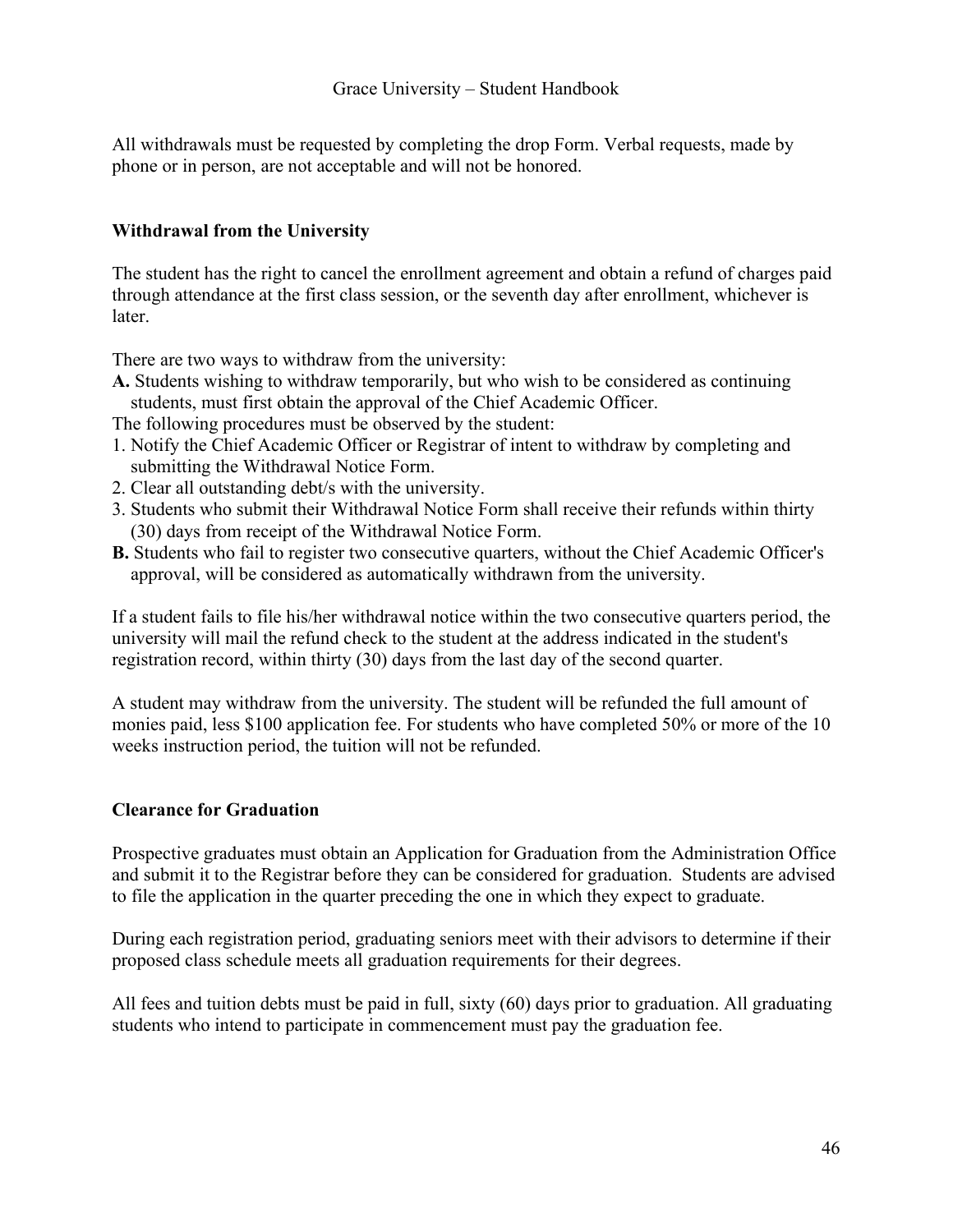## <span id="page-47-0"></span>**Grace University Student Council**

#### <span id="page-47-1"></span>**Function**

The Student Council represents students working in partnership with Grace University management and staff and for the benefit of the university and its students. The Student Council's contribution to the development of the university's policy in a number of areas can have significant benefits for students and the university.

The main role of the Student Council to promote the interests of the university and the involvement of students in its affairs in partnership with the university's administration, board of directors, and staff.

Representing the perspectives and concerns of the student body the Student Council provides a variety of events, activities, programs, outreaches and services to stimulate, encourage and rally the GU community.

#### <span id="page-47-2"></span>**Student Council Leadership & Team**

The GU Student Council comprises 6 members including 2 alumni. The Council works directly with the Director of Student Services. All Student Council positions are open to both male and female students.

#### <span id="page-47-3"></span>**Student Council Qualifications**

#### **To serve on the council a student must:**

- 1. Have a clear and growing relationship with Christ.
- 2. Be a full-time GU student able to serve for the upcoming year.
- 3. Have a current cumulative GPA of 2.5 when applying for the position, and maintain this GPA throughout the quarters of service.
- 4. Adhere to the GU policies as outlined in the Student Handbook.
- 5. Be able and eager to function well within a team.
- 6. Have a humble spirit and enthusiasm for learning
- 7. Have basic administrative and organizational skills.

Students who are interested in serving on the student council may submit their names to the Student Services Director. The Director will post the names of the candidates on the online student bulletin board as well as campus bulletin board.

#### <span id="page-47-4"></span>**Composition**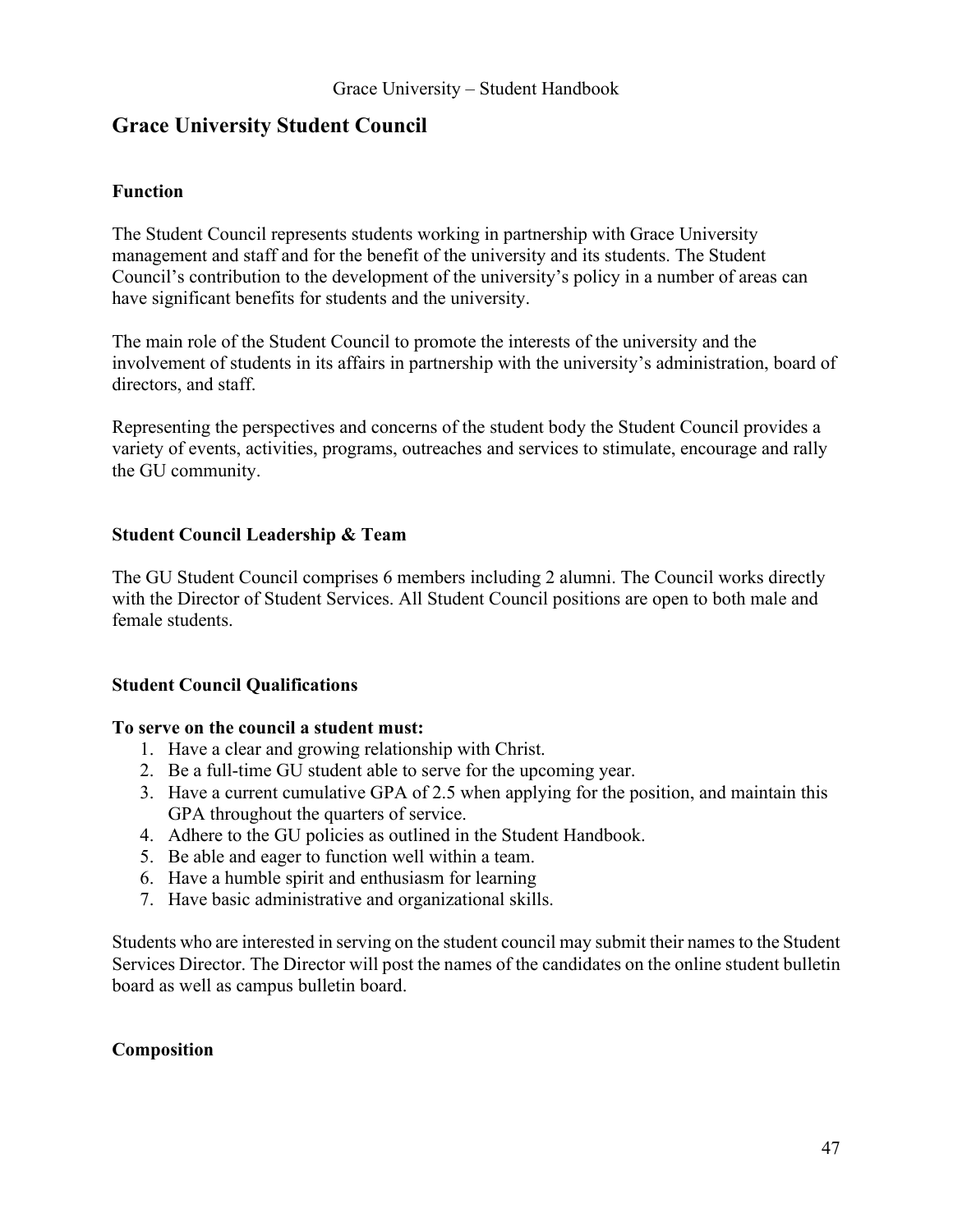i. The Student Council will consist of 4 full time students: 1 freshman, 1 sophomore, 1junior and 1 senior. Alumni are eligible for election if they have graduated for at least one year before the date of election.

ii. The members of the Student Council will elect one of its students to serve as chair. The chair will run meetings; set Council meeting agendas in consultation with the Student Services Director as appropriate; write reports for the Council; and report to the students at general meetings.

iii. Term of Election: Normally, students will serve for 1-year terms.

#### <span id="page-48-0"></span>**Roles and Responsibilities of Student Council Members**

#### **President**

- Present recommendations from Student Council to the CAO and obtain approval for all Student Council actions.
- Assist Treasurer with disbursement of funds for GU Student Council.
- Support and participate in Student Council sponsored activities.

#### **Secretary**

- Attend Student Council meetings.
- Record and keep meetings agenda and minutes.
- Keep records of participation at Student Council sponsored events.
- Support and participate in Student Council sponsored activities.

#### **Treasurer**

- Request the disbursement of funds from the Administration Office.
- Review and correct Student Council financial records.
- Present monthly financial reports at Student Council meetings.

#### <span id="page-48-1"></span>**Elections**

For elections for Student Council, a first ballot will include separate lists of eligible students in those membership categories for which positions are to be filled. On the first ballot, students may vote for up to two freshman candidates, up to two sophomore candidates, up to two junior candidates, and up to two senior candidates. After the first ballot, a second and final ballot will be distributed, listing separately the names of the candidates who received the greatest number of votes on the first ballot. Students may vote for one candidate in each category. The candidate with the greatest number of votes will be declared elected.

For any second vacancy on the Student Council, the election procedure described above will be repeated, using the same preliminary ballot and separate lists of students. The second ballot in each case will list the names of two candidates who remain eligible for election to the Student Council.